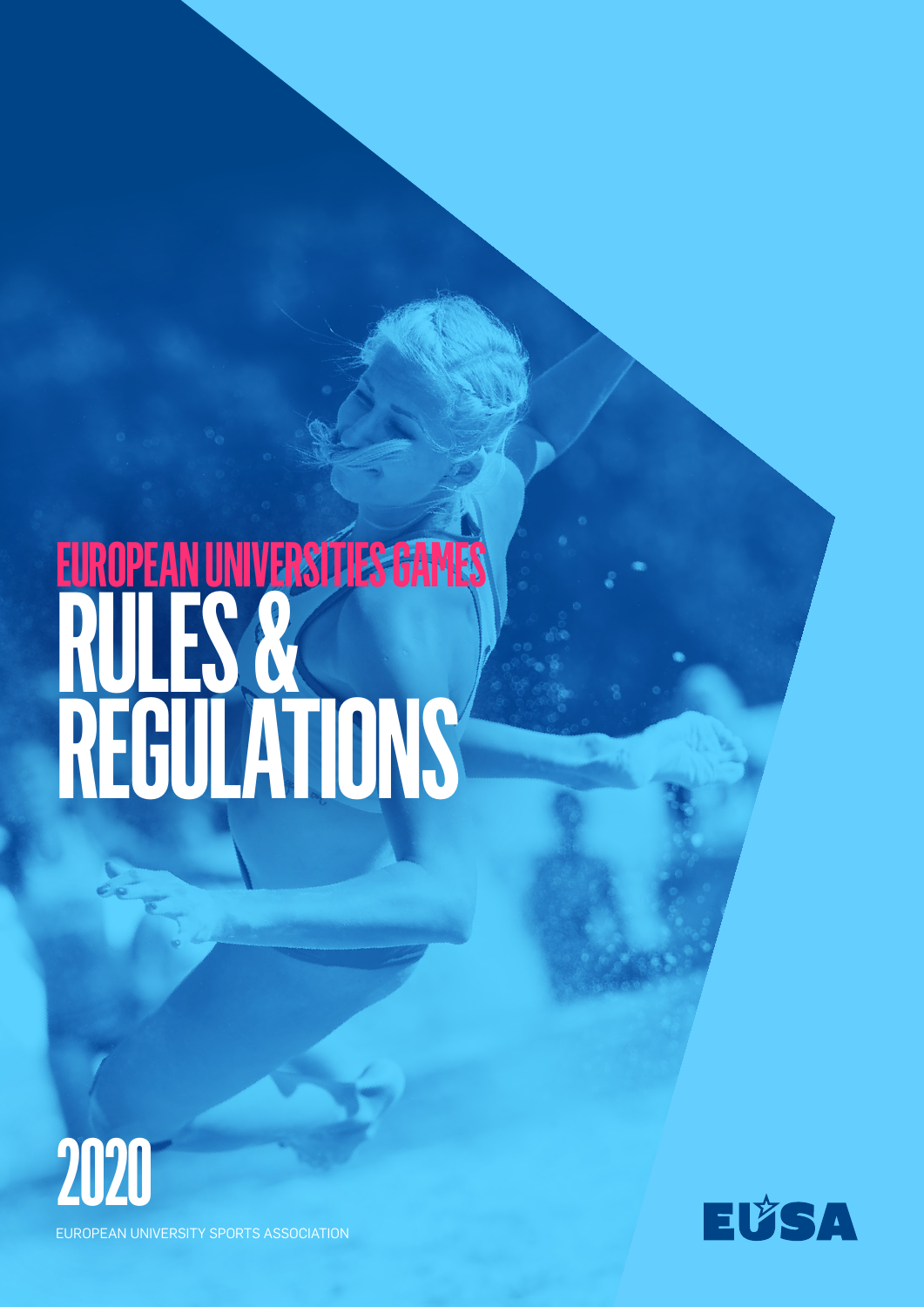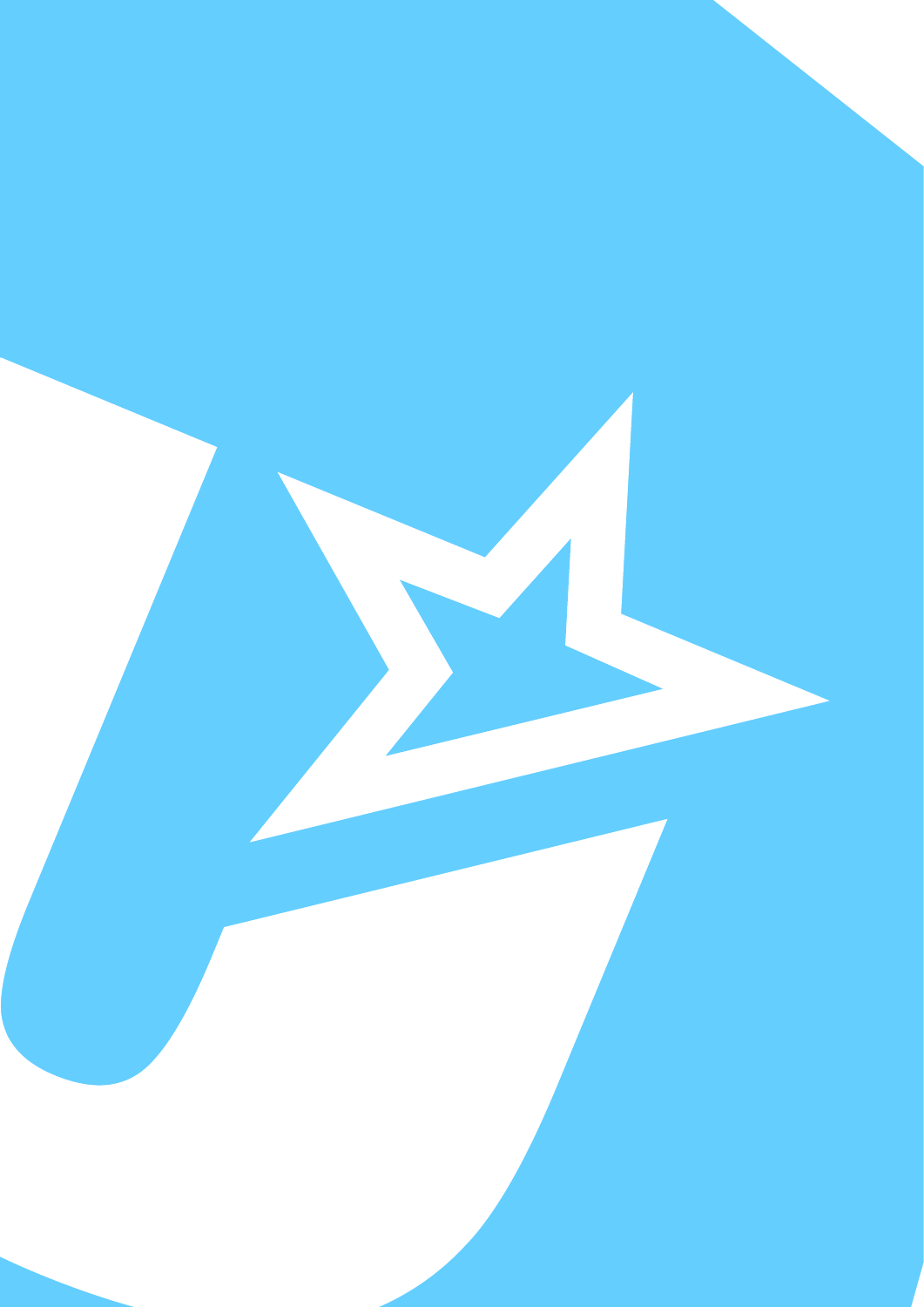# **EUROPEAN UNIVERSITIES GAMES RULES & REGULATIONS**

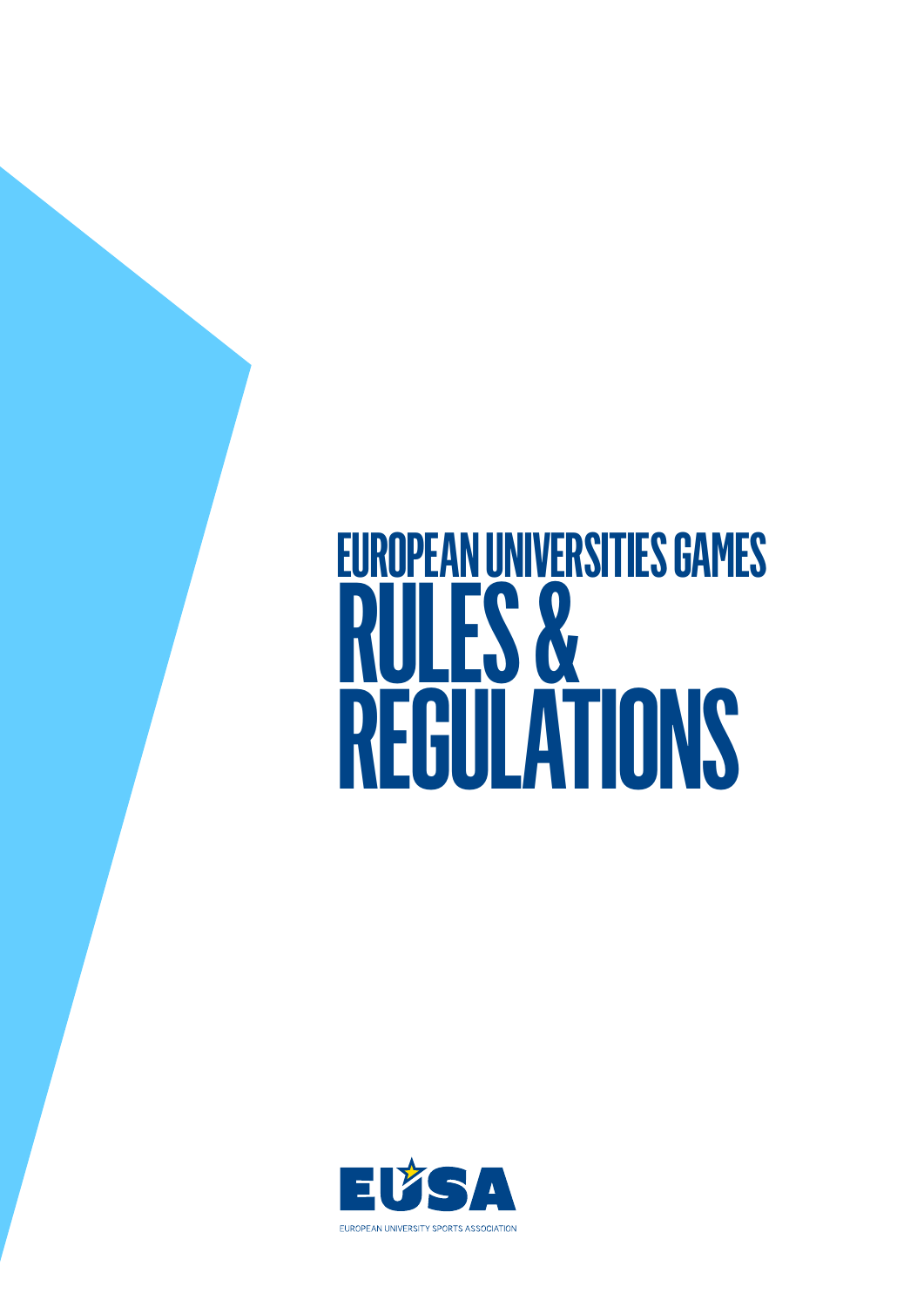## **TABLE OF CONTENTS**

| <b>ABBREVIATIONS</b>                       | 5  |
|--------------------------------------------|----|
| FREQUENTLY USED TERMS                      | 5  |
| PREAMBLE                                   | 6  |
| <b>01. RULES AND REGULATIONS</b>           | 6  |
| <b>INTRODUCTION</b>                        | 6  |
| RIGHTS AND RESPONSIBILITIES OF EUSA AND OC | 6  |
| THE EUG COMMISSIONS AND OTHER BODIES       | 8  |
| <b>EUG PARTICIPANTS</b>                    | 10 |
| <b>ENTRY PROCEDURE</b>                     | 11 |
| <b>FINANCIAL CONDITIONS</b>                | 13 |
| ARCHIVES OF THE EUG DOCUMENTS              | 13 |
| DISCIPLINARY PROTOCOL                      | 14 |
| MEDICAL REGULATIONS                        | 15 |
| PROTOCOL/AWARD CEREMONIES                  | 16 |
| <b>02. TECHNICAL REGULATIONS</b>           | 17 |
| <b>GENERAL SPORT RULES</b>                 | 17 |
| REFEREES AND MATCH OFFICIALS               | 17 |
| REFEREES CODE OF CONDUCT                   | 18 |
| COMPETITORS EQUIPMENT AND UNIFORMS         | 18 |
| <b>GENERAL AND TECHNICAL HANDBOOK</b>      | 19 |
| <b>GENERAL TECHNICAL MEETING</b>           | 19 |
| THE DRAW PROCEDURE                         | 19 |
| <b>EUSA RANKING LIST</b>                   | 19 |
| <b>MATCH RESULTS</b>                       | 20 |
| AWARDS AND TITLES                          | 21 |
| 3x3 BASKETBALL                             | 22 |
| <b>BADMINTON</b>                           | 23 |
| <b>BASKETBALL</b>                          | 24 |
| <b>BEACH HANDBALL</b>                      | 25 |
| <b>BEACH VOLLEYBALL</b>                    | 26 |
| <b>CHESS</b>                               | 27 |
| <b>FOOTBALL</b>                            | 28 |
| <b>FUTSAL</b>                              | 29 |
| HANDBALL                                   | 30 |
| <b>JUDO &amp; PARA JUDO</b>                | 31 |
| KARATE                                     | 33 |
| KICKBOXING                                 | 34 |
| ORIENTEERING                               | 35 |
| <b>ROWING</b>                              | 36 |
| TABLE TENNIS & PARA TABLE TENNIS           | 37 |
| <b>TAEKWONDO</b>                           | 39 |
| <b>TENNIS</b>                              | 40 |
| VOLLEYBALL                                 | 41 |
| WATER POLO                                 | 42 |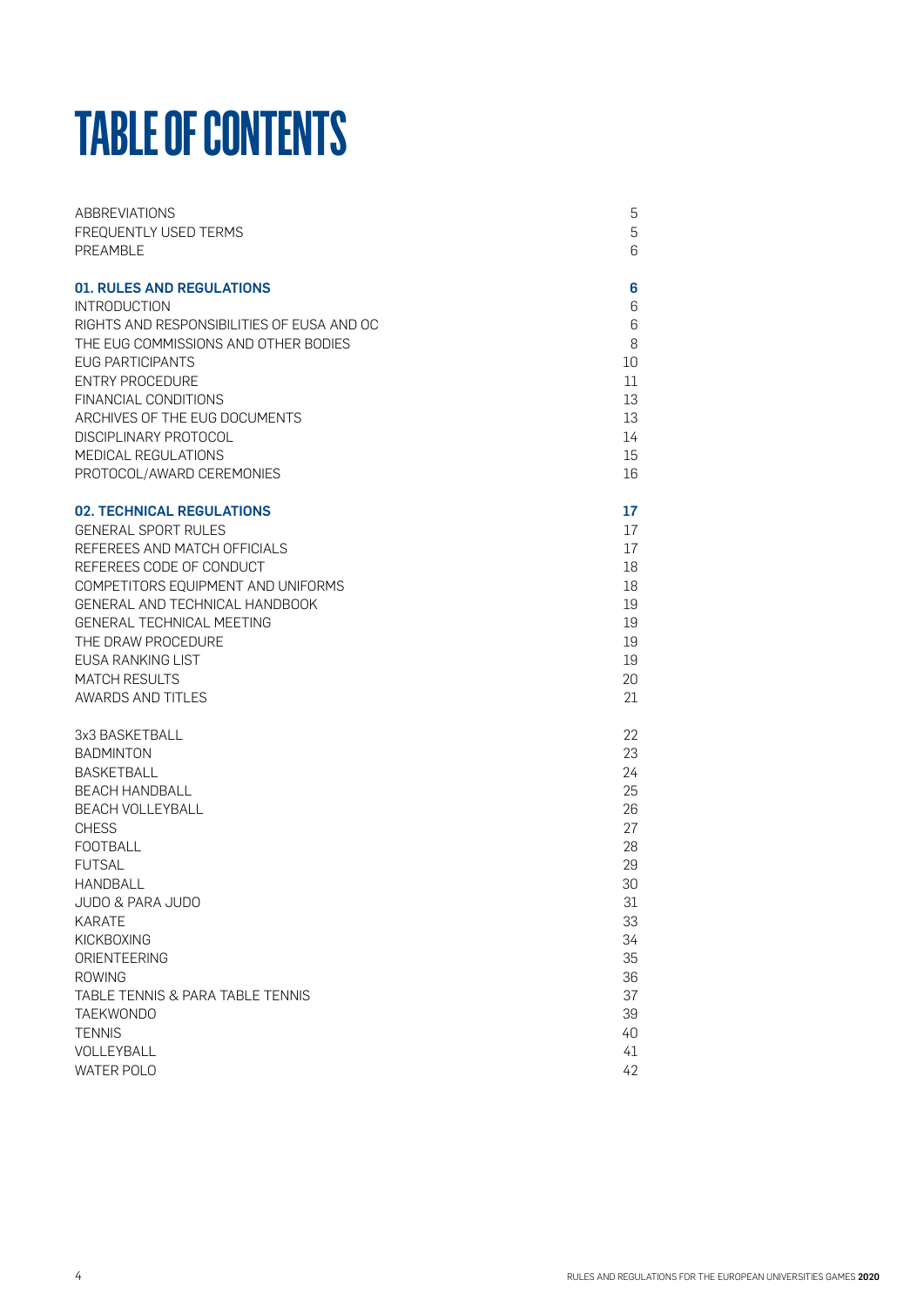## ABBREVIATIONS

| <b>ATD</b>  | Assistant Technical Delegate                    |
|-------------|-------------------------------------------------|
| СC          | Control Commission                              |
| <b>CTC</b>  | <b>Competition Technical Commission</b>         |
| EC          | Executive Committee of EUSA                     |
| <b>ESF</b>  | European Sports Federation                      |
| <b>EUC</b>  | European Universities Championships             |
| <b>EUG</b>  | European Universities Games                     |
| <b>EUSA</b> | European University Sports Association          |
| <b>FISU</b> | International University Sports Federation      |
| <b>GTM</b>  | <b>General Technical Meeting</b>                |
| <b>HCP</b>  | <b>Host City Partners</b>                       |
| HoD         | Head of Delegation                              |
| <b>IEF</b>  | Individual Entry Form                           |
| <b>ISF</b>  | International Sports Federation                 |
| <b>MC</b>   | <b>Medical Commission</b>                       |
| <b>MOR</b>  | Minimum Organisational Requirements             |
| <b>NSF</b>  | National Sports Federation                      |
| <b>NUSA</b> | National University Sports Association          |
| <b>OC</b>   | Organising Committee                            |
| <b>RSF</b>  | Regional Sports Federation                      |
| <b>SCAC</b> | Supervision, Control and Arbitration Commission |
| TC          | <b>Technical Commission</b>                     |
| <b>TD</b>   | <b>Technical Delegate</b>                       |
| <b>VCC</b>  | <b>Volunteers Coordinating Commission</b>       |
| <b>WADA</b> | World Anti-Doping Agency                        |
|             |                                                 |

## FREQUENTLY USED TERMS

| <b>Bidding City Host Partners</b><br><b>Host City Partners</b><br><b>Competition</b><br>Competitor<br><b>Delegation</b><br><b>EUSA Convention</b><br><b>EUSA Regulations</b> | The NUSA and its partner organizations which apply together for the right to host the EUG.<br>The NUSA and its partner organizations which are awarded with the right to host the EUG.<br>1 (one) of the sports of the EUG program.<br>Accredited student, who takes part in the EUG.<br>Accredited competitors and officials representing a university which takes part in the EUG.<br>Meeting of EUSA and OC technical delegates and representatives.<br>Documents approved by the EUSA EC related to the organization of the EUG (Guidelines for<br>the EUG organizer, Minimum Organizational Requirements and Sports Technical Requirements,<br>Technical Regulations, Health care Regulations, Protocol Regulations, Disciplinary Protocol and<br>Guidelines for EUSA Awards) |
|------------------------------------------------------------------------------------------------------------------------------------------------------------------------------|------------------------------------------------------------------------------------------------------------------------------------------------------------------------------------------------------------------------------------------------------------------------------------------------------------------------------------------------------------------------------------------------------------------------------------------------------------------------------------------------------------------------------------------------------------------------------------------------------------------------------------------------------------------------------------------------------------------------------------------------------------------------------------|
| <b>EUSA Office</b>                                                                                                                                                           | EUSA professional personnel                                                                                                                                                                                                                                                                                                                                                                                                                                                                                                                                                                                                                                                                                                                                                        |
| <b>EUSA Staff</b>                                                                                                                                                            | EUSA permanent and temporary personnel                                                                                                                                                                                                                                                                                                                                                                                                                                                                                                                                                                                                                                                                                                                                             |
| <b>EUSA Visual Identity</b>                                                                                                                                                  | EUSA brand introduced in components: logo, symbol, typefaces and colours.                                                                                                                                                                                                                                                                                                                                                                                                                                                                                                                                                                                                                                                                                                          |
| <b>Head of Delegation</b>                                                                                                                                                    | A person appointed from the members of the delegation who officially acts on their behalf.                                                                                                                                                                                                                                                                                                                                                                                                                                                                                                                                                                                                                                                                                         |
| <b>Host team</b>                                                                                                                                                             | Team representing University which organizes the EUG, or in case of its absence the hosting<br>country highest ranked team.                                                                                                                                                                                                                                                                                                                                                                                                                                                                                                                                                                                                                                                        |
| <b>Inspection Visit</b>                                                                                                                                                      | A visit of the venues and facilities to be used for the EUG conducted by EUSA representatives<br>combined with meeting with the OC and providers of services                                                                                                                                                                                                                                                                                                                                                                                                                                                                                                                                                                                                                       |
| <b>Official</b>                                                                                                                                                              | Accredited adult non-competitor member of the delegation.                                                                                                                                                                                                                                                                                                                                                                                                                                                                                                                                                                                                                                                                                                                          |
| <b>Participants</b>                                                                                                                                                          | Accredited competitors and officials.                                                                                                                                                                                                                                                                                                                                                                                                                                                                                                                                                                                                                                                                                                                                              |
| Referee                                                                                                                                                                      | A person who officiates matches, also called Umpire or Judge.                                                                                                                                                                                                                                                                                                                                                                                                                                                                                                                                                                                                                                                                                                                      |
| <b>Referee Association</b>                                                                                                                                                   | National governing body in charge of referees and refereeing, recognized by respective NSF.                                                                                                                                                                                                                                                                                                                                                                                                                                                                                                                                                                                                                                                                                        |

Words importing the masculine gender shall include the feminine. Words of the plural number shall include the singular. Words of the singular number shall include the plural.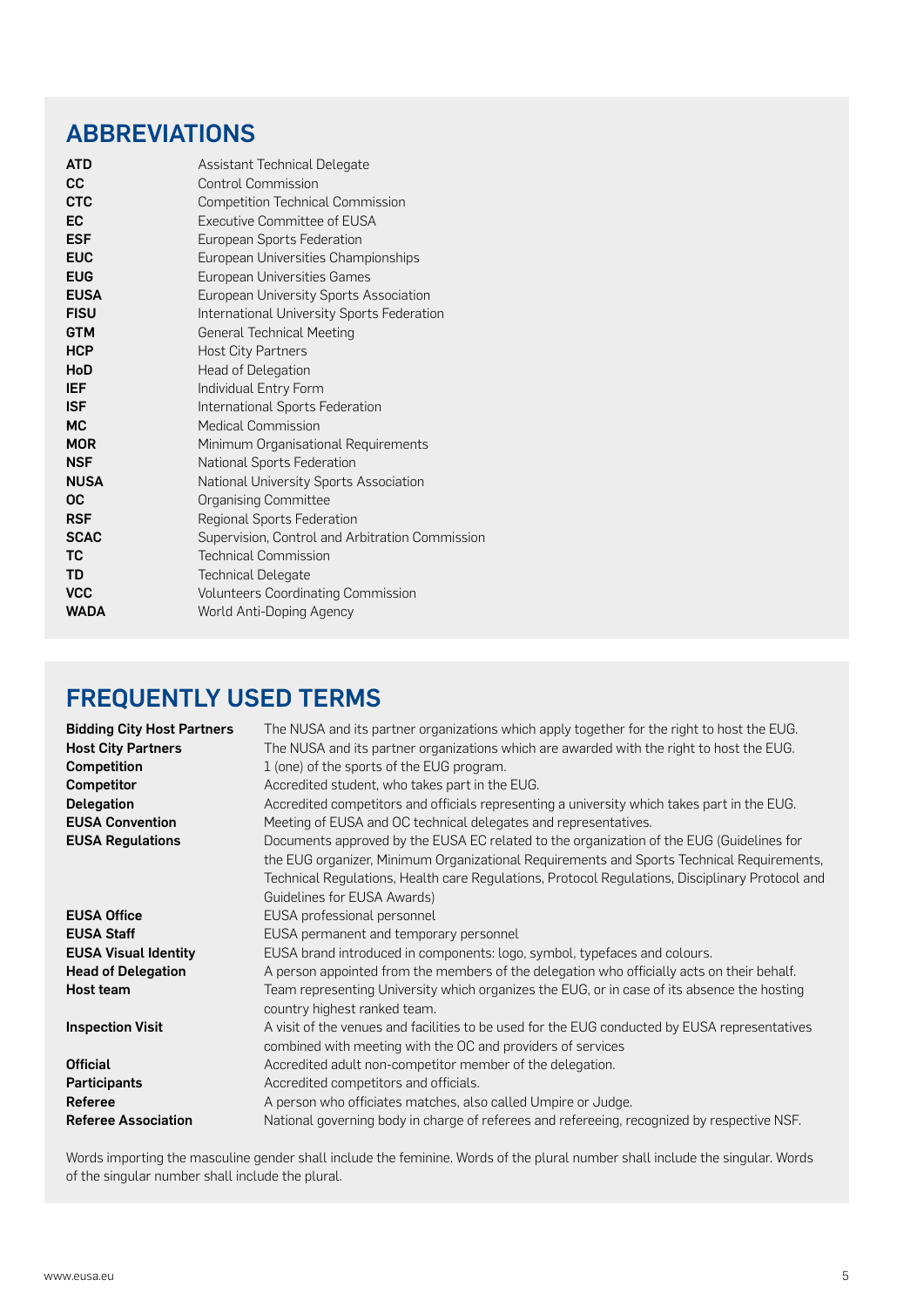## PREAMBLE

European Universities Games – multi-sport competitions of the European University Sports Association, held every two years for university teams and individual students nominated by their National University Sport Associations.

The goal of the EUG is to support the organisation, development and coordination of sport and sports competitions; to encourage good governance in sport as well as education of youth through sport and to build up close friendly relations in European university community by means of sport alongside with education.

EUG is a non-profit event, which is carried out in Olympic Spirit and a Fair Play manner, where no discrimination is allowed against any country or person on the ground of gender, ethnic origin, cultural background, sexual orientation, religion, or political affiliations. The winners of the competitions are awarded with the title "The European Universities Champion".

## **01. RULES AND REGULATIONS**

## INTRODUCTION

#### GENERAL TERMS

- REG 1 The EUG is organised in EUSA and Olympic spirit by which no discrimination is allowed against any country or person on grounds of race, gender, religion or political affiliation. The essence of Fair Play is highly encouraged and appreciated throughout the EUG.
- REG 2 The EUSA EC will attribute the rights to host the EUG to Bidding HCP four (4) years prior to the start of the EUG, based on a written bid document. EUSA members (NUSAs) will be notified about the bidding procedure in due course.
- **REG 3** The EUG is organised in every even year.
- REG 4 The EUG structure as well as the number of competitors/teams per country for any competition will be decided by EUSA.
- REG 5 EUSA EC members, commissions members and EUSA Staff are involved in the process of preparation, execution and reporting of the EUG. For each of the EUG, the EUSA EC appoints the following EUG bodies: SVC, SCAC, CTC, CC and VCC. In case the EUG is organized in more than one city, EUSA has rights to establish specific bodies, as defined in these regulations, separately for each city.
- REG 6 The EUSA logotype should appear on all the publications, official documents and video materials of the OC, on the podium and on all the billboards in the competition venues, as defined in the EUSA Visual Identity and MOR.
- **REG 7** The EUSA official language is English, and shall be used in all kind of communications.
- REG 8 The EUSA and the OC will amicable cooperate and in case of any disagreement, dispute or claim, both will make their best efforts to find a solution. In case the disputes, disagreements or claims cannot be settled by amicable means, the court of Arbitration for Sport in Lausanne (Switzerland) shall have sole jurisdiction.
- REG 9 These Rules and Regulations apply to all activities of the EUG. EUSA EUG 2020 Master Plan, MOR, Technical Regulations, Disciplinary Protocol, Medical Regulations, Protocol/Awards Ceremonies Regulations and Guidelines for EUSA Awards are integral component of this document.
- REG 10 EUSA EC is responsible for the interpretation of EUSA Rules and Regulations.

## RIGHTS AND RESPONSIBILITIES OF EUSA AND OC

#### RIGHTS AND RESPONSIBILITIES OF EUSA

- REG 11 All rights in relation to the EUG are reserved to EUSA. EUSA is the exclusive owner of all trademarks, trade name, service mark, emblem, slogan, designation of (or other indication of a relationship with) EUSA or the EUG.
- REG 12 EUSA will invite the member NUSAs to participate in the EUG and publish the EUSA Regulations together with the following information: the EUG competition dates and place; entry procedure, financial conditions; maximum number of teams/competitors and contact data of the OC.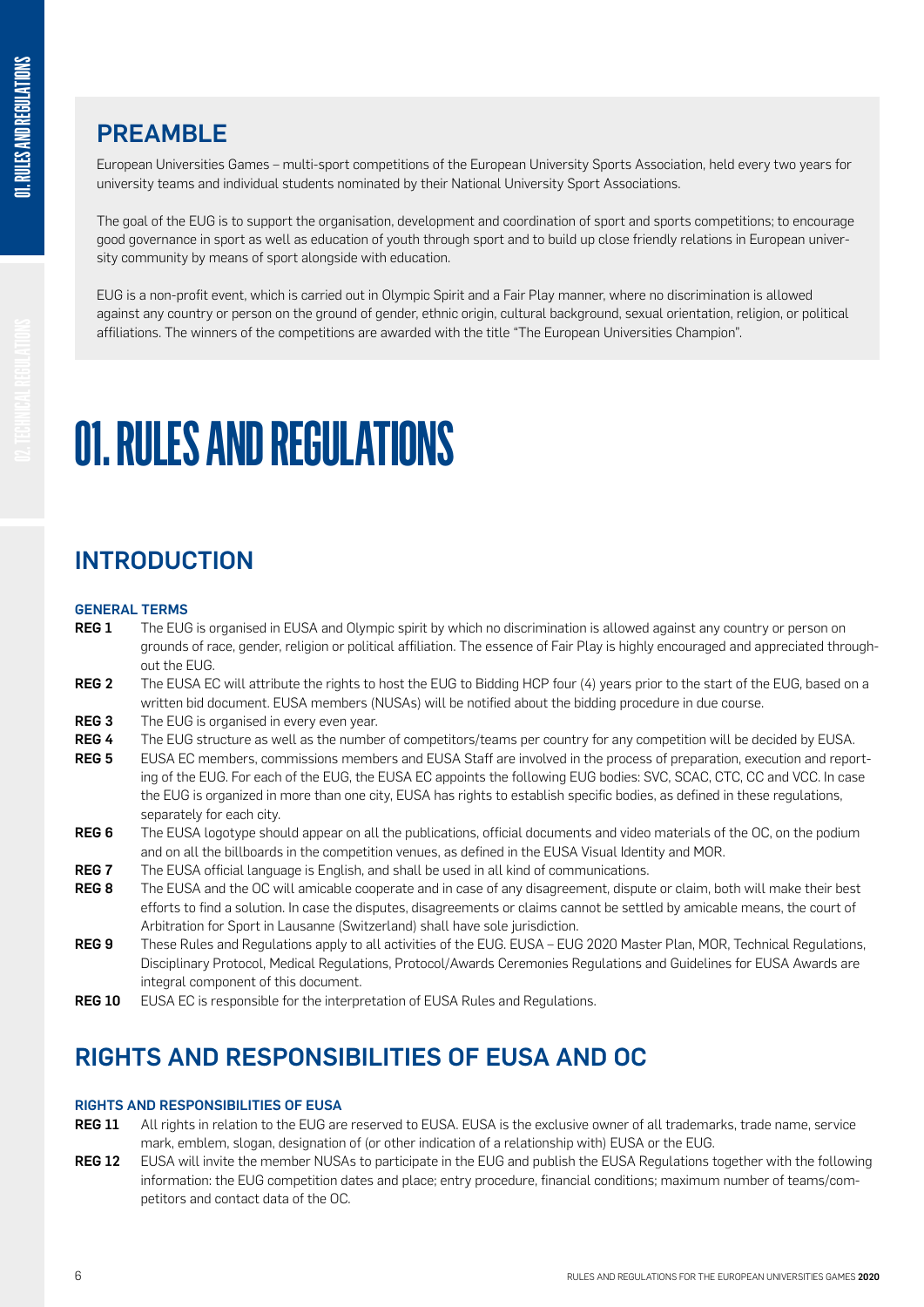- REG 13 EUSA shall receive an entry and additional (if applicable) fees from the participating NUSA / University team / Competitor.
- REG 14 EUSA shall not be responsible for any claim for loss, injury or damage arising from the holding of the EUG.
- REG 15 EUSA shall receive all documents, photo, audio, video and other materials from the OC, defined in EUSA Regulations.
- REG 16 EUSA EC may cancel the whole EUG or one or more competitions:
	- REG 16.1 at any time in a state of war, civil disorder, boycott, embargo decreed by the international community or in a situation officially recognized as one of belligerence or if EUSA has reasonable grounds to believe that the safety of participants in the EUG would be seriously threatened or jeopardized;
	- REG 16.2 at any time if there is a violation by the OC of any material obligation under attribution agreement or applicable law or these regulations;
	- REG 16.3 up to six (6) months prior to the EUG, in case OC does not fulfil EUSA Rules and Regulations and MOR;
	- REG 16.4 up to three (3) months prior to the EUG if the number of registered teams/competitors is not sufficient for the regularity of this/these competition(s).

#### RIGHTS AND RESPONSIBILITIES OF THE ORGANIZING COMMITTEE

- REG 17 The HCP may delegate its duties and obligations to an OC. The HCP shall nevertheless be directly responsible to EUSA and will report to the EUSA EC.
- REG 18 The OC shall organize the EUG according to the EUSA Rules and Regulations and ISF and/or ESF regulations. All costs related to the organization shall be covered by the OC. In addition, OC has responsibility for all registered participants in the period from their arrival to designated arrival point until their departure from designated departure points (during the period of official days of the respective sport).
- REG 19 The OC shall publish the contact data of the EUG office, with website and social media channels which would be operational within two (2) months after attribution of the EUG. The contact phone and email shall be handled by a person with fluent command of English.
- REG 20 The OC shall ensure that all NUSAs are kept fully informed of all the necessary technical and other arrangements. That includes the maintenance of an appropriate website, with recommended updates as it is determined in the EUSA – EUG 2020 Master Plan.
- REG 21 The OC shall have appropriate contracts with human resources, services and material providers, owners of all venues which will work and will be used in the EUG as per dates agreed in EUSA – EUG 2020 Master Plan. The OC shall have the letter of support from the NSF for each of the sport in the EUG program and shall establish cooperation with at least RSF for the organization of the sport competition in the EUG.
- REG 22 The OC shall be responsible for insurance against all claims for loss, or damage to goods arising from the holding of the EUG. The OC shall be responsible to have appropriate insurance in case of cancelation of the EUG.
- REG 23 The OC is entitled to collect a participation fee per person and per day, to get financial, material and service support from public and private sectors, under certain circumstances as defined in the EUG Attribution Agreement.
- REG 24 The OC shall provide and is responsible for the following services for the accredited participants for a period of at least three (3) days prior the first (1st) day of competition and two (2) days after the closing ceremony, respecting the MOR:
	- REG 24.1 the accommodation agreed on by the EUSA EC on the occasion of the attribution of the EUG;
	- REG 24.2 the transportation for all participants from their arrival until their departure day from the designated pick-up points on official arrival and departure days (international airport, bus or train station)/official EUG competition and non-competition venues. Access to individual means of transport for the EUSA representatives shall be ensured at any time during the EUG;
	- REG 24.3 the sport venues, playing grounds, materials and equipment, officially recognized by the appropriate ESF/ISF and approved by the TD. The OC shall inform all teams/competitors of the type and brand of the selected equipment at least three (3) months prior to the start of the EUG;
	- REG 24.4 the referees and match officials for the effective running of the competitions;
	- REG 24.5 the accreditation cards issued by the EUSA accreditation system;
	- REG 24.6 a necessary and efficient information system, as per REG 20, to keep the participants duly informed of the program and the results of the EUG and other relevant information about competitions;
	- REG 24.7 adequate medical assistance, hygiene standards, catering, doping control (optionally, if agreed by EUSA in advance), security and safety assistance, during the period of the EUG.
	- REG 24.8 the opening, awards and closing ceremonies;
	- REG 24.9 appoint the head of departments responsible for volunteers, media, marketing, IT, result management, sports, accommodation, transportation, catering, protocol, medical, security and other organizational areas, who will cooperate with EUSA SVC and EUSA Office from the attribution of the EUG until its conclusion (when all arrangements are fulfilled).
	- REG 24.10 the sufficient number of staff, volunteers and other personnel for the smooth organization of the EUG; OC personnel, who are dealing with participants and EUSA, shall speak fluently English. The OC shall participate in the EUSA volunteer program; OC provides free of charge internal transportation, accommodation and full board for a minimum of four (4) volunteers per sport.
	- REG 24.11 sufficient number of premises, office equipment and supplies, mobile communication system for EUSA representatives as defined in MOR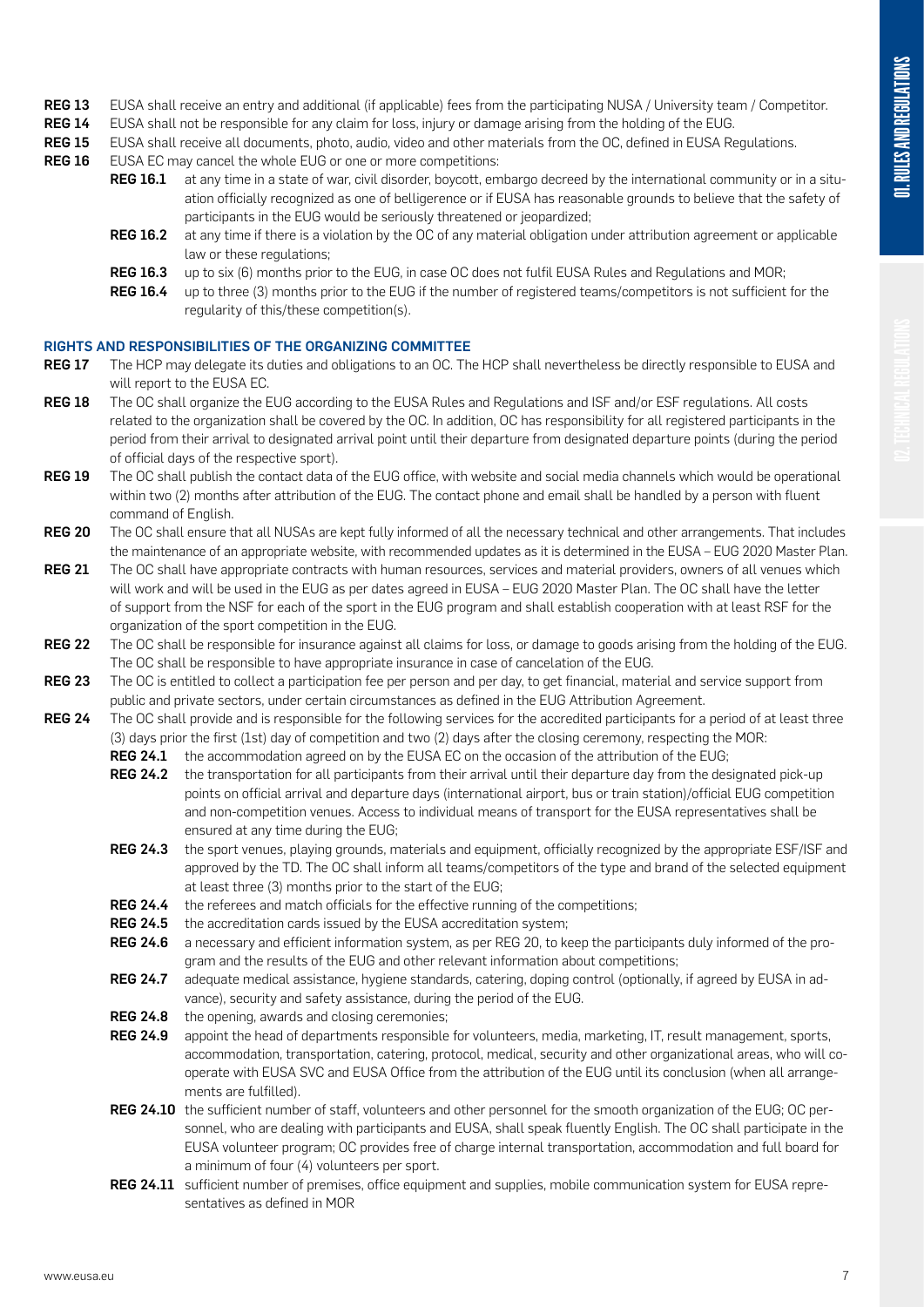- REG 24.12 to use names of participating teams in English as provided by EUSA Office; the country name may be used in addition, and shall be used in accordance with MOR. If the use of the name of a University is not possible due to technical reasons, then the abbreviation shall be used in every single document, Result Management and Live Stream.
- REG 24.13 fulfilling all other requirements determined in EUSA Rules and Regulations and MOR.

#### REG 25 The OC shall cover:

- REG 25.1 the cost of travel and participation of at least two (2) OC representatives to the EUC/EUG organized before;
- **REG 25.2** the costs of travel, accommodation and full board for inspection visit of the SVC up to five (5) members (up to three (3) times per year from attribution of the EUG on) and inspection visit (if requested only) for EUSA representatives.
- REG 25.3 the costs of travel, accommodation and full board up to three (3) OC representatives at all EUSA conventions from attribution of the EUG on;
- REG 25.4 the costs of travel, accommodation and full board up to three (3) OC representatives at all EUSA conferences and General Assemblies in the preceding two (2) years of the EUG;
- REG 25.5 the costs of travel, accommodation and full board for OC representatives to Executive Committee meetings from attribution onwards, if requested by EUSA;
- REG 25.6 the organization of EUSA EC meeting in the year of the attribution of the EUG, as well as accommodation, local transportation and full board of EUSA EC members, staff and guests (up to twenty (20) persons, 3 nights);
- REG 25.6 the organization of EUSA convention as well as travel (including all additional travel costs), accommodation and full board of EUSA TD, Commissions and Staff members (in addition to TDs, up to ten (10) persons, 4 nights), at latest fifteen (15) months prior to the EUG start.
- REG 25.7 The costs of travel (including all additional travel costs), accommodation and full board at the time of the EUG for the representatives of EUSA (EUSA Staff (up to 25 persons), SCAC, Competition, Medical, Technical, Control and Volunteers Coordinating Commission members)
- REG 26 The OC shall report to the EUSA SVC on organisational progress and shall submit to EUSA Office, at its own cost all documents and materials, as it is determined in EUSA – EUG Master plan 2020.

### THE EUG COMMISSIONS AND OTHER BODIES

#### SUPERVISION COMMISSION (SVC)

- REG 27 The SVC supervises the organization of the EUG on behalf of the EUSA.
- REG 28 The EUSA EC appoints the SVC members at the time of the EUG attribution. The mandate of the SVC members terminates with the beginning of the EUG.
- REG 29 The SVC is composed of: up to three (3) representatives of the EC, the EUSA Secretary General and the EUSA Sports Manager. The SVC chair is the representative of the EC.
- REG 30 SVC Members shall cooperate in a way to find compromise whenever possible. In case of voting, decisions will be taken by a majority of all present and voting. In the case of equality of votes, the SVC chair shall have a casting vote. All decisions taken by the SVC shall be implemented by the OC.
- **REG 31** The SVC shall regularly report the organizational progress of the EUG to the EUSA EC.

#### SUPERVISION, CONTROL AND ARBITRATION COMMISSION (SCAC)

- REG 32 The SCAC is the highest authority of the EUG and controls overall organizational and technical aspects of the EUG. The SCAC is responsible for the interpretation of EUSA Rules and Regulations and MOR, for the supervision and smooth running of the EUG, settling any dispute, examining and dealing with any complaints or protests of a non-technical nature, taking emergency sanctions against participants (teams or individuals) who violate the EUSA Rules and Regulations, deciding of any other matters not covered in these Regulations, at the time of the EUG.
- REG 33 The SCAC is composed by: SVC members, OC chair, OC Project Director and two (2) other OC representatives; lead by SVC chair. The mandate of the SCAC members terminates with the conclusion of the EUG.
- REG 34 SCAC Members shall cooperate in a way to find compromise whenever possible. In case of voting, decisions will be taken by a simple majority of those present and voting. In case of equality of votes, the SCAC Chair shall have a casting vote. All decisions taken by the SCAC at the time of the EUG are final.
- **REG 35** The SCAC Chair shall submit a written report to the EUSA EC after the EUG.

#### CONTROL COMMISSION (CC)

- REG 36 The CC is responsible for the accreditation of the EUG participants. They control the authenticity of the entries, the academic status of the competitors, the payment of EUSA entry fee and if necessary, collect it.
- REG 37 The EUSA EC appoints chair and two (2) CC members for each city of the EUG, prior to the start of the EUG. The CCis coordinated and supervised by SCAC. The mandate of the CC members terminates with the conclusion of the EUG.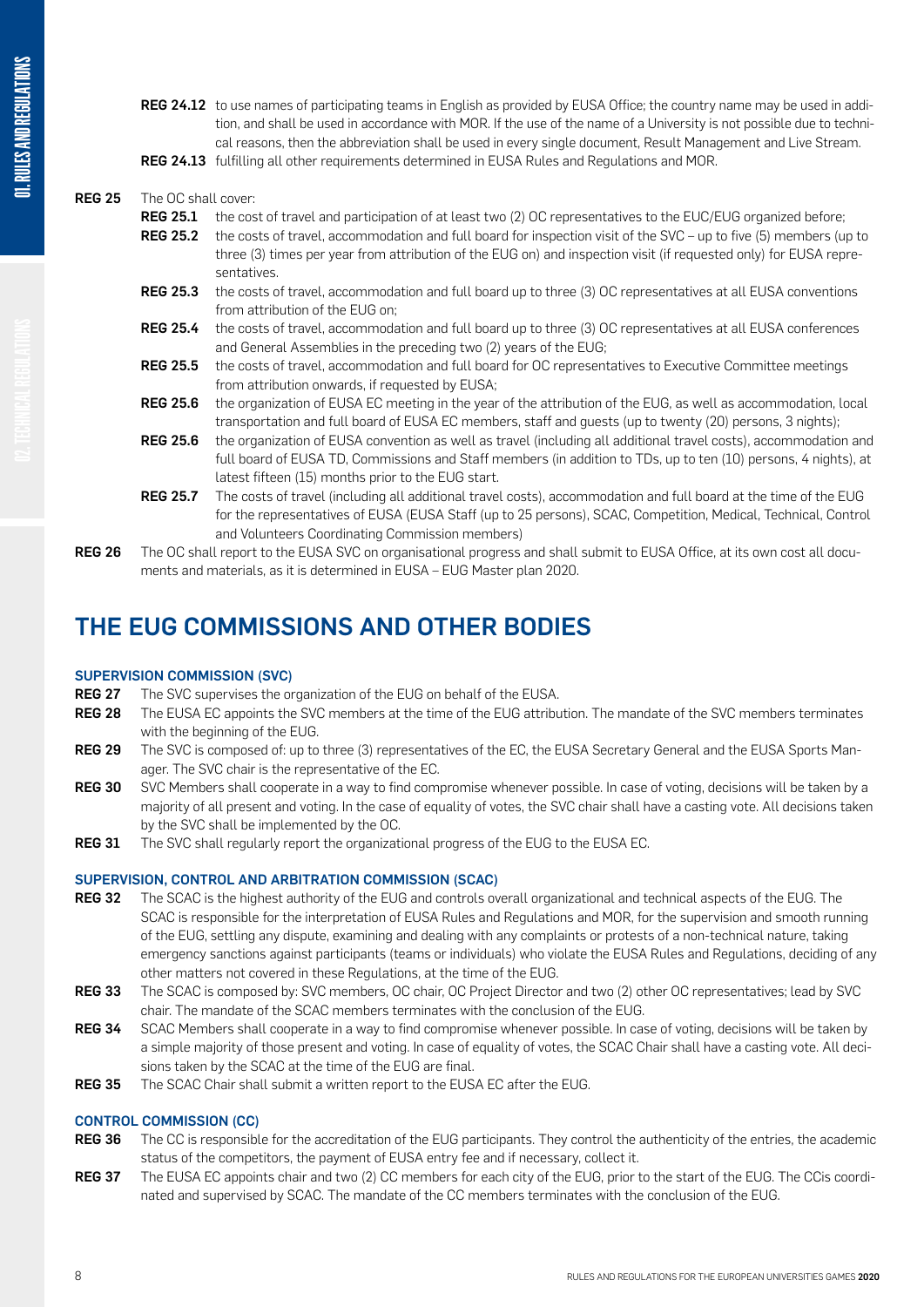- REG 38 If the official(s) of a delegation deliberately misinform(s) the CC about the eligibility of a competitor(s), the team of the sport concerned will be excluded from further participation in the current event: such fraud could be grounds for the termination of that country's membership of EUSA.
- REG 39 The CC authorizes participation in the EUG by issuing accreditation card. If CC refuses to authorize participation, the HoD may challenge this decision to the SCAC.
- REG 40 The CC shall regularly report to SCAC during the EUG and shall submit a written report to the EUSA Office immediately after the EUG.

#### COMPETITION TECHNICAL COMMISSION (CTC)

- REG 41 The CTC is responsible for: confirming the competition system (format) and daily schedule, dealing with any complaints or protests of technical nature and taking sanctions of a technical nature, appointing additional bodies and allocating responsibilities which might be required by rules of the concerned ISF/ESF or by necessities of the competition.
- REG 42 The EUSA EC shall set up a CTC for each competition in the EUG program, prior to the start of the EUG. The mandate of the CTC members terminates with the conclusion of the competition.
- REG 43 The CTC is composed of: the EUSA EC representative who is the chair; two (2) OC representatives, EUSA TD and the ATD. The CTC is supervised by and reports to SCAC.
- REG 44 The chair of the CTC together with SCAC representative, two (2) days prior to the start of the competition, shall convene a CTC meeting and a GTM one (1) day prior to the start of the competition.
- REG 45 CTC decisions will be taken by a simple majority of those present and voting. In case of equality of votes, the CTC chair shall have a casting vote. All decisions taken by the CTC, when agreed with SCAC are final.
- REG 46 The CTC chair shall regularly report to SCAC during the competition and shall submit a written report to the EUSA Office immediately after EUG.

#### TECHNICAL DELEGATE (TD)

- REG 47 EUSA EC appoints the TD and the ATD(s) for each sport in the program of the EUG.
- REG 48 Prior to the start of the competition, the TD shall:
	- REG 48.1 maintain close cooperation with the EUSA Sports Manager and with the representative of the OC for the sport concerned,
		- REG 48.2 ensure that the regulations of the respective ESF/ISF, EUSA Technical Regulations and MOR are observed in the phase of preparation of the competition,
		- REG 48.3 inspect the sports venues, equipment and materials to be used during the competition, at the time of EUSA Convention and/or additional inspection visits,
		- REG 48.4 gather exact information related to:
			- **REG 48.4.1** the number and performance level of the participating teams and/or competitors,
			- REG 48.4.2 the number and qualification of the referees and match officials provided by OC and/or proposed by participating teams,
			- REG 48.4.3 the number and quality of sports equipment and materials, play grounds and sports venues,
		- REG 48.5 supervise a system for the appointment of referees and other match officials. TD shall confirm the referees latest two (2) months before the start of competition,
		- REG 48.6 determine the provisional competition system (format) and schedule,
		- REG 48.7 together with the OC representative, prepare the Technical Handbook of the competition at least one (1) month prior to the EUG for SVC authorization,
		- REG 48.8 prepare PowerPoint presentation at least one (1) week before the GTM for SVC authorization.
- REG 49 One (1) day prior to the start of the competition, the TD shall convene a technical meeting to which they shall invite: ATD, EUSA Sports Manager, appointed referees, referee observers (if nominated), OC responsible for sport and match officials (if needed).
- REG 50 TD shall actively participate in the GTM by presenting the Technical Regulations and together with the SCAC representative by making a draw according to Technical Regulations.
- **REG 51** During the competition, the TD shall:
	- REG 51.1 maintain close cooperation with the SCAC representative and members of CTC,
	- REG 51.2 assign duties to the ATD,
	- **REG 51.3** manage the competition in accordance with the EUSA and ESF/ISF regulations,
	- REG 51.4 manage and appoint referees and match officials for the competition,
	- REG 51.5 treat and solve technical protests and technical issues,
	- REG 51.6 confirm results of matches and final teams/individuals standings,
	- REG 51.7 participate in the Opening and Closing ceremony (if it is in the period of competition), and actively participate in the Awards ceremony.
- REG 52 The TD shall regularly report to SCAC, and shall submit a written report to the EUSA Office immediately after the inspection visit and after the EUG (including any nomination for Fair Play Award).
- REG 53 The TD shall observe, follow and respect "Technical Delegate Rights, Duties and Responsibilities" document and EUSA Regulations.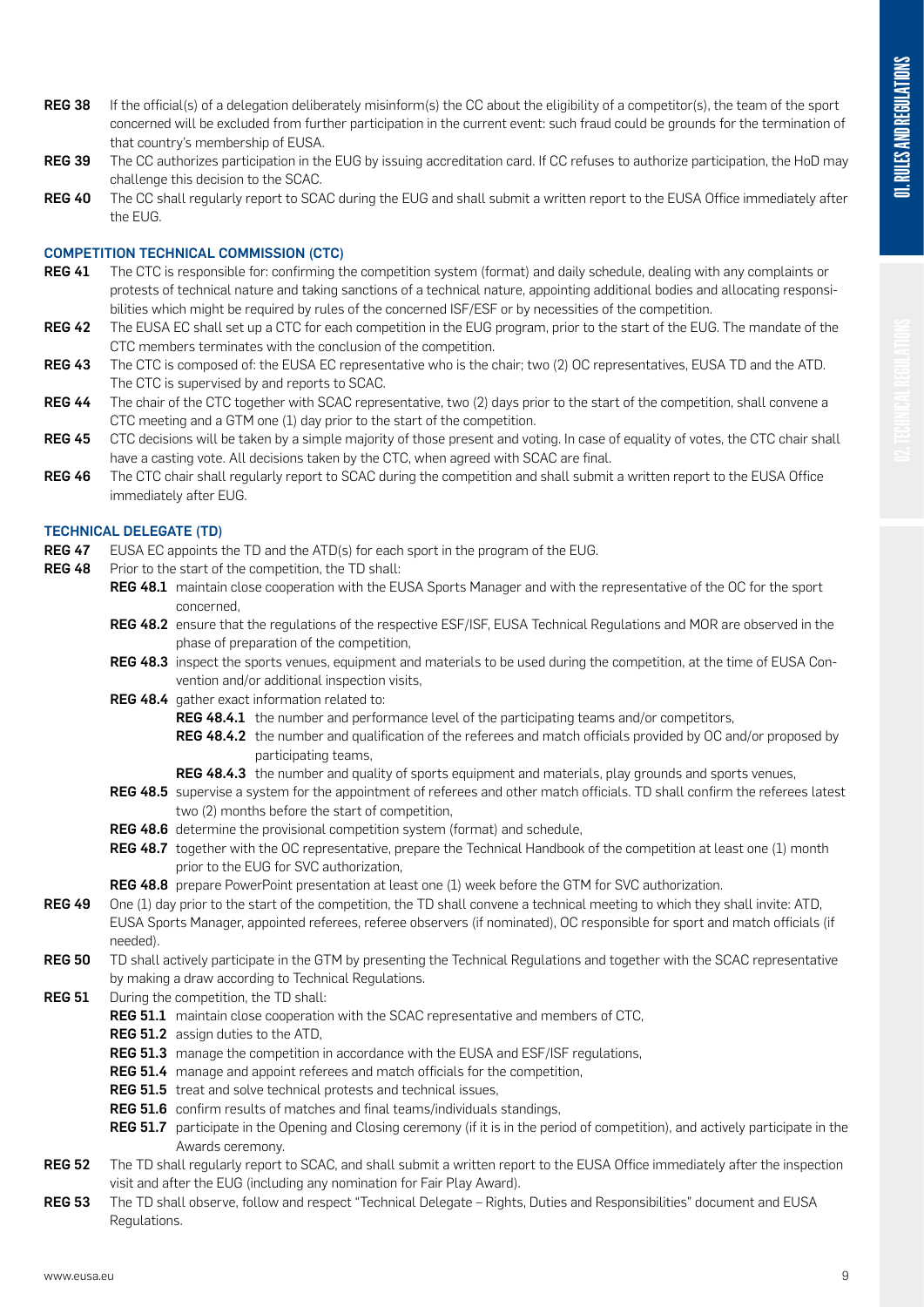#### VOLUNTEERS COORDINATING COMMISSION (VCC)

- REG 54 The VCC cooperates with the OC Volunteer Department, assisting in international volunteers' management and supervising organizational activities of the OC on volunteers' area.
- REG 55 The Volunteers coordinating commission is composed of five (5) members. Three (3) are appointed by the EUSA EC and two (2) by the OC Volunteer Department. The VCC is coordinated by EUSA Communications Manager and supervised by SCAC. The mandate of the VCC members terminates with the conclusion of the EUG.
- REG 56 All decisions taken by the VCC, when agreed with SCAC are final.
- REG 57 The VCC shall regularly report to SCAC, and shall submit a written report to the EUSA Office immediately after the EUG.

## EUG PARTICIPANTS

#### **ELIGIBILITY**

- REG 58 Participants should be nominated through their NUSA. If no team/competitor is nominated by a NUSA in the defined term, EUSA may accept an entry directly from a University, but is obliged to inform the respective NUSA. Non-members of EUSA may enter via a waiting list; a higher fee might be imposed.
- REG 59 Only the following may participate as competitors:
	- REG 59.1 Students who are officially registered for and pursuing a course of study at: university, or similar institute with the status as an institution of higher education recognised by the appropriate national authority of their country. Participation of university teams from disputed territories is possible only for universities recognized either by the European University Association or the International Association of Universities. Such Universities will compete under University and EUSA flag. A student shall confirm his status by delivering completed, signed and sealed EUSA IEF.
	- REG 59.2 former students of the institutions mentioned above who obtained their academic degree or diploma in the academic year preceding the EUG.
	- REG 59.3 Competitor's age is defined by the formula: the EUG Year competitor's year of birth = age. According to this formula competitor shall not be younger than 17 and older than 30 years.
- REG 60 If the official(s) of a delegation deliberately misinform the CC about the eligibility of a competitor(s), the participant and the team of the sport concerned will be excluded from further participation in the current event: such fraud may give grounds for the termination of that country's membership of EUSA.

#### COMPETING UNIVERSITIES

- REG 61 Participants of the EUG are universities and similar institutions with status of an institution of higher education recognised by an appropriate national authority of their country. Participation of university teams from disputed territories is possible only for universities recognized either by the European University Association or the International Association of Universities. Such universities will compete under university and EUSA flag.
- REG 62 The members (competitors and officials) of each university form a delegation. The integration of more universities of the same city is permitted only exceptionally within the institutional designation of the given NUSA national championship structure and such a team officially represents only 1 (one) university.
- REG 63 The participating universities shall use their own name in English only. If the use of the name of a university is not possible due to technical reasons, then the abbreviation shall be used in every single document. The country name may be used in addition, and should be used in accordance with the name and abbreviation, as recognised by EUSA.
- REG 64 The composition of a delegation is defined in the Technical Regulations of the respective sport. If a delegation brings more officials than defined, the OC needs to authorise such a request in advance and may ask for an increased participation fee (at maximum double amount of the participation fee), which should be published in the official invitation.
- REG 65 All financial responsibilities and obligations are borne by NUSA regardless of who in fact might pay (NUSA, university, third parties). The NUSA or University shall pay an entry fee to EUSA, a participation fee to the OC and additional fees, if applicable.
- REG 66 Each delegation shall designate a HoD who alone shall be entitled to represent his delegation, unless otherwise provided in EUSA Rules and Regulations or agreed with the CTC The HoD cannot be at the same time registered as competitor in the following sports: Basketball, Beach Handball, Handball, Football, Futsal, Volleyball and Water Polo.
- REG 67 The delegations shall be responsible for their travel costs to the designated arrival/departure pick-up points.
- REG 68 The delegations shall have the appropriate insurance to cover their travel and participation in the EUG. The delegation shall be responsible to provide international health insurance for all its members.
- REG 69 The delegations shall send the logotype of their university to the EUSA Office with the quantitative entry form and to the OC after being confirmed as participant.
- REG 70 The NUSA which directly represents the university teams from its country is entitled to participate in the EUG with its General Coordination by maximum of three percent (3%) of all their participants. NUSA is entitled to claim its own office and its own room for their medical treatment from OC, if its delegation consists of more than one hundred (100) participants.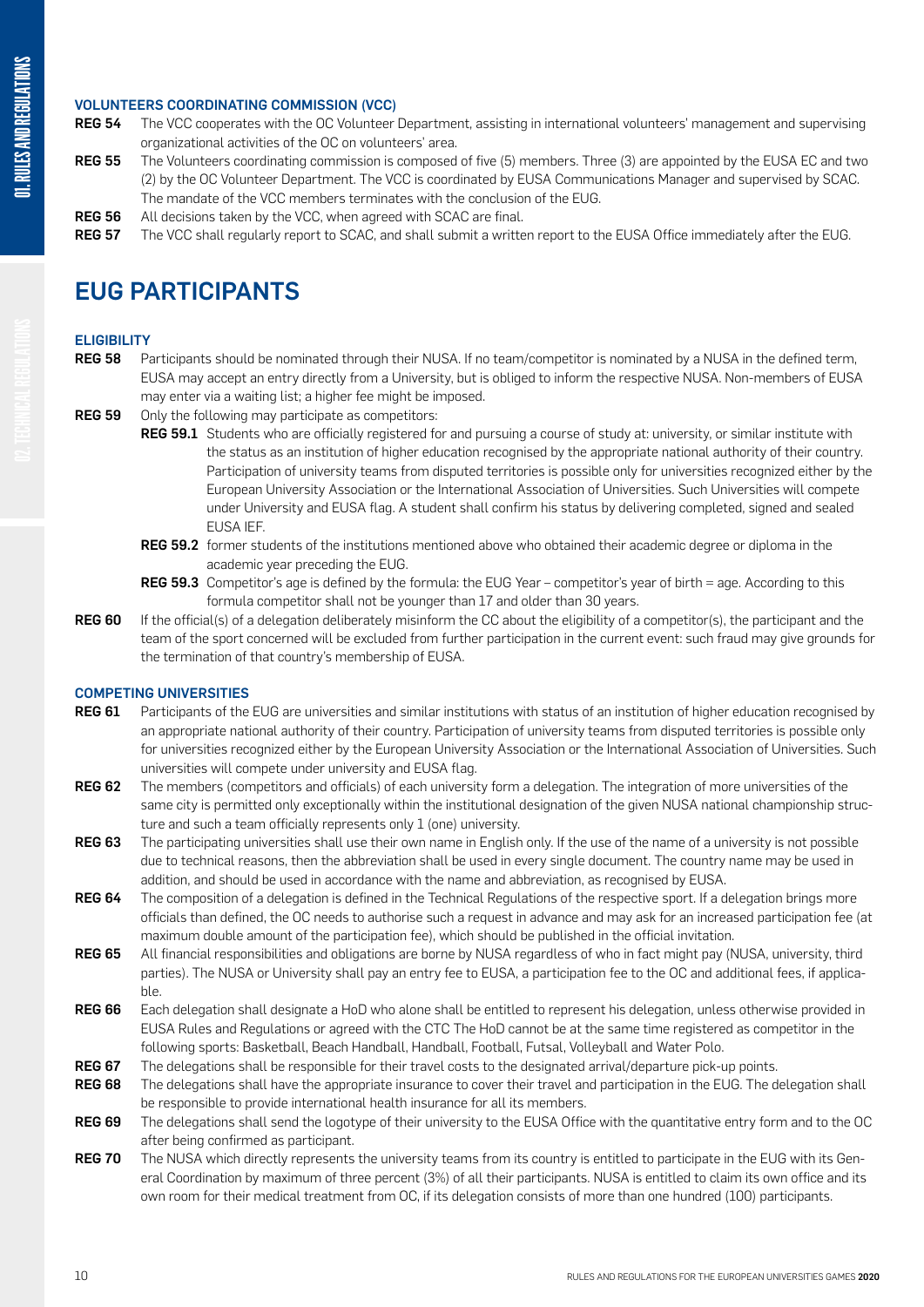- REG 71 Teams / competitors from countries who had withdrawn their participation in the previous years would be considered at a lower priority. The EUSA EC might impose additional deposits for such teams.
- REG 72 The HoD or authorised by him representative of team may protest on behalf of competitors or team. Each protest shall be accompanied by a deposit of fifty (50) EUR except for the following sports: Basketball, Beach Handball, Handball, Football, Futsal, Volleyball and Water Polo where the deposit is two hundred (200) EUR. If the protest is upheld, the fee will be returned. The protests shall be submitted:
	- REG 72.1 during the GTM for draw related protests
	- **REG 72.2** within twenty (20) minutes after the end of the match to the TD for the match issues,
	- REG 72.3 before the start of next competition day on published results to the TD for the published issues,
	- REG 72.4 during the competition to the CTC for technical issues,
	- REG 72.5 during the competition to the SCAC for non-technical issues,
	- REG 72.6 within seven (7) days after the EUG to the EUSA EC for the EUG issues.

#### PARTICIPANTS' ACCREDITATION CARDS

- REG 73 EUSA collects participant's data: name, address, residence, location, date and place of birth, nationality, photo, passport number, gender, university, faculty and year of study, phone number and email address. The processing of these personal data is governed by the Swiss Federal Data Protection Act of 1992 (DPA). Collected individual entries in hard copies shall be destroyed fourteen (14) days after the EUG, in case there is no protest submitted.
- REG 74 A numbered accreditation card with a recently taken photograph will be issued to each competitor whose dossier has been approved by the CC. An accreditation card will be issued also to all EUSA representatives, referees, VIP guests, security and medical staff, journalists, volunteers, OC members, teams' officials and all other involved participants in the EUG. When the accreditation card is issued, participant cannot change his status in the EUG (i.e. from competitor to official and vice versa). Electronic data are kept in EUSA online registration system, access to which is limited.
- REG 75 Participants may access designated areas of the competition and non-competition venues and may use eligible services only with the accreditation card.REG 76 A duplicate of the lost accreditation card may be produced upon HoD request. The duplicate accreditation card is chargeable in the maximum amount of 50% of the participation fee for remaining days. The amount shall be communicated by the OC to participants at latest during the GTM.
- REG 76 Accreditation procedure starts two (2) days before each competition. Competitors cannot be accredited after the GTM.
- REG 77 Competitors are obliged to show the accreditation card to the official in charge of the match.
- REG 78 If a person, who has been refused a competitor's accreditation card, attempts to compete by means of fraud, he will be excluded from the EUG. Should this fraud be attempted in a team competition, the team may also be excluded from the competition and any earlier results in the current competition will be annulled. A report will be forwarded to the respective NUSA and university. EUSA EC will, further on, examine each case individually, sanctions for NUSA or/and university or/and individuals concerned may be imposed.

### ENTRY PROCEDURE

#### DEADLINES

- REG 79 Invitation to the EUG is published on EUSA website and sent to NUSAs normally nine (9) months prior to the start of the EUG.
- REG 80 The deadlines for general, quantitative, referee and individual entries, competitors' match uniforms in general would be normally on fifteen of the month prior the EUG, as follows:
	- REG 80.1 general entry first call deadline: 6 months
	- REG 80.2 general entry second call deadline: 5 months
	- REG 80.3 general entry third call deadline: 4 months
	- REG 80.4 quantitative entry: 3 months
	- REG 80.5 referee entry form: 3 months
	- REG 80.6 individual entry forms: 1 month
	- REG 80.7 travel plan: 1 month
	- REG 80.8 team/individual international and national ranking, competitors' match uniforms (shirt, shorts and socks) colours: 1 month (where applicable)
	- REG 80.9 deadlines above could be shortened/extended under certain circumstances.

#### ENTRIES SUBMISSION

- REG 81 The NUSA is responsible for the submission of all entries. Entry forms shall be submitted according to the procedure laid down in paragraph Entry Procedure. It is compulsory that NUSA verifies the status of the competitors from their universities.
- REG 82 The general, quantitative, referee and individual entries shall be submitted via the EUSA online registration system: **REG 82.1** the general entry submission shall be done by NUSA or by EUSA as defined in REG 58.

REG 82.2 the quantitative, referee and individual entries submission shall be done by university team contact person.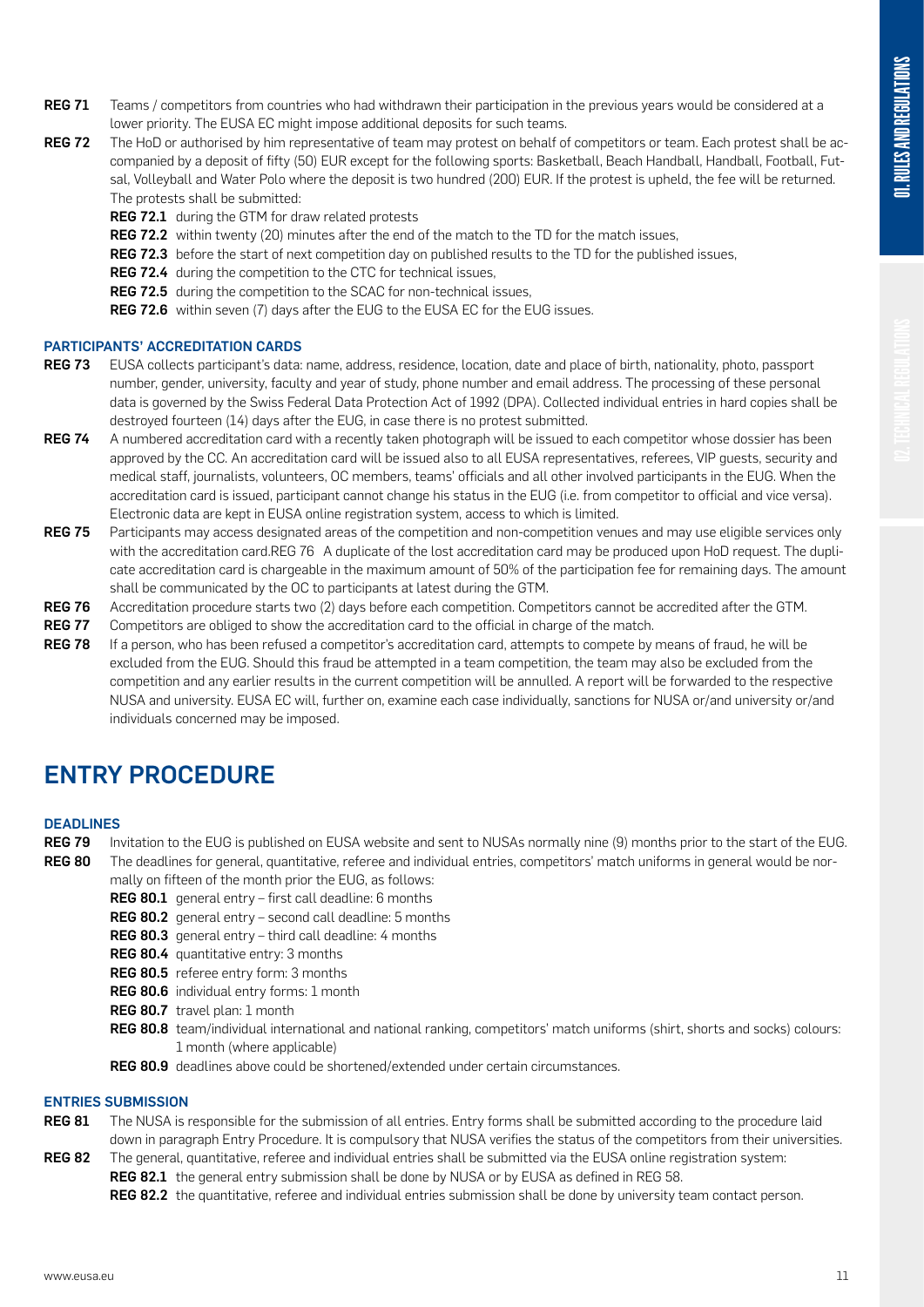- REG 83 Only general entries with deposits paid within the defined deadlines will be considered. The general entries are validated by the EUSA Office.
- REG 84 Quantitative entry will be considered only if the composition of the delegation is in agreement with the Technical Regulations and in-line with the official days of the EUG. If the confirmed university does not submit the Quantitative entry within the deadline, participation fee for the maximum allowed number of competitors and officials as determined in the Technical Regulation of the sport concerned can be imposed by the OC.
- REG 85 The NUSA may nominate more than one (1) team in each sport of the EUG program. If more than one team is nominated, the nomination shall define a NUSA ranking order to enable seeding. It is highly recommended to nominate teams from previous national universities championship year.

#### NUMBER OF PARTICIPATING TEAMS

- REG 86 Only one NUSA team will be considered at the first call deadline of the general entry, namely the team being the winner of national championship. In case this is not possible, the teams with the next national ranking may participate.
- REG 87 In case the allowed maximum number of teams is not reached within the general entry first call deadline, the second call of the general entry is observed, where the second team nominated by NUSA can be accepted, by criterion "first pay-first serve".
- REG 88 If general entry second call is open, winner of the previous year event (EUC) has special rights ("wild card") to enter the competition in the corresponding sport under the same conditions and criteria valid for other teams.
- REG 89 In case the allowed maximum number of teams is not reached within the general entry second call deadline, the third call of the general entry is observed, where the third, fourth and/or fifth team and/or second team from the same university nominated by NUSA can be accepted, on the criterion "first pay-first serve" and by respecting the maximum allowed number of teams in the EUG from the same NUSA, as follows:
	- **REG 89.1** up to 8 teams maximum 2 teams from the same NUSA
	- REG 89.2 from 9 up to 12 teams maximum 3 teams from the same NUSA
	- REG 89.3 from 13 up to 16 teams maximum 4 teams from the same NUSA
	- REG 89.4 17 and more teams maximum 5 teams from the same NUSA
	- REG 89.5 the host team and winner of previous year competition (REG 87) do not count in the NUSA quota
	- REG 89.6 REG 89.1-REG 89.5 do not apply to: 3x3 Basketball, Judo, Beach Handball, Beach Volleyball, Chess, Karate, Kickboxing, Orienteering, Rowing, Taekwondo and Water Polo.
- REG 90 In case after the first call deadline of the general entry, the maximum allowed number of teams in Badminton, Basketball, 3x3 Basketball, Beach Handball, Beach Volleyball, Football, Futsal, Handball, Table Tennis, Tennis, Volleyball and Water Polo is exceeded, the maximum number may be raised by factor 2 or 4, in agreement with the OC, as follows: from 8 to 10, from 10 to 12, from 12 to 16 and all next by factor 4. If such enlargement is applied, and if needed, the competition may be extended by one (1) day, in prior agreement with the OC.
- REG 91 In case after the second call deadline of the general entry, the maximum allowed number of teams in Badminton, Basketball, 3x3 Basketball, Beach Handball Beach Volleyball, Football, Futsal, Handball, Table Tennis, Tennis, Volleyball and Water Polo cannot be reached, the maximum number of teams will be lowered by factor 4 or 2, as follows: from 24 to 20, from 20 to 16, from 16 to 12, from 12 to 10 and from 10 to 8.
- **REG 92** The maximum number of teams in the EUG is approved by EUSA Office.

#### PARTICIPANTS DOSSIER

- REG 93 The delegation dossier to be presented to the CC shall be completed in English and shall include:
	- REG 93.1 team list with names, surnames and functions of each delegation member; in addition: team/competitor international and national ranking, competitors shirt number and competition uniforms colour (if required by Technical Regulations),
	- REG 93.2 HoD or team representative and coach (if present) mobile phone number on which is/are reachable 24 hours per day during the competition,
	- REG 93.3 signed EUSA Code of Conduct (Disciplinary Protocol) within Individual Entry Form.
	- REG 93.4 the individual dossier for each competitor.
- REG 94 The individual dossier for each competitor to be presented to the CC shall be completed in English and include:
	- REG 94.1 a passport or national identity card (in classic Latin alphabet letters);
	- REG 94.2 if a current student: signed and sealed EUSA IEF originating from the appropriate academic authority certifying that the competitor is officially registered for and pursuing a course of study;
	- REG 94.3 if a former student: signed and sealed proof from the university (including date of graduation).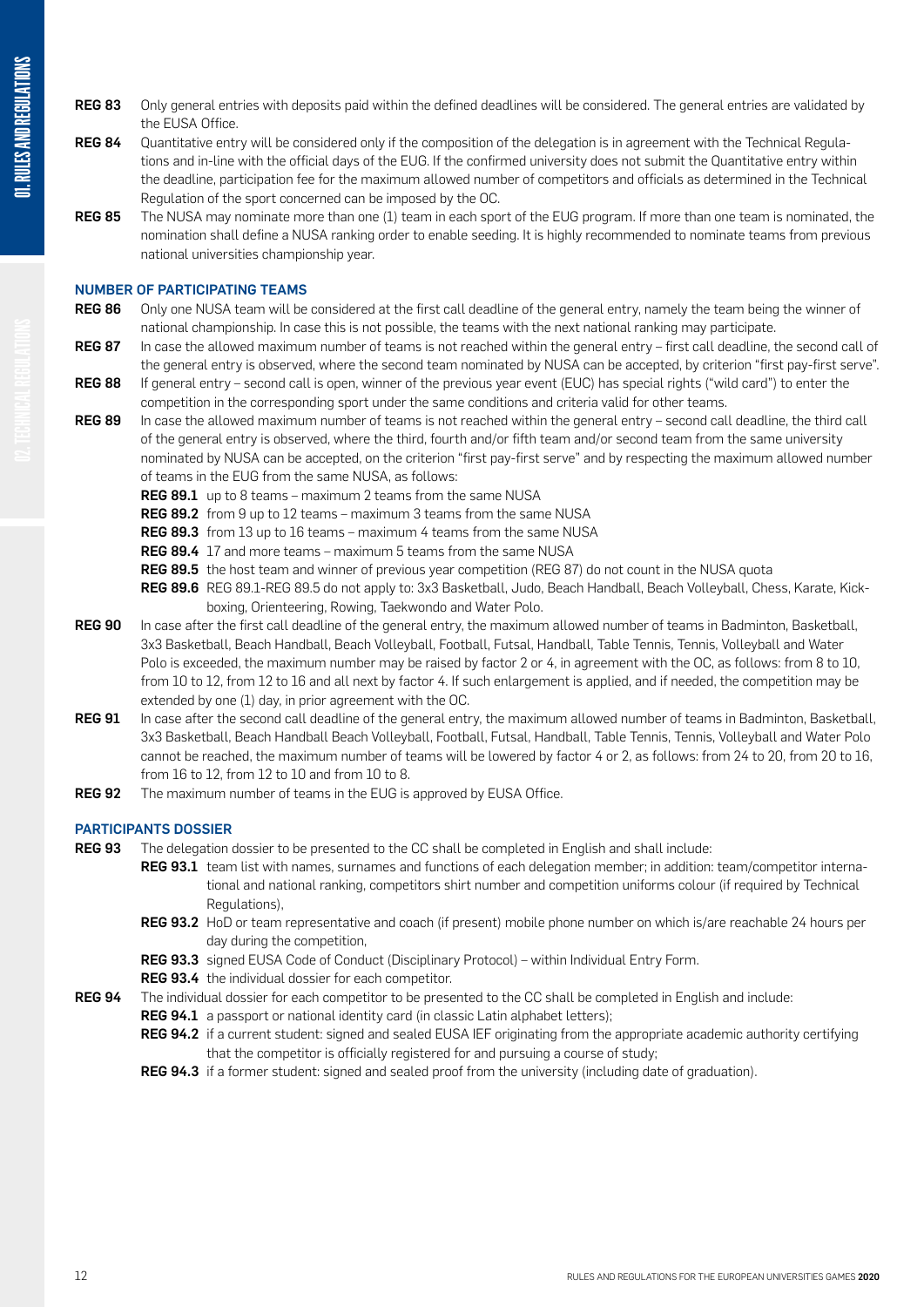## FINANCIAL CONDITIONS

#### THE BIDDING COMMITTEE

REG 95 Bidding fee – EUSA shall receive a bidding fee from Bidding HCP. The deadlines will be decided by EUSA EC for each call. Bidding fee is non-refundable.

#### THE ORGANIZING COMMITTEE

- REG 96 EUSA service fee EUSA shall receive from the HCP the attribution fee and activity fee. Attribution fee shall be paid within one (1) month after attribution, while Activity fee – within one (1) month after the conclusion of the EUG.
- REG 97 Guarantee fee in order to assure that all financial and organizational arrangements described in EUSA Rules and Regulations are fulfilled. EUSA shall receive a guarantee fee from the OC. The guarantee fee will be deducted from the deposits paid by participating teams to EUSA, in the amount of 10% of all collected deposits. The guarantee fee will be transferred to the OC immediately after the end of the EUG, when all arrangements are fulfilled.

#### **PARTICIPANTS**

- REG 98 Deposit EUSA shall receive a deposit together with the general entry form according to the general entries procedure, where applicable. Only general entries with deposits paid within the defined deadlines will be considered. The general entry deposits will be deducted from the total fees for the participating teams, and will be returned to those NUSA s/teams not selected (confirmed). In case of a forfeit/withdrawal after being confirmed, the deposit is non-refundable and is equally shared between EUSA and the OC. EUSA will transfer the deposit in the due time, e.g. after the end of the event when the OC obligations are fulfilled.
- REG 99 Participation fee the OC will receive a participation fee per person per night for each member of the delegation (referees are exempt from payment). The participation fee shall be paid by each participant for the duration of their respective sport. In case of cancellation, OC is responsible for dealing with participation fee policies. Participation fee covers the following services during official days: internal transportation, accommodation, catering, compe-

tition, ceremonies and other services in accordance with EUSA Rules and Regulations. 50% of the total sum of the participation fee, without considering general entry deposit, shall be paid until the quantitative entry deadline, and the balance of the participation latest by the Individual entry deadline. OC is responsible for dealing with participation fee payments.

- REG 100 EUSA entry fee EUSA shall receive an entry fee from competitors, officials, NUSA representatives and other participants (referees are exempt from payment). The EUSA entry fee deadlines will be decided by EUSA EC. Only quantitative entries with EUSA entry fee paid within the defined deadlines will be considered. In case of a forfeit/withdrawal after being confirmed and in case fewer delegation members participate in the competition, the EUSA entry fee is non-refundable.
- REG 101 Refund requests must be made within sixty (60) days after conclusion of EUG. Only requests using EUSA Refund Request Form will be considered.

#### **MISCELLANEOUS**

- REG 102 All fees are determined by the EUSA EC not later than the date of attribution of the EUG.
- REG 103 EUSA EC has the right to introduce additional fees.
- REG 104 All payments shall be received in Euro currency (EUR) without any local or international bank transfer fees, with the exception of the host teams in regards to their payments to the HCP and the OC.
- REG 105 If the whole EUG, or one or more competitions are cancelled:
- **REG 105.1** the deposits, the participation fees and the EUSA entry fees are refunded. REG 105.2 the attribution fee is not refundable.

### ARCHIVES OF THE EUG DOCUMENTS

REG 106 From EUG 2012 on, EUSA Office keeps archives of the electronic documents of the EUG, as follows: REG 106.1 competition results and statistics,

REG 106.2 general, quantitative, referee and individual entries (database in the EUSA online registration system).

- REG 107 Dealing with the documents should be according to the laws of the country, where the documents are kept. Accessibility to the documents is possible through request to the EUSA Office. If the request is justifiable, the applicant will get the requested information in an official letter or email. Originals and copies of the documents cannot be distributed to anyone.
- REG 108 The archived EUG documents, may be destroyed if EUSA EC agrees.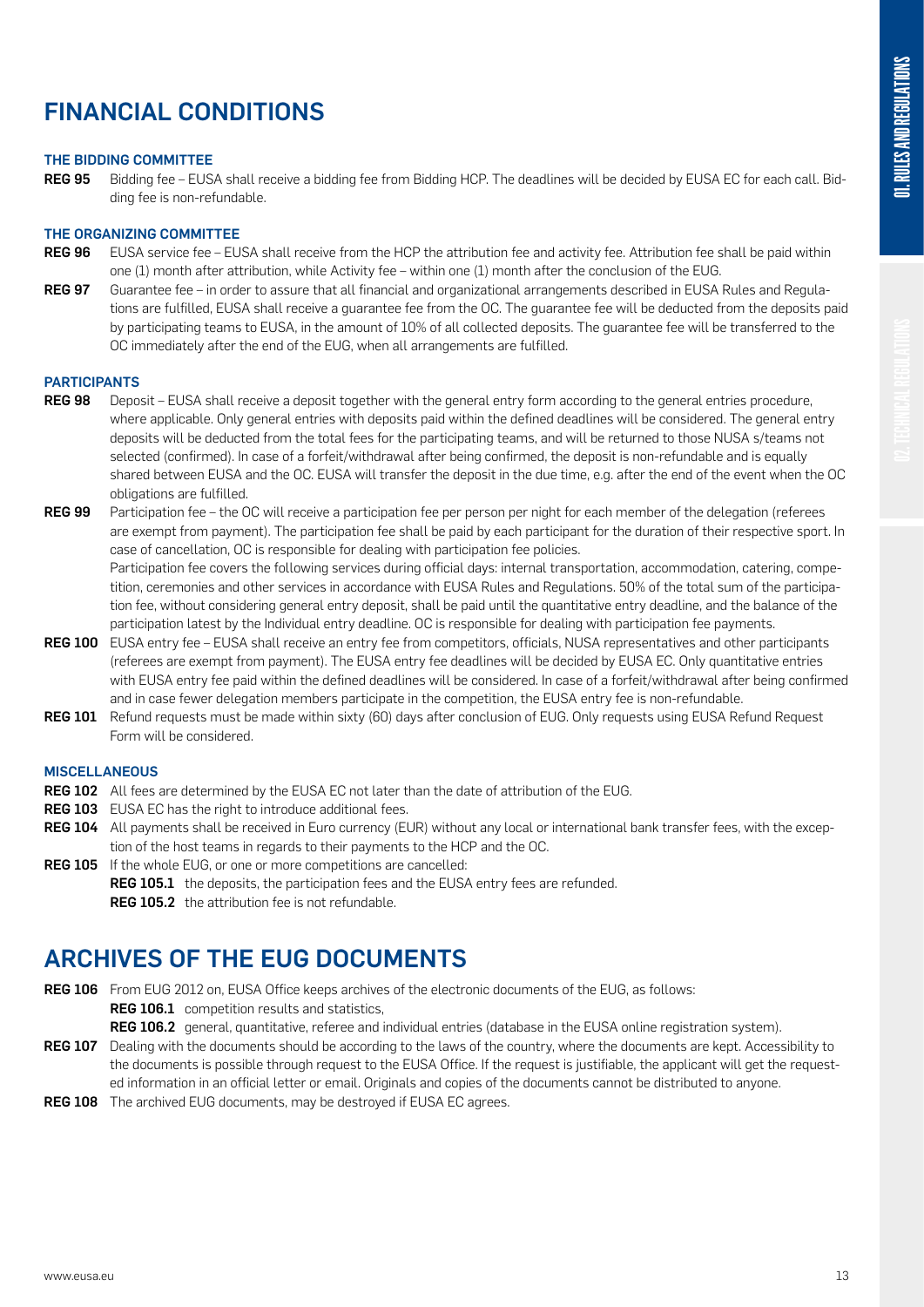## DISCIPLINARY PROTOCOL

#### DSC 1 INTRODUCTION

- DSC 1.1 EUSA strongly promotes excellent behaviour and self-conduct, which are regularly associated with students, and encourages students from across Europe to get to know each other, develop a greater understanding of each other's culture and to enjoy fair and competitive sport. EUSA sees those values as cornerstones of the universities sport.
- **DSC 1.2** All EUSA events should be enjoyed by all participants, as is reflected in the oath of the competitors and officials and every participant (athlete, official, and spectator) within the institution have a responsibility to conduct themselves and should appreciate that different individuals have different levels of tolerance in regards to playful and boisterous behaviour.
- **DSC 1.3** All competitors, officials and spectators seek at all EUSA events, to perform to the best of their ability and to respect others, including diversity, fan culture, inclusion and health together with the aim of treating everyone equitably and sensitively, within the context of their activity and ability, regardless of gender, ethnic origin, cultural background, sexual orientation, religion or political affiliation.
- DSC 1.4 In addition to DSC 1.3, zero tolerance policy against promoting incitement on racial, national, ethnic, gender, language, religion, political or other grounds for hatred, violence, intolerance or insults of one's dignity will be enforced.
- **DSC 1.5** Any participating team or individual, after being confirmed by the draw, shall participate in all scheduled matches.

#### DSC 2 BREACHES OF DISCIPLINE DURING THE COMPETITION

- DSC 2.1 Breaches of discipline during the competition are all and every disciplinary incidents on the field of play, within the rules as set out by the governing body for that sport.
- **DSC 2.2** Normally, the match officials deal with the breaches of discipline during competition, based on the rules as set out by the governing body for that sport.

#### DSC 3 BREACHES OF DISCIPLINE OUT OF THE COMPETITION

- **DSC 3.1** Breaches of discipline out of the competition are, but not limited to, as follows:
	- Not participating in all scheduled matches
	- Any act of violence, threatening, abusive, obscene or provocative behaviour, conduct or language
	- Any behaviour against rights, dignity and worth of every human being and their ultimate right to self-determina-

tion, such as but not limited to, treating others unequally based on their gender, ethnic origin, cultural background, sexual orientation, religion or political affiliation

- Arriving later or leaving the event earlier than required by the official dates
- Any damage of property whatsoever
- Any use of alcohol and drugs
- Any kind of sexual abuse
- Any kind of match fixing whatsoever

Making any public statements of a defamatory nature towards EUSA and/or towards any other person/institution bound by these regulations

Any other form of acting opposite to the EUSA values as set in DSC 1.1. and this Rules and Regulations.

#### **DSC 4** THE DISCIPLINARY PROCEDURE

- **DSC 4.1** Anyone can report breach of discipline to SCAC.
- **DSC 4.2** SCAC must decide in 24 hours from the report of the breach of conduct and must compose a written report, using enclosed form, in the following cases:
	- If there was a hearing
	- If a sanction, as set in DSC 5.1, was enforced;
- DSC 4.3 SCAC will make an internal notification to the person who reported breach of discipline, explaining only briefly if the disciplinary procedure has been taken or not.
- DSC 4.4 SCAC must organize a hearing if it wants to enforce a sanction as set in DSC 5.1. If an individual or a representative (team) refuses to participate in a hearing SCAC may decide without their participation.
- DSC 4.5 SCAC is obliged to send a written report containing all disciplinary issues, with all individual reports (hearings, actions) attached, to the EUSA Office within 15 (fifteen) days after the event termination.

#### DSC 5 SANCTIONS

- **DSC 5.1** SCAC may apply the following sanctions:
	- a) Oral and/or written warning
	- b) Temporary or permanent ban from the competition; in the case of the latter, an individual/delegation will be banned from the reminder of the competition and leave the event, in which case an individual/delegation will be expected to leave the EUG at the earliest possible opportunity, as agreed with the SCAC. In such cases:
	- c) All fees are non-refundable
	- d) Fine up to of 500 EUR for an individual
	- e) Fine up to 2000 EUR for the delegation;
	- f) Written report to the rector of that university and to the NUSA setting out the reasons for the action taken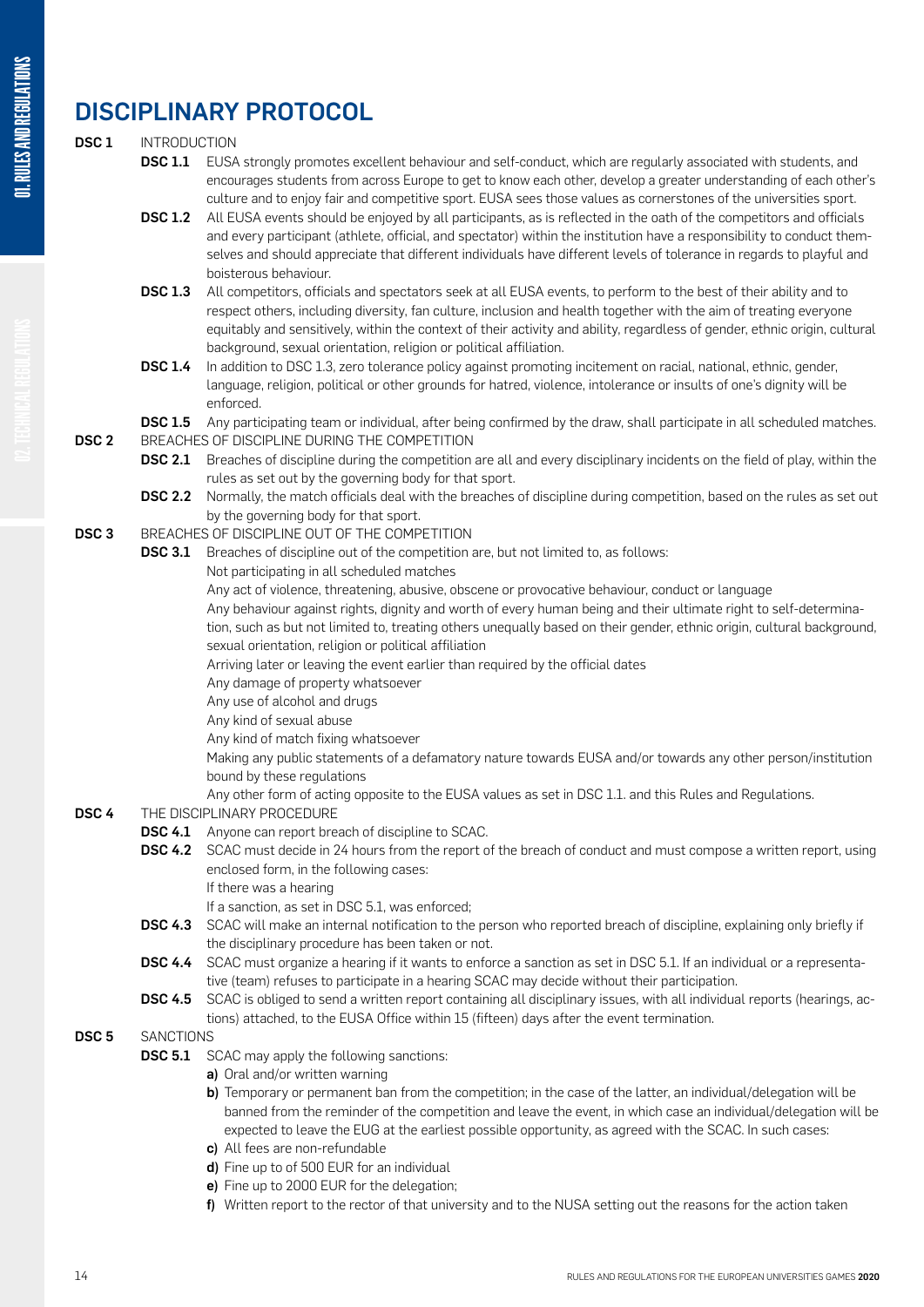- **DSC 5.2** Sanctions set in DSC 5.1 may be cumulated.
- **DSC 5.3** In the case of any breaches of law and/or legislation of the host country whatsoever SCAC is obliged to report the aforementioned breach to the local authorities.
- **DSC 5.4** Sanctions as set in DSC 5.1 may apply for the breaches of discipline done during the competition if they are done during the competition and if the nature of the breach goes beyond the one defined by the rules set out by the governing body for that sport.
- **DSC 5.5** In extreme and/or recidivist cases the EUSA EC may ban the university from particular or all EUSA events for a certain period.
- DSC 5.6 In all cases, the EUSA EC reserves the right to give further consideration to all disciplinary issues and impose additional penalties if appropriate.
- **DSC 5.7** In case where the university fails to pay a fine it will not have the right to participate in EUSA events until the fine has been received by the EUSA.
- DSC 5.8 Where the university is involved in damage to property at a EUSA event, compensation for damage will be sought by the OC, with the support of EUSA and the NUSA. This compensation in not whatsoever related from the fines set in 5.1.d and /or 5.1.e. In extreme circumstances EUSA EC reserves the right to fine institutions or impose a ban from future events until the issue is resolved.

#### DSC 6 SUPPORTERS

**DSC 6.1** In circumstances where the supporters of a university are behaving in an unacceptable manner in the view of the OC, the OC may remove the supporters from all venues associated with the event. The OC will encourage university delegations to, in all possible manner whatsoever, influence their supporters to act in an acceptable manner.

#### DSC 7 APPEAL

- **DSC 7.1** Each year, based on reports submitted to the EUSA Office, as set in DSC 4.5, the EUSA Office will generate a General Disciplinary Report, in order to monitor standards of behaviour and severity of sanctions.
- DSC 7.2 In all circumstances, universities on whom sanctions have been imposed may appeal to the EUSA EC within 30 (thirty) days following the day they were given the notice in matter. A fee of 300 EUR must be paid at the time of the appeal, which will be refunded if the appeal is successful. Any expenses relating to the appeal (e.g. – attendance at the appeal procedure by the appellant) will be covered by the university.

### MEDICAL REGULATIONS

- **MED 1** All participants in EUG participate at their own risk.
- MED 2 Each participant requires international health insurance for the duration of the stay in the EUG and must arrange this prior to their arrival at the EUG event. Neither EUSA nor OC will be liable for any costs arising from the failure to follow this regulation.
- MED 3 Each participant with special dietary requirement or with a chronic condition/illness shall communicate all relevant information to the OC in advance, and at the latest during accreditation procedure.
- MED 4 Person with contagious disease cannot be accredited and cannot take part in the EUG.
- MED 5 People with disabilities shall communicate the following information to the OC in advance:
	- **MED 5.1** the contact details of their personal assistant (where applicable)
	- **MED 5.2** if they are traveling with personal service animal;
	- MED 5.3 the nature of any special services required;
	- **MED 5.4** their most recent classification for the sport in which they are participating (only for athletes).

#### DOPING CONTROL

- MED 6 EUSA is committed to the principles of fair play and upholds the principles of antidoping at all its events.
- **MED 7** The GTM will include information about expectations in regards to antidoping matters.
- MED 8 Where it occurs and where present at EUG, OC is responsible to ensure that the infrastructure and procedures are met as per WADA regulations; the MC is responsible for overseeing that WADA Regulations on antidoping procedures are adhered to by the OC.
- MED 9 Failure to attend antidoping test when marked/selected is a breach of disciplinary protocol. The delegation is automatically disqualified and additional sanctions shall be imposed by EC after the EUG.
- MED 10 Any competitor found to test positive on doping control procedure will be excluded from all future EUSA events for the period of (2) years. In such circumstances a report will be submitted to WADA, ISF, to the rector of his university, NUSA and NSF. EUSA EC may impose additional sanctions.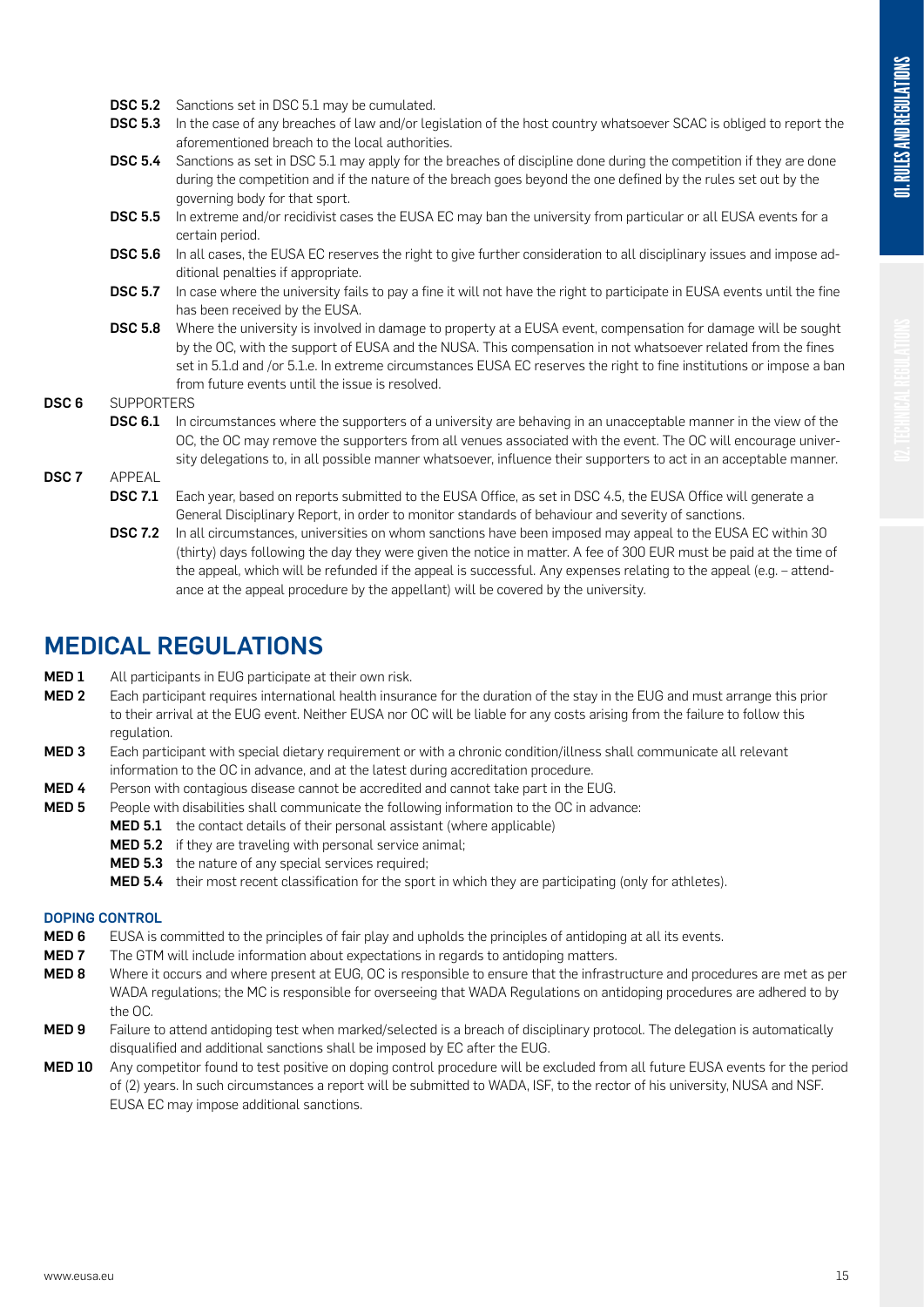## PROTOCOL/AWARD CEREMONIES

- PRO 1 Medal winners must attend the Awards ceremony. The ceremony will be postponed if none of the medal winners/nominated awards presenters can attend (i.e. the athletes themselves and not their representatives).
- **PRO 2** The athletes are not allowed to wear or bring on the podium any national, political, cultural or religious symbols or slogans, and/or play such audio/video material.
- PRO 3 Athletes are expected to take off their caps when receiving their medal and hold them in their hand throughout the ceremony.
- **PRO 4** All medallists must remain at the disposal of the media after the Awards ceremony.
- PRO 5 A certificate of participation must be prepared for each athlete, official and volunteer, and handed to the HoD of each delegation for distribution, at the last day before final competition day. The EUSA Office should approve it at least three (3) months before the opening of the event.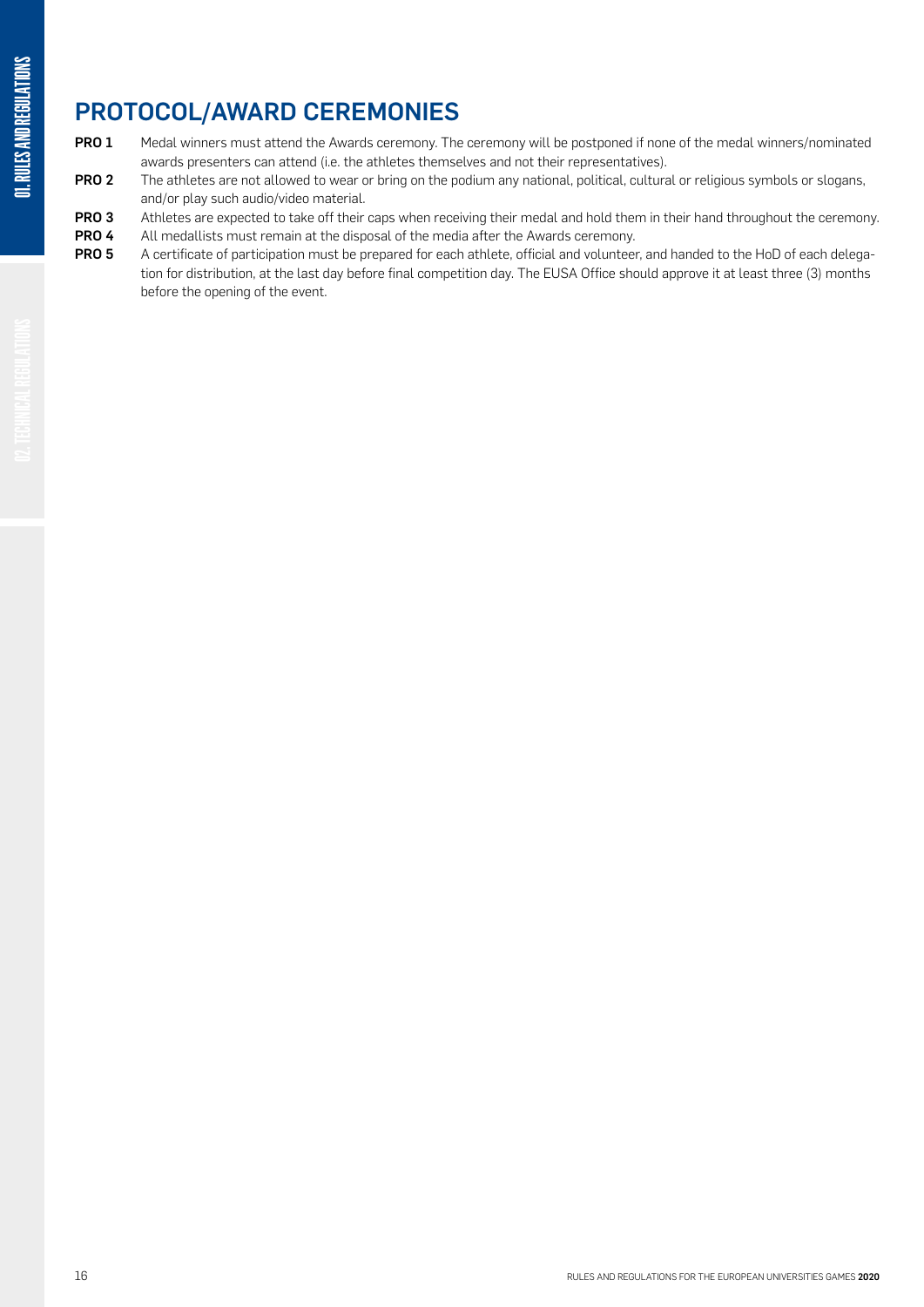# **02. TECHNICAL REGULATIONS**

## GENERAL SPORT RULES

GSR 1 The technical part of the EUSA competitions is organized on the basis of the most recent published version of EUSA Rules and Regulations, ISF and/or ESF Regulations of respective sport and with the Technical Handbook of the competition. In case of any dispute, EUSA Rules and Regulations shall always be considered first.

#### GSR 2 Official days are:

- **GSR 2.1** day 0: delegation arrivals, accreditation procedure, training sessions
- **GSR 2.2** day 1: GTM and training sessions
- **GSR 2.3** day 2-9: competition, training session, awards ceremony
- **GSR 2.4** day after the last Awards ceremony: delegation departures

Duration of the competition shall be in accordance with the Technical Regulations of respective sport. Competition may include a rest day.

- GSR 3 In the team competitions, there are normally two (2) stages; the first stage (playing in groups, round robin system) and the second stage (play-off format, single or double elimination system), set according to the respective sport's regulations. Last group matches of the first stage, shall be played at the same time, whenever possible.
- GSR 4 The university team of the host city or in its absence the host country's highest ranked team will be placed on first (1) place in group A (A1).
- GSR 5 Whenever possible, competition should not start earlier than 9.00, and should not start later than 21.00, if not agreed differently with SCAC or SVC in advance.
- GSR 6 In case weather conditions impede the competition, it is up to SCAC and CTC to decide on further running/schedule of the competition.
- GSR 7 Competition system for team competitions shall be prepared in such a way, that competition concludes with matches for all final places (i.e.  $1^{st}$ ,  $3^{rd}$ ,  $5^{th}$ ,  $7^{th}$ ,  $9^{th}$ ,  $11^{th}$ ,  $13^{th}$ ,  $15^{th}$  etc.). Taking part in conciliation tournament is compulsory. For individual competitions, if the matches for all final places are not organized due to the nature of a sport discipline, the final ranking which determines each place shall be nevertheless prepared.
- GSR 8 The matches for the bronze and gold medals shall always be played as the last, no other matches shall be played at this time. These 2 (two) matches shall be played in the late afternoon or evening. The gold medal match shall be the last match of the EUG.
- GSR 9 Playing surface, equipment and materials shall meet ISF standards. Wherever possible, playing surface, equipment, material and conditions shall be the same during the whole competition of respective sport for all involved teams or competitors.
- GSR 10 OC shall provide the necessary equipment/materials for results processing, competition and match managing using EUSA software where applicable.

## REFEREES AND MATCH OFFICIALS

- REF 1 Only referees with an international license issued by ISF/ESF or at least with the highest national licence issued by NSF are allowed to be involved in EUSA competitions. Match officials with enough experience in national competitions are allowed to be involved in EUSA competitions.
- REF 2 Referees shall respect Referee Code of Conduct. Referees officiate matches in accordance with: ISF/ESF rules and regulations; their knowledge and experiences; their best capability and performance. Protests on referee decisions are not allowed, if it is not regulated differently in the ISF/ESF Regulations of the respective sport.
- REF 3 Sufficient numbers of referees and match officials shall be provided by the OC, if this is not regulated differently in the Technical Regulations. In such cases:
	- REF 3.1 If a participating team must include in its delegation a referee at its own cost, and it fails to fulfil this obligation, it must pay a penalty fee (defined in the Technical Regulations of respective sport) to the OC. Referees nominated by the participating teams corresponding to the required level shall be integrated at the same conditions as the domestic referees;
	- REF 3.2 If there is no obligation to include a referee in participating team delegation, the team may bring a referee at its own cost, only if it is allowed by the Technical Regulations and if the nominated referee is confirmed by the TD.
	- REF 3.3 EUSA has the right to appoint referees directly or in cooperation with ISF/ESF; in this case, participating teams will be charged the refereeing fee, defined by EUSA.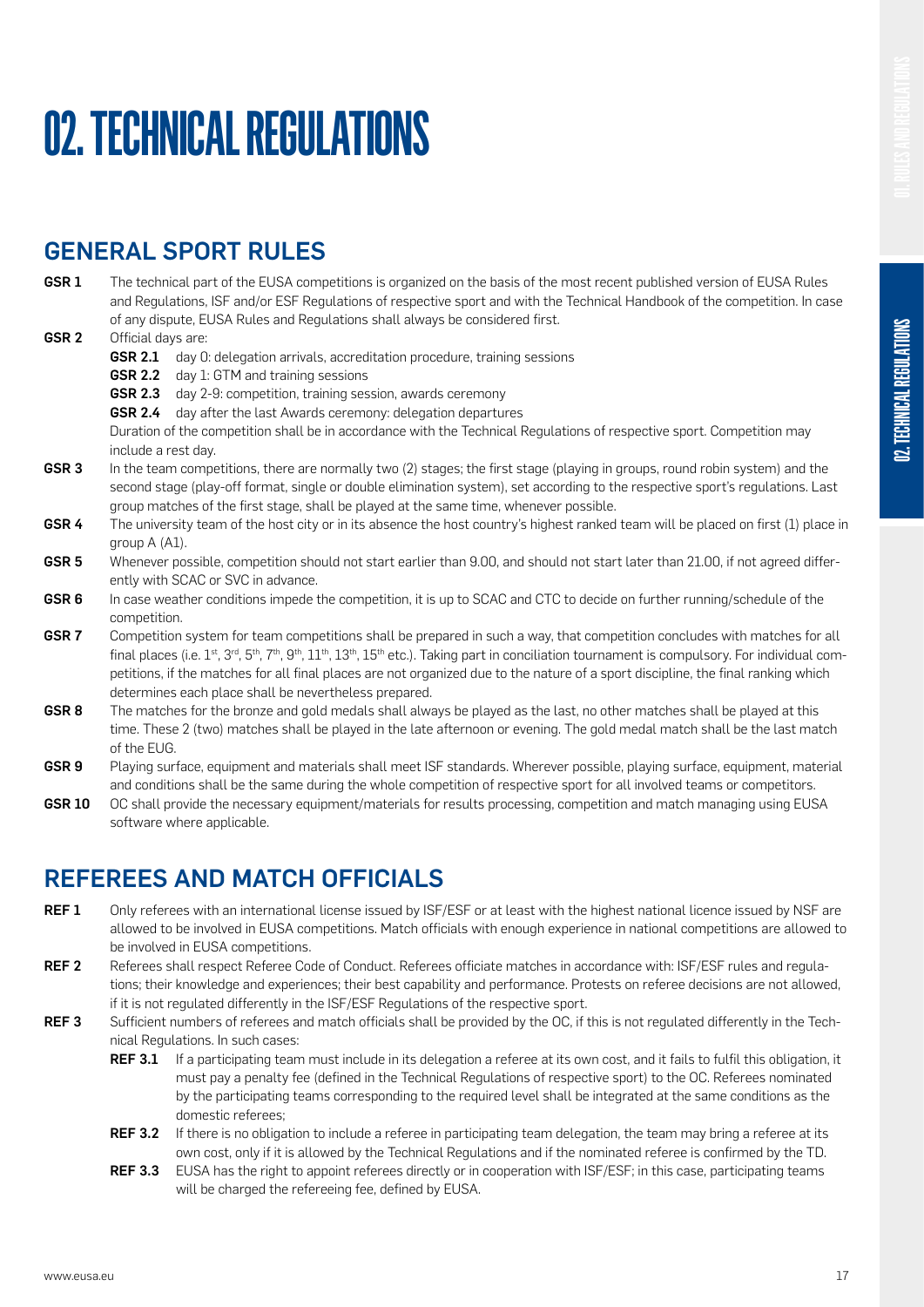- REF 4 The TD of the respective sport in cooperation with the OC confirms the referees nominated by the delegation and/or submitted by the OC two (2) months prior to the competition.
- REF 5 The OC shall provide a referee attaché (or coordinator), preferable from the NSF, for each sport of the program.
- REF 6 Accommodation, transportation, catering and other necessary services for referees shall be provided without any charge and are defined in the MOR.
- REF 7 EUSA does not provide any daily allowances/fees for any referee and sport/competition official. Delegations and OC may have different arrangements with the referees involved.
- REF 8 In the competition where referees come from different countries, whenever possible:
	- **REF 8.1** referees should not officiate the match where the team from their country is playing,
	- **REF 8.2** referees from the same country should not constitute the majority, officiating the match.
- REF 9 Referees shall bring their own official uniforms and wear it during the matches, if not approved differently by TD or defined differently in Technical Regulations of the respective sport. Uniform colours to be used are decided by TD.
- REF 10 Referees and match officials are appointed by TD for each match.
- REF 11 TD may exclude referees and match officials from the competition, if they:
	- REF 11.1 do not officiate in accordance: with the ISF/ESF Laws of the Game and EUSA Rules and Regulations,
	- REF 11.2 do not officiate in the Fair Play Spirit,
	- REF 11.3 do not respect EUSA Referee Code of Conduct,
	- REF 11.4 refuse to officiate the match, for which they are appointed,
	- REF 11.5 do not participate actively in all formal competition activities organized for referees,
	- REF 11.6 support publicly one of the teams / athletes during competition,
	- REF 11.7 their behaviour, health and/or physical condition are not acceptable.
- REF 12 Referee shall receive on a proposal of TD a Letter of Recognition or commemorative medal to be delivered before the end of the competition.
- REF 13 Referees should take part in the referee meetings, GTM, Opening and closing ceremony (if ceremonies are in the program during the competition). First referee meeting shall take place on the day of GTM.

### REFEREES CODE OF CONDUCT

- **REF 14** Referees are expected to always maintain the utmost respect for the sport.
- REF 15 Referees are expected to conduct themselves honorably at all times and maintain the dignity of their position.
- REF 16 Referees are expected to always honor an assignment or any other contractual obligation.
- REF 17 Referees will not tolerate nor allow abusive behavior or language.
- REF 18 Referees are expected to attend training meetings and clinics so as to know the EUSA Rules and Regulations, their proper interpretation and their application. Referees are expected to know the rules and regulations of the respective sport.
- REF 19 Referees are expected to strive to achieve maximum teamwork with fellow officials.
- REF 20 Referees are expected to show respect for other referees, coaches and participants.
- REF 21 Referees are expected to not make statements about the competition except to clarify an interpretation of rules.
- REF 22 Referees are expected to not discriminate against nor take any undo advantage of any individual group on the basis of race, color, religion, sex or national origin.

## COMPETITORS EQUIPMENT AND UNIFORMS

- CEU 1 Competitors shall wear equipment and uniforms in accordance with ISF/ESF rules. Competitor, who violates these rules, can be refused to play or expelled from the match. The team of a competitor whose official match uniform contains political, religious or personal slogans or statements will be sanctioned in accordance with EUSA Disciplinary Protocol.
- CEU 2 The jersey of the competitor shall contain the name of the university and optionally the name of the competitor; no other name can be used. Names on jersey shall be written in Latin letters. The country flag may be used on uniform only in case the name of university appears too. Sponsors logotype may appear on equipment and uniforms of the competitor in accordance with the ISF/ESF rules.
- CEU 3 Where the use of competitor playing number is required, the competitor must use the same number during the whole competition.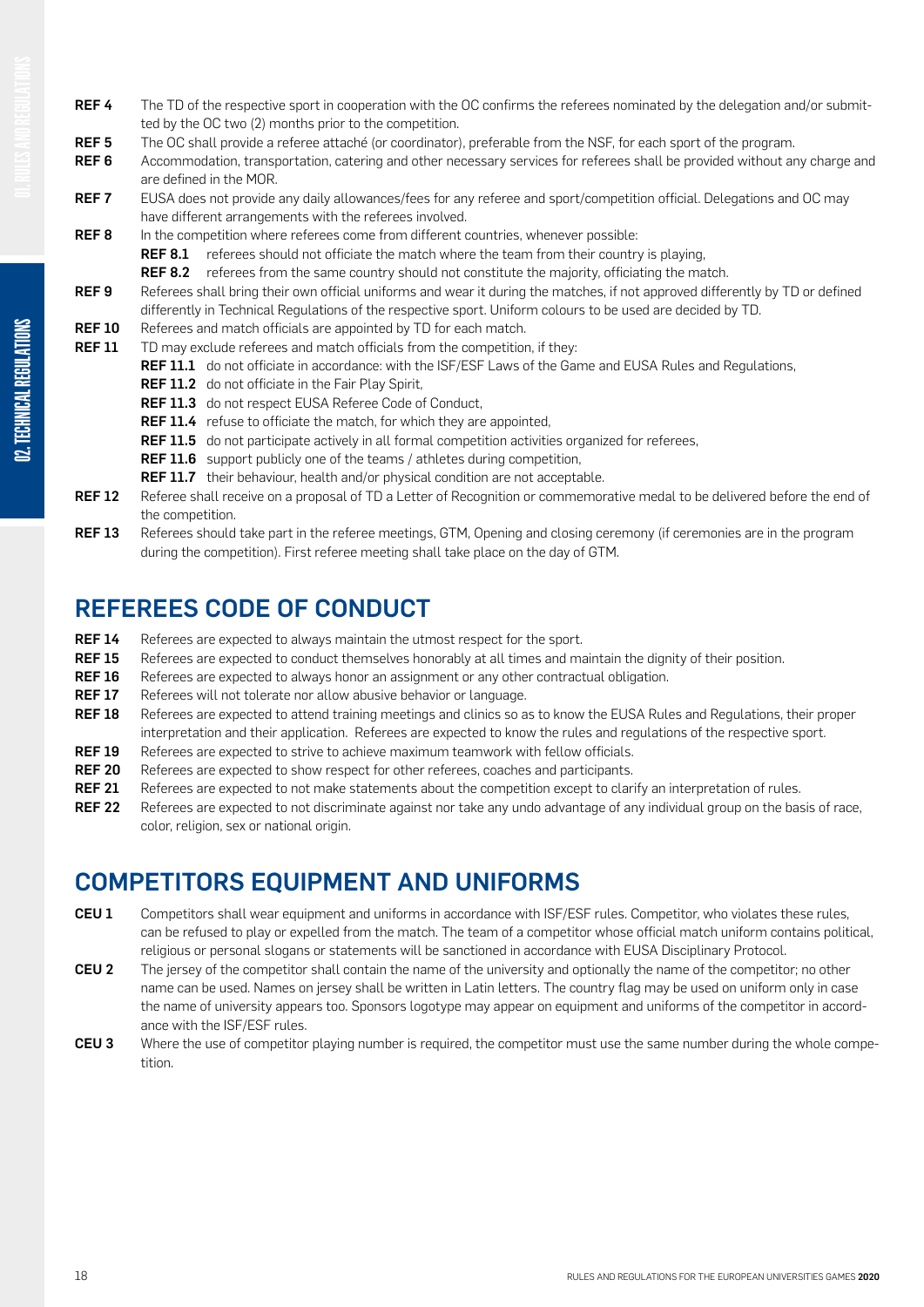## GENERAL AND TECHNICAL HANDBOOK

- GTH 1 General Handbook shall include all relevant information about services for competition participants provided by OC. Sport rules and regulations, training & competition schedule and other important technical information shall be part of the Technical Handbook.
- GTH 2 General and Technical Handbooks are prepared by OC, EUSA Office and TD at least one (1) month before the competition, and is approved by EUSA SVC.
- GTH 3 Changes to definitions published in the General and Technical Handbooks are not allowed after the GTM.
- **GTH 4** TD is responsible for the interpretation of the technical part of the Technical Handbook.
- GTH 5 Each Delegation shall get one (1) hard copy of General Handbook during GTM. The electronic version of Technical Handbook shall be published on the EUG official website.
- **GTH 6** General and Technical Handbooks are electronic copy is kept in EUSA Archive.

### GENERAL TECHNICAL MEETING

- **GTM 1** The GTM is a mandatory part of competition.
- **GTM 2** The GTM shall be organized in a large and representative room equipped with audio and video system.
- **GTM 3** The GTM is called by the CTC chair together with SCAC representatives, one (1) day prior to the start of the competition. Invited attendees: the SCAC, the CTC, the NSF/ESF/ISF representative (if nominated), the OC representatives, the HoD (maximum two (2) persons per delegation), the NUSAs coordinators (if present), referees and other guests.
- **GTM 4** The GTM, after the welcome message of CTC chair, is divided in three parts:
	- **TME 4.1** first part: organizational part of the EUG, presented by the OC representative,
	- **TME 4.2** second part: technical part of the competition, presented by the TD,
	- TME 4.3 third part: the draw of the competition (optionally, if required by the competition format), carried out by the TD and EUSA Sport Representative.
- **GTM 5** The team representatives may ask questions about all aspects of the competition, if time allows.
- **GTM 6** The GTM shall not exceed one (1) hour.

## THE DRAW PROCEDURE

- **DRP 1** The draw procedure shall be:
	- **DRP 1.1** in agreement with the competition system (format),
	- **DRP 1.2** explained to the GTM audience.
	- **DRP 1.3** carried out in front of the team representatives.
- DRP 3 Names of the participating teams can be put in the "non-transparent balls" in advance. The opening of the balls shall be done transparently, showing to the audience who is drawn.
- DRP 4 The draw procedure cannot be repeated, unless a mistake is done, and this is approved by the TD and SCAC Representative.
- DRP 5 The results of the draw shall be delivered to participating teams immediately after the GTM.

## EUSA RANKING LIST

- **ERL 1** The EUSA Ranking list is used to define the pools for the draw of the first stage of competition.
- **ERL 2** EUSA Ranking List is made, as follows: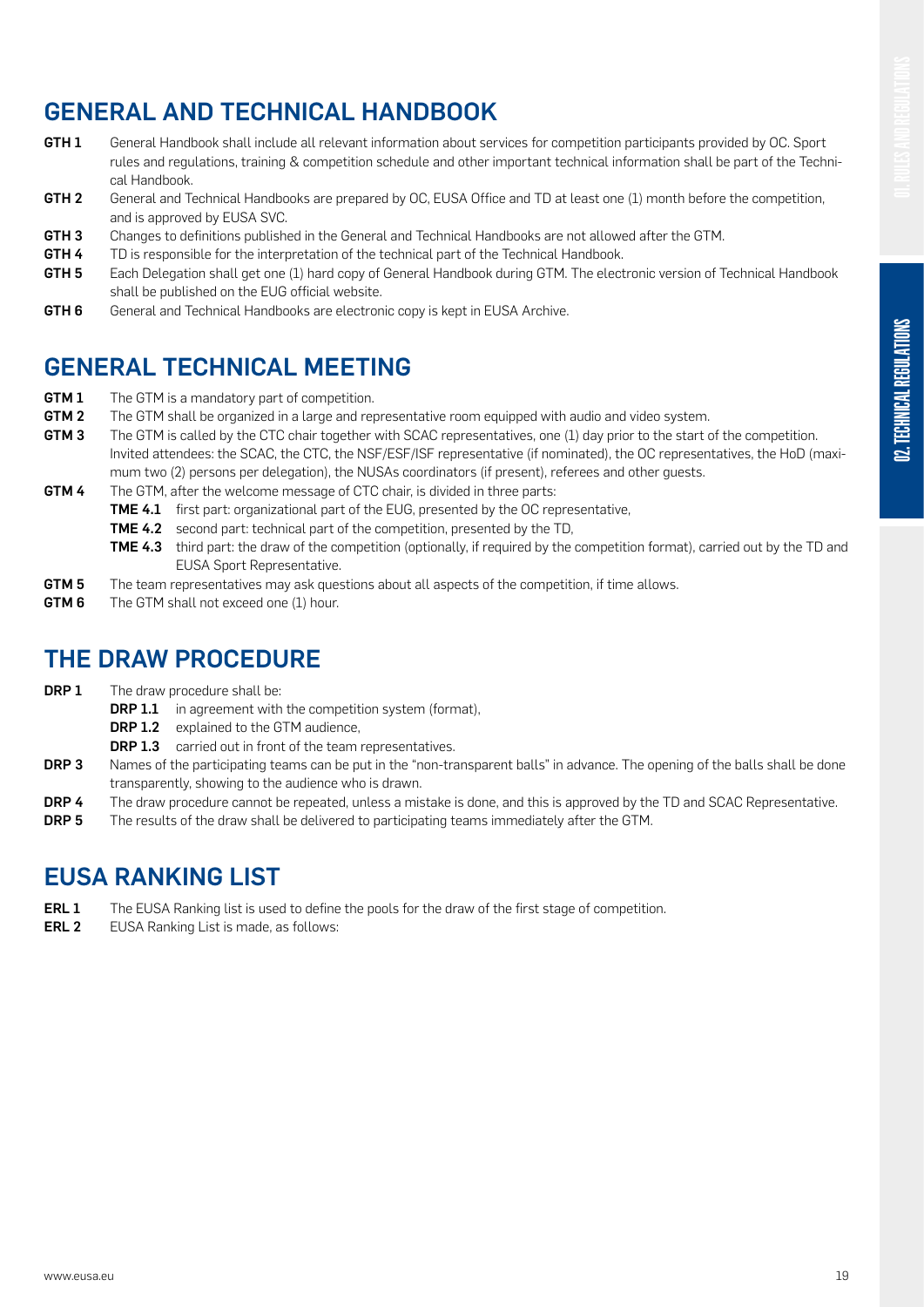|                               |                |      |                |             |                         |   |   |                         |             |             |    |    |                |    |              |    |   | <b>Team FINAL RANKING</b> |    |    |    |             |    |    |    |    |    |              |    |              |              |    |             |
|-------------------------------|----------------|------|----------------|-------------|-------------------------|---|---|-------------------------|-------------|-------------|----|----|----------------|----|--------------|----|---|---------------------------|----|----|----|-------------|----|----|----|----|----|--------------|----|--------------|--------------|----|-------------|
|                               |                | 1    | $\overline{a}$ | $\mathbf 3$ | 4                       | 5 | 6 | 7                       | 8           | 9           | 10 | 11 | 12             | 13 | 14           | 15 |   | 16 17                     | 18 | 19 | 20 | 21          | 22 | 23 | 24 | 25 | 26 | 27           | 28 | 29           | 30           | 31 | 32          |
|                               | 4              | 6    | 4              | 2           | 1                       |   |   |                         |             |             |    |    |                |    |              |    |   |                           |    |    |    |             |    |    |    |    |    |              |    |              |              |    |             |
|                               | 5              | 6    | 4              | 2           | 1                       | 1 |   |                         |             |             |    |    |                |    |              |    |   |                           |    |    |    |             |    |    |    |    |    |              |    |              |              |    |             |
|                               | 6              | 7    | 5              | 3           | 1                       | 1 | 1 |                         |             |             |    |    |                |    |              |    |   |                           |    |    |    |             |    |    |    |    |    |              |    |              |              |    |             |
|                               | $\overline{7}$ | 7    | 5              | 3           | 1                       | 1 | 1 | 1                       |             |             |    |    |                |    |              |    |   |                           |    |    |    |             |    |    |    |    |    |              |    |              |              |    |             |
|                               | 8              | 8    | 6              | 4           | $\overline{\mathbf{2}}$ | 1 | 1 | 1                       | 1           |             |    |    |                |    |              |    |   |                           |    |    |    |             |    |    |    |    |    |              |    |              |              |    |             |
|                               | 9              | 8    | 6              | 4           | $\overline{2}$          | 1 | 1 | 1                       | 1           | $\mathbf 1$ |    |    |                |    |              |    |   |                           |    |    |    |             |    |    |    |    |    |              |    |              |              |    |             |
|                               | 10             | 9    | 7              | 5           | 3                       | 2 | 1 | 1                       | 1           | 1           | 1  |    |                |    |              |    |   |                           |    |    |    |             |    |    |    |    |    |              |    |              |              |    |             |
|                               | 11             | 9    | 7              | 5           | 3                       | 2 | 1 | 1                       | 1           | 1           | 1  | 1  |                |    |              |    |   |                           |    |    |    |             |    |    |    |    |    |              |    |              |              |    |             |
|                               | 12             | 10   | 8              | 6           | 4                       | 3 | 2 | 1                       | 1           | 1           | 1  | 1  | 1              |    |              |    |   |                           |    |    |    |             |    |    |    |    |    |              |    |              |              |    |             |
|                               | 13             | 10   | 8              | 6           | 4                       | 3 | 2 | 1                       | 1           | 1           | 1  | 1  | 1              | 1  |              |    |   |                           |    |    |    |             |    |    |    |    |    |              |    |              |              |    |             |
|                               | 14             | 11   | 9              | 7           | 5                       | 4 | 3 | 2                       | 1           | 1           | 1  | 1  | 1              | 1  | 1            |    |   |                           |    |    |    |             |    |    |    |    |    |              |    |              |              |    |             |
| Number of participating TEAMS | 15             | 11   | 9              | 7           | 5                       | 4 | 3 | 2                       | 1           | 1           | 1  | 1  | 1              | 1  | 1            | 1  |   |                           |    |    |    |             |    |    |    |    |    |              |    |              |              |    |             |
|                               | 16             | 12   | 10             | 8           | 6                       | 5 | 4 | 3                       | 2           | 1           | 1  | 1  | 1              | 1  | 1            | 1  | 1 |                           |    |    |    |             |    |    |    |    |    |              |    |              |              |    |             |
|                               | 17             | 12   | 10             | 8           | 6                       | 5 | 4 | 3                       | $\mathbf 2$ | 1           | 1  | 1  | 1              | 1  | 1            | 1  | 1 | 1                         |    |    |    |             |    |    |    |    |    |              |    |              |              |    |             |
|                               | 18 13          |      | 11             | 9           | 7                       | 6 | 5 | 4                       | 3           | 2           | 1  | 1  | 1              | 1  | 1            | 1  | 1 | 1                         | 1  |    |    |             |    |    |    |    |    |              |    |              |              |    |             |
|                               | 19             | 13   | 11             | 9           | 7                       | 6 | 5 | 4                       | 3           | 2           | 1  | 1  | 1              | 1  | 1            | 1  | 1 | 1                         | 1  | 1  |    |             |    |    |    |    |    |              |    |              |              |    |             |
|                               | 20 14          |      | 12             | 10          | 8                       | 7 | 6 | 5                       | 4           | 3           | 2  | 1  | 1              | 1  | 1            | 1  | 1 | 1                         | 1  | 1  | 1  |             |    |    |    |    |    |              |    |              |              |    |             |
|                               | 21             | 14   | 12             | 10          | 8                       | 7 | 6 | 5                       | 4           | 3           | 2  | 1  | 1              | 1  | 1            | 1  | 1 | 1                         | 1  | 1  | 1  | 1           |    |    |    |    |    |              |    |              |              |    |             |
|                               | 22             | 15   | 13             | 11          | 9                       | 8 | 7 | 6                       | 5           | 4           | 3  | 2  | 1              | 1  | 1            | 1  | 1 | 1                         | 1  | 1  | 1  | 1           | 1  |    |    |    |    |              |    |              |              |    |             |
|                               | 23             | 15   | 13             | 11          | 9                       | 8 | 7 | 6                       | 5           | 4           | 3  | 2  | 1              | 1  | 1            | 1  | 1 | 1                         | 1  | 1  | 1  | 1           | 1  | 1  |    |    |    |              |    |              |              |    |             |
|                               | 24             | 16   | 14             | 12          | 10                      | 9 | 8 | 7                       | 6           | 5           | 4  | 3  | 2              | 1  | 1            | 1  | 1 | 1                         | 1  | 1  | 1  | 1           | 1  | 1  | 1  |    |    |              |    |              |              |    |             |
|                               | 25             | 16   | 14             | 12          | 10                      | 9 | 8 | $\overline{\mathbf{r}}$ | 6           | 5           | 4  | 3  | 2              | 1  | 1            | 1  | 1 | 1                         | 1  | 1  | 1  | 1           | 1  | 1  | 1  | 1  |    |              |    |              |              |    |             |
|                               | 26             | 16   | 14             | 12          | 10                      | 9 | 8 | 7                       | 6           | 5           | 4  | 3  | 2              | 1  | 1            | 1  | 1 | 1                         | 1  | 1  | 1  | 1           | 1  | 1  | 1  | 1  | 1  |              |    |              |              |    |             |
|                               | 27             | 16   | 14             | 12          | 10                      | 9 | 8 | 7                       | 6           | 5           | 4  | 3  | 2              | 1  | 1            | 1  | 1 | 1                         | 1  | 1  | 1  | 1           | 1  | 1  | 1  | 1  | 1  | 1            |    |              |              |    |             |
|                               | 28             | 16   | 14             | 12          | 10                      | 9 | 8 | $\overline{7}$          | 6           | 5           | 4  | 3  | 2              | 1  | 1            | 1  | 1 | 1                         | 1  | 1  | 1  | 1           | 1  | 1  | 1  | 1  | 1  | 1            | 1  |              |              |    |             |
|                               | 29             | 16   | 14             | 12          | 10                      | 9 | 8 | 7                       | 6           | 5           | 4  | 3  | 2              | 1  | 1            | 1  | 1 | 1                         | 1  | 1  | 1  | 1           | 1  | 1  | 1  | 1  | 1  | 1            | 1  | $\mathbf{1}$ |              |    |             |
|                               | 30             | 16   | 14             | 12          | 10                      | 9 | 8 | 7                       | 6           | 5           | 4  | 3  | 2              | 1  | 1            | 1  | 1 | 1                         | 1  | 1  | 1  | 1           | 1  | 1  | 1  | 1  | 1  | 1            | 1  | 1            | 1            |    |             |
|                               | 31             | 16   | 14             | 12          | 10                      | 9 | 8 | 7                       | 6           | 5           | 4  | 3  | 2              | 1  | 1            | 1  | 1 | 1                         | 1  | 1  | 1  | 1           | 1  | 1  | 1  | 1  | 1  | 1            | 1  | 1            | 1            | 1  |             |
|                               | 32             | l 16 | 14             | 12          | 10                      | 9 | 8 | $\overline{7}$          | 6           | 5           | 4  | 3  | $\overline{2}$ | 1  | $\mathbf{1}$ | 1  | 1 | $\mathbf{1}$              | 1  | 1  | 1  | $\mathbf 1$ | 1  | 1  | 1  | 1  | 1  | $\mathbf{1}$ | 1  | $\mathbf{1}$ | $\mathbf{1}$ | 1  | $\mathbf 1$ |

- ERL 2.1 the points are attributed to the teams based on the final standing of the competition; only one, the highest placed team of the NUSA, gets the points. Accumulated points are calculated for NUSA.
- ERL 2.2 Points are delivered as follows:
- ERL 2.3 Points accumulated within the last four (4) years determine the EUSA Ranking List, published annually by the EUSA Office.
- ERL 3 EUSA Ranking List is used in all EUSA team competitions. If additional international ranking lists (ISF and/or ESF) of the respective sport are taken into consideration,the EUSA Ranking List shall be always considered first (exceptions are possible with SCAC approval and must be communicated during GTM the latest).

Only the latest published international ranking list of ISF and/or ESF may be considered and presented during the GTM.

## MATCH RESULTS

- **MTR 1** Each match finishes with the result, announced by referee or match official.
- MTR 2 Results are published on the official competition website/results.eusa.eu and social media immediately after the match by the OC. They have unofficial status.
- MTR 3 Results become official after TD confirmation, and are published in the official competition bulletin which shall be available by breakfast time of the following day.
- MTR 4 HoD or an authorised representative of a team may file protest on results to the TD:
	- **MTR 4.1** within twenty (20) minutes after the end of the match on match result,
	- MTR 4.2 before the start of next competition day on confirmed results.

Each protest shall be accompanied by a deposit of fifty (50) EUR except for the following sports: Basketball, Beach Handball, Handball, Football, Futsal, Volleyball and Water Polo where the deposit is two hundred (200) EUR. If the protest is upheld, the fee will be returned. CTC and SCAC deal with the protest and their decision is final.

**MTR 5** Competition results in electronic version are kept in EUSA Archive.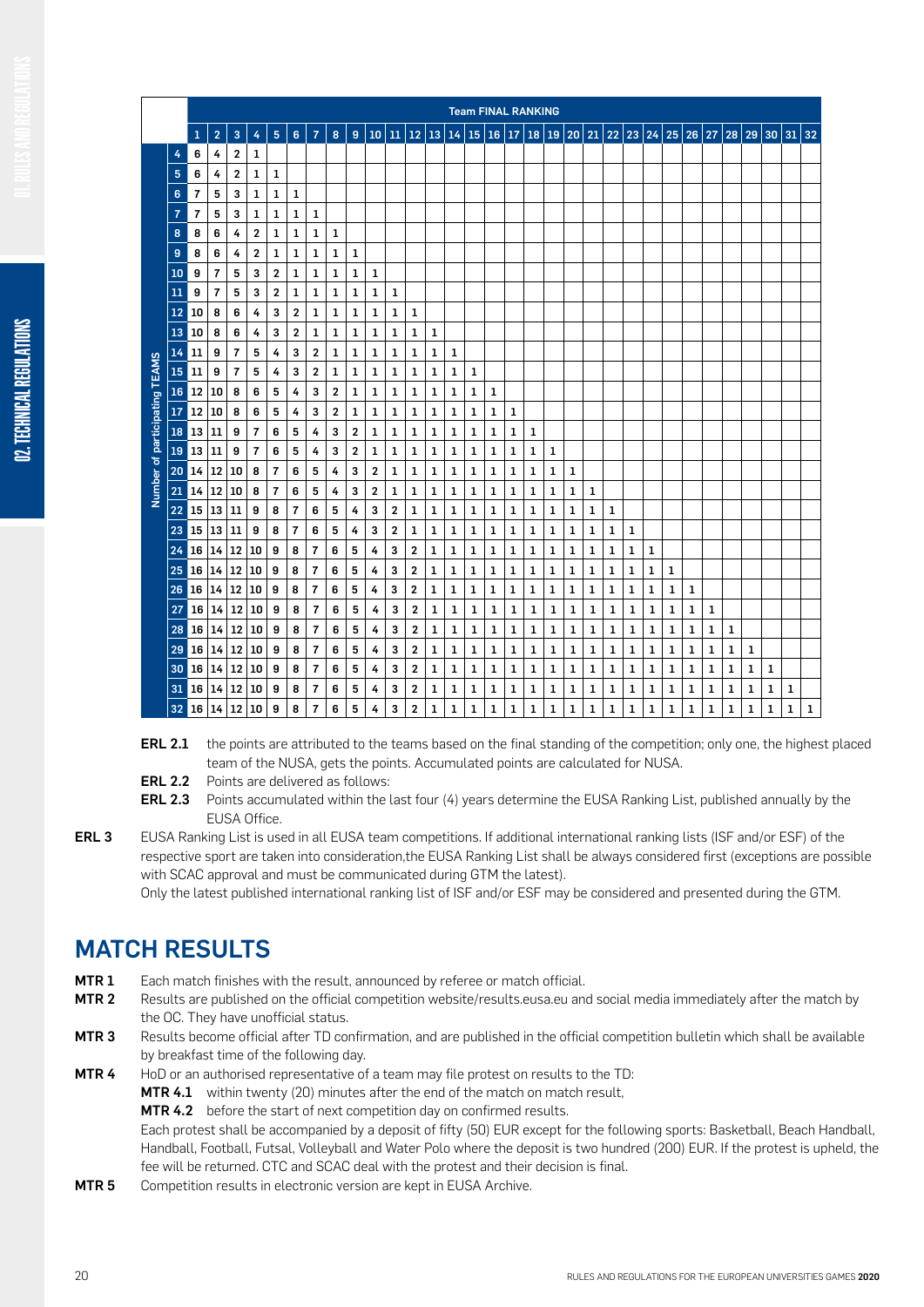# **D2. TECHNICAL REGULATIONS 02. TECHNICAL REGULATIONS**

## AWARDS AND TITLES

- AWA 1 EUSA presents awards to the winners during the Awards ceremony.
- AWA 2 The winners of competitions, normally first three top ranked teams / competitors, will get cups, medals and other awards as listed in Technical Regulations of respective sport.

Medal and Awards-winners are obliged to attend the Awards ceremony.

- AWA 3 The winner of the competition (team and individual tournaments) is awarded with the title "European Universities Champion" as listed in Technical Regulations of the respective sport.
- AWA 4 The list of the additional awards is stipulated in the Technical Regulations of respective sport. The procedure how to determine the winner is published in the Technical Handbook.
- AWA 5 Only the awards listed in these regulations could be granted during the Awards ceremony.
- AWA 6 EUSA presents following awards after the conclusion of the EUG (normally during the annual EUSA Gala):
	- AWA 6.1 the Most Active NUSA,
	- AWA 6.2 the Most Successful NUSA,
	- AWA 6.3 the Best University,
	- AWA 6.5 Enno Harms Fair Play Award.
	- AWA 6.6 The Most Active University

Rules and Regulations for these awards are published in the Guidelines for EUSA Awards.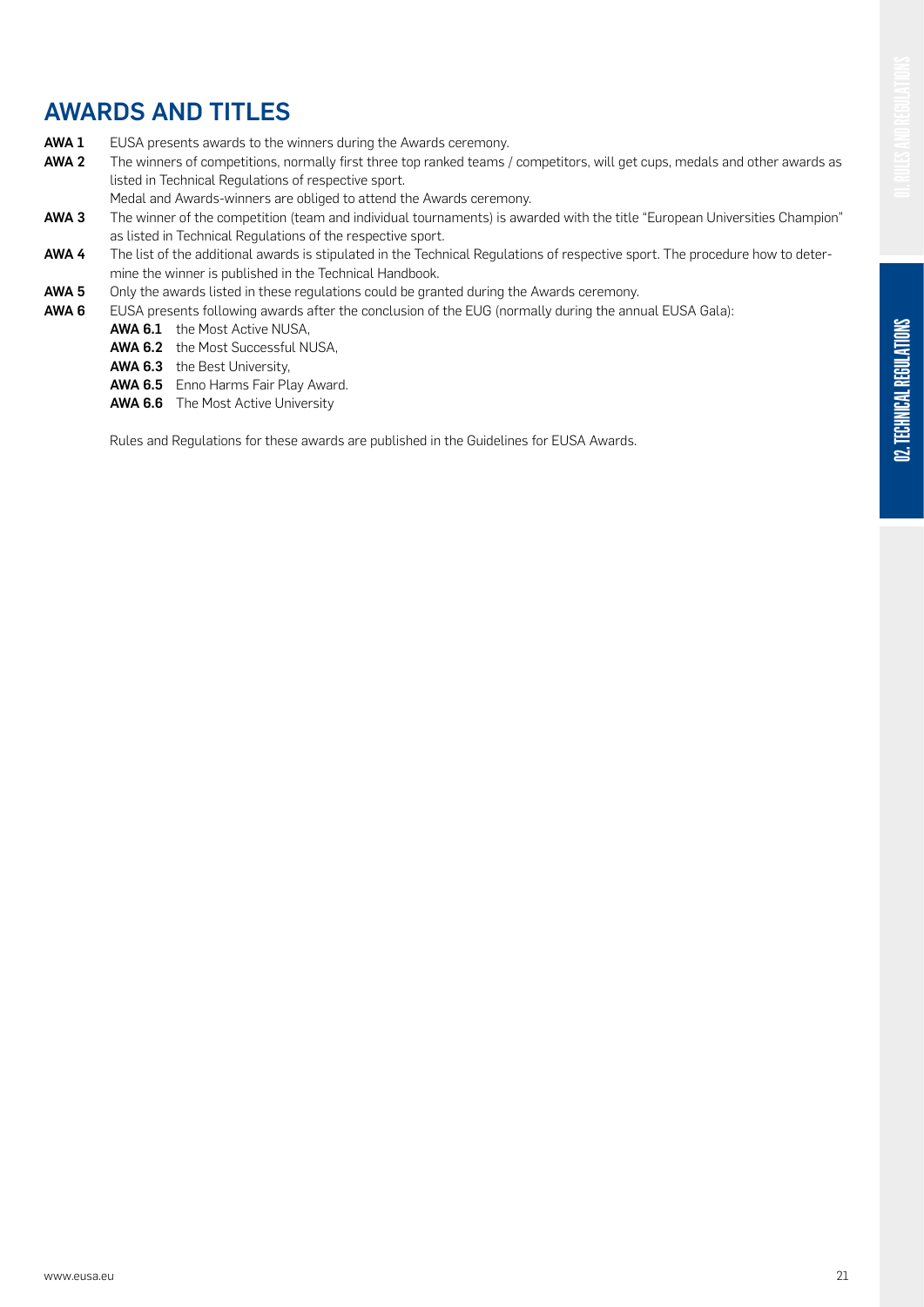## 3x3 BASKETBALL



#### B3X 1 INTERNATIONAL REGULATIONS

The organization of the EUG 3x3 Basketball shall be mainly based on the most recent Technical Regulations of the International Basketball Federation (FIBA).

#### B3X 2 COMPETITIONS

Team Tournaments:

- 1 (one) men's tournament, maximum of 24 (twenty-four) teams,
- 1 (one) women's tournament, maximum of 20 (twenty) teams.
- Side tournaments:
- 1 (one) men's Slam Dunk Contest,
- 1 (one) men's Three-point Contest,
- 1 (one) women's Three-point Contest.

Side tournaments are non-compulsory for participating teams. Entries to these tournaments only are not allowed.

#### B3X 3 PROGRAM

The competitions consist of 4 (four) days. The General Technical Meeting, where the presence of each head of the delegation is obligatory, will be held 1 (one) day prior to the start of the competition.

#### B3X 4 DELEGATION

The delegation will consist of minimum 3 (three) and maximum 4 (four) athletes The head of the delegation must be appointed.

#### B3X 5 REFEREES

OC shall provide referees in cooperation with EUSA and FIBA (if clinic is organized). OC shall provide 2 (two) sets of polo shirts per referee.

#### B3X 6 PLAYING SCHEME

The format of the tournament will be decided by CTC taking into consideration the number of teams entered.

#### B3X 7 DRAW, SEEDING

The draw will be done in the presence of EUSA representative taking into account EUSA 3x3 Basketball ranking. The university team of the hosting city or in their absence the hosting country's highest ranked team will be placed on first (1) place in pool A. Teams from the same country shall, whenever possible, be placed in different pools.

#### B3X 8 FINANCIAL OBLIGATIONS

In order to participate, all financial obligations towards EUSA and Organizing Committee need to be settled by the specified dates, as per EUSA Rules and Regulations.

#### B3X 9 UNIFORMS

All teams have to bring 2 (two) different sets of uniforms, main colour light and the other dark. During the entire duration of the EUG competition each player must wear the same number.

#### B3X 10 AWARDS

|                     | <b>ACHIEVEMENT</b>                                                                                                             | <b>COMPETITION CATEGORY</b>                             | <b>TITLE FOR WINNER</b>                                                        |
|---------------------|--------------------------------------------------------------------------------------------------------------------------------|---------------------------------------------------------|--------------------------------------------------------------------------------|
| <b>FISU UWC</b>     | $1st$ , $2nd$                                                                                                                  | <b>Team</b>                                             | Qualified to the University World Cup in<br>accordance with FISU Regulations   |
| Cups                | $1st$ , $2nd$ , $3rd$                                                                                                          | <b>Team</b>                                             | <b>European Universities Champion</b>                                          |
| <b>Medals</b>       | $1st$ , $2nd$ , $3rd$                                                                                                          | Team (athletes, officials)                              | <b>European Universities Champion</b>                                          |
| <b>Other Awards</b> | <b>Fair Play</b><br><b>Most Valuable Player</b><br><b>Top Scorer</b><br><b>Slam Dunk Contest</b><br><b>Three-Point Contest</b> | <b>Team</b><br>Athlete<br>Athlete<br>Athlete<br>Athlete | Winner<br><b>Most Valuable Player</b><br><b>Top Scorer</b><br>Winner<br>Winner |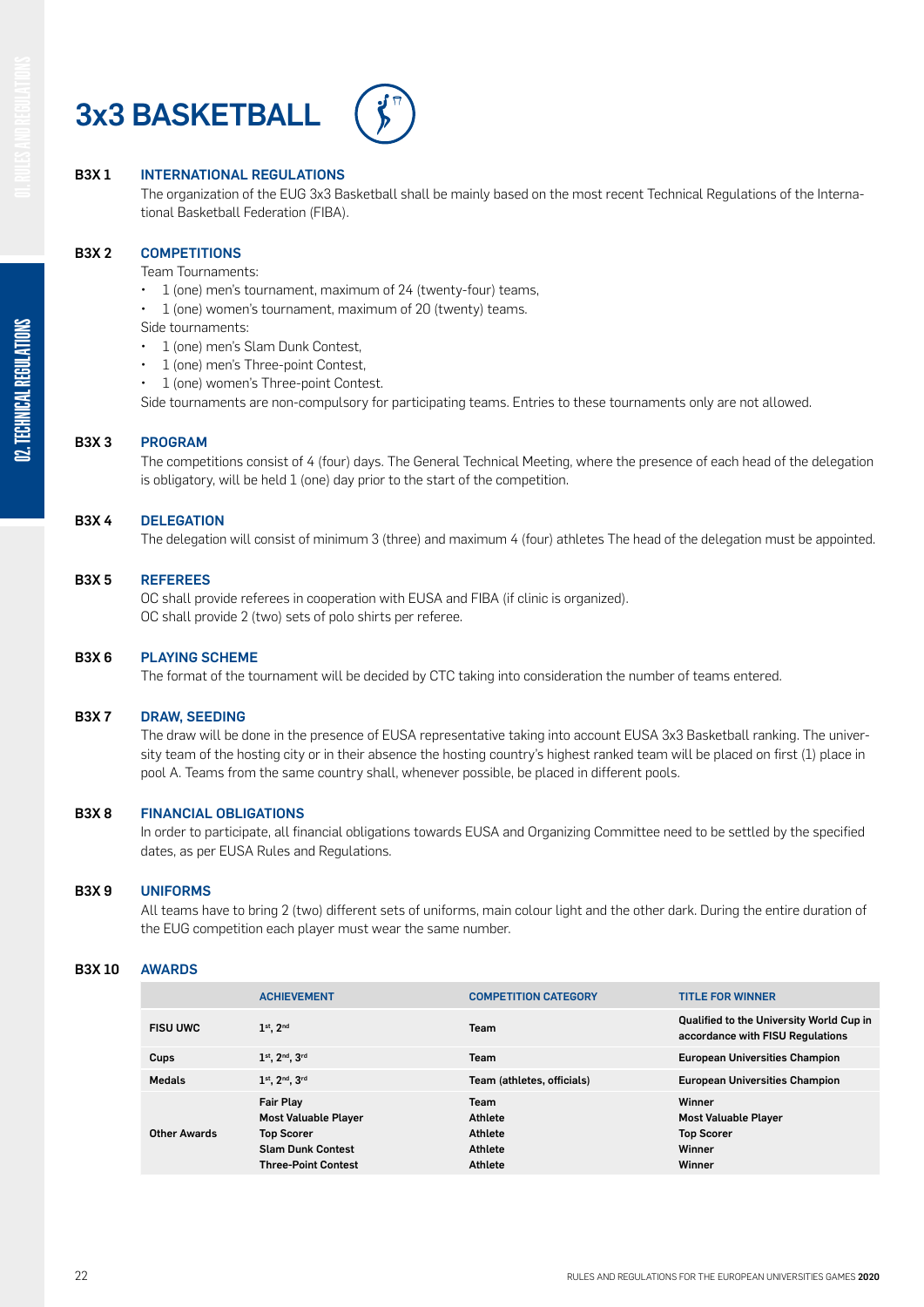

#### BAD 1 INTERNATIONAL REGULATIONS

The organization of the EUG Badminton shall be mainly based on the most recent Technical Regulations of the Badminton World Federation (BWF).

#### BAD 2 COMPETITIONS

Team Tournament:

- $\cdot$  1 (one) mixed team's tournament, maximum of 24 (twenty-four) teams.
- Each match in team's tournament consist of: 1 (one) women's singles match, 1 (one) women's doubles match, 1 (one) men's singles match, 1 (one) men's doubles match, 1 (one) mixed doubles match.

Individual Tournaments:

- 1 (one) men's single tournament (MS), maximum 64 (sixty-four) men,
- 1 (one) women's single tournament (WS), maximum 64 (sixty-four) women,
- 1 (one) men's double tournament (MD), maximum 64 (sixty-four) men's pair,
- 1 (one) women's double tournament (WD), maximum 64 (sixty-four) women's pairs,
- $\cdot$  1 (one) mixed double tournament (XD), maximum 64 (sixty-four) mixed pairs,

Individual tournaments are compulsory for participating teams. Entries to these tournaments only are not allowed.

#### BAD 3 PROGRAM

The competitions consist of 6 (six) days. The General Technical Meeting, where the presence of each head of the delegation is obligatory, will be held 1 (one) day prior to the start of the competition.

#### BAD 4 DELEGATION

The delegation will consist of minimum 2 (two) and maximum 6 (six) women athletes, of minimum 2 (two) and maximum 6 (six) men athletes and maximum of 3 (three) officials. The head of the delegation must be appointed. Each delegation playing the team competition may enter the individual competitions with a maximum of 3 (three) men's singles, 3 (three) women's singles, 3 (three) men's doubles, 3 (three) women's doubles and 3 (three) mixed doubles.

#### BAD 5 REFEREES

OC shall provide referees in cooperation with Badminton Europe OC shall provide 2 (two) sets of polo shirts per referee.

#### BAD 6 PLAYING SCHEME

The format of the tournament will be decided by CTC taking into consideration the number of teams/athletes entered.

#### BAD 7 DRAW, SEEDING

The draw will be done in the presence of EUSA representative taking into account BWF, NSF (only individual tournaments) and EUSA Badminton ranking. The university team of the hosting city or in their absence the hosting country's highest ranked team will be placed on first (1) place in pool A. Teams from the same country shall, whenever possible, be placed in different pools.

#### BAD 8 FINANCIAL OBLIGATIONS

In order to participate, all financial obligations towards EUSA and Organizing Committee need to be settled by the specified dates, as per EUSA Rules and Regulations.

#### BAD 9 UNIFORMS

All teams participating in the team competition should have 2 (two) different unique team dresses in 2 (two) different colours (one in dark and one on light colours) with them. In the individual competitions doubles and mixed pairs should be dressed in the same colours. If players wear t-shirts with advertising, names or countries they have to respect the BWF rules about "clothing and advertising".

#### BAD 10 AWARDS

|               | <b>ACHIEVEMENT</b>            | <b>COMPETITION CATEGORY</b>                     | <b>TITLE FOR WINNER</b>               |
|---------------|-------------------------------|-------------------------------------------------|---------------------------------------|
| Cups          | $1st$ , $2nd$ , $3rd$ , $3rd$ | Team (athletes, officials)                      | <b>European Universities Champion</b> |
| <b>Medals</b> | $1st$ , $2nd$ , $3rd$ , $3rd$ | Team, Doubles (MD, WD, XD),<br>Singles (MS, WS) | <b>European Universities Champion</b> |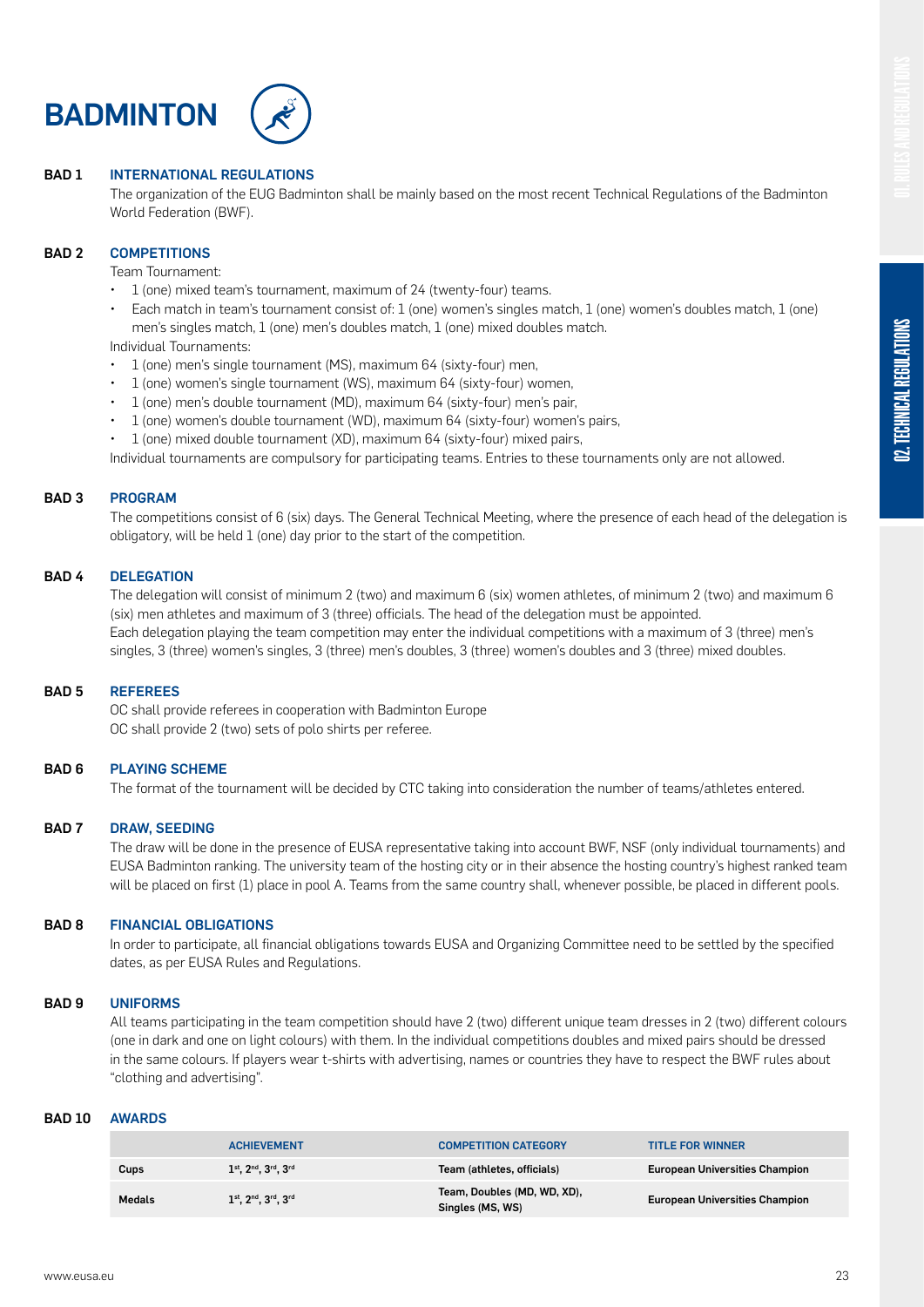## **BASKETBALL**

#### BAS 1 INTERNATIONAL REGULATIONS

The organization of the EUG Basketball shall be mainly based on the most recent Technical Regulations of the International Basketball Federation (FIBA).

#### BAS 2 COMPETITIONS

Team Tournament:

- $\cdot$  1 (one) men's tournament, maximum of 20 (twenty) teams,
- 1 (one) women's tournament, maximum of 16 (sixteen) teams.

#### BAS 3 PROGRAM

The competitions consist of 7 (seven) days. The General Technical Meeting, where the presence of each head of the delegation is obligatory, will be held 1 (one) day prior to the start of the competition.

#### BAS 4 DELEGATION

The delegation will consist of minimum 10 (ten) and maximum 12 (twelve) athletes and minimum of 1 (one) and maximum of 5 (five) officials. The head of the delegation and coach must be appointed.

#### BAS 5 REFEREES

The delegation shall include a referee with at least the highest national license; the relevant license of the National Basketball Federation must be submitted within the Quantitative entry deadline. Delegation failing to fulfil this obligation must pay 1.000 EUR to the Organizing Committee. Accommodation and food for the referee must be provided by the OC without charging the participation fee; no refereeing fee is provided.

OC shall provide 2 (two) sets of polo shirts per referee.

#### BAS 6 PLAYING SCHEME

The format of the tournament will be decided by CTC taking into consideration the number of teams entered.

#### BAS 7 DRAW, SEEDING

The draw will be done in the presence of EUSA representative taking into account EUSA Basketball ranking. The university team of the hosting city or in their absence the hosting country's highest ranked team will be placed on first (1) place in pool A. Teams from the same country shall, whenever possible, be placed in different pools.

#### BAS 8 FINANCIAL OBLIGATIONS

In order to participate, all financial obligations towards EUSA and Organizing Committee need to be settled by the specified dates, as per EUSA Rules and Regulations.

#### **BAS 9 UNIFORMS**

All teams have to bring 2 (two) different sets of uniforms, main colour light and the other dark. During the entire duration of the EUG competition each player must wear the same number.

#### BAD 10 AWARDS

|                     | <b>ACHIEVEMENT</b>                                                      | <b>COMPETITION CATEGORY</b>       | <b>TITLE FOR WINNER</b>                                           |
|---------------------|-------------------------------------------------------------------------|-----------------------------------|-------------------------------------------------------------------|
| Cups                | $1st$ , $2nd$ , $3rd$                                                   | Team                              | <b>European Universities Champion</b>                             |
| <b>Medals</b>       | $1^{st}$ , $2^{nd}$ , $3^{rd}$                                          | Team (athletes, officials)        | <b>European Universities Champion</b>                             |
| <b>Other Awards</b> | <b>Fair Play</b><br><b>Most Valuable Player</b><br><b>All-Star Team</b> | Team<br><b>Athlete</b><br>Athlete | Winner<br><b>Most Valuable Player</b><br><b>Best Five Players</b> |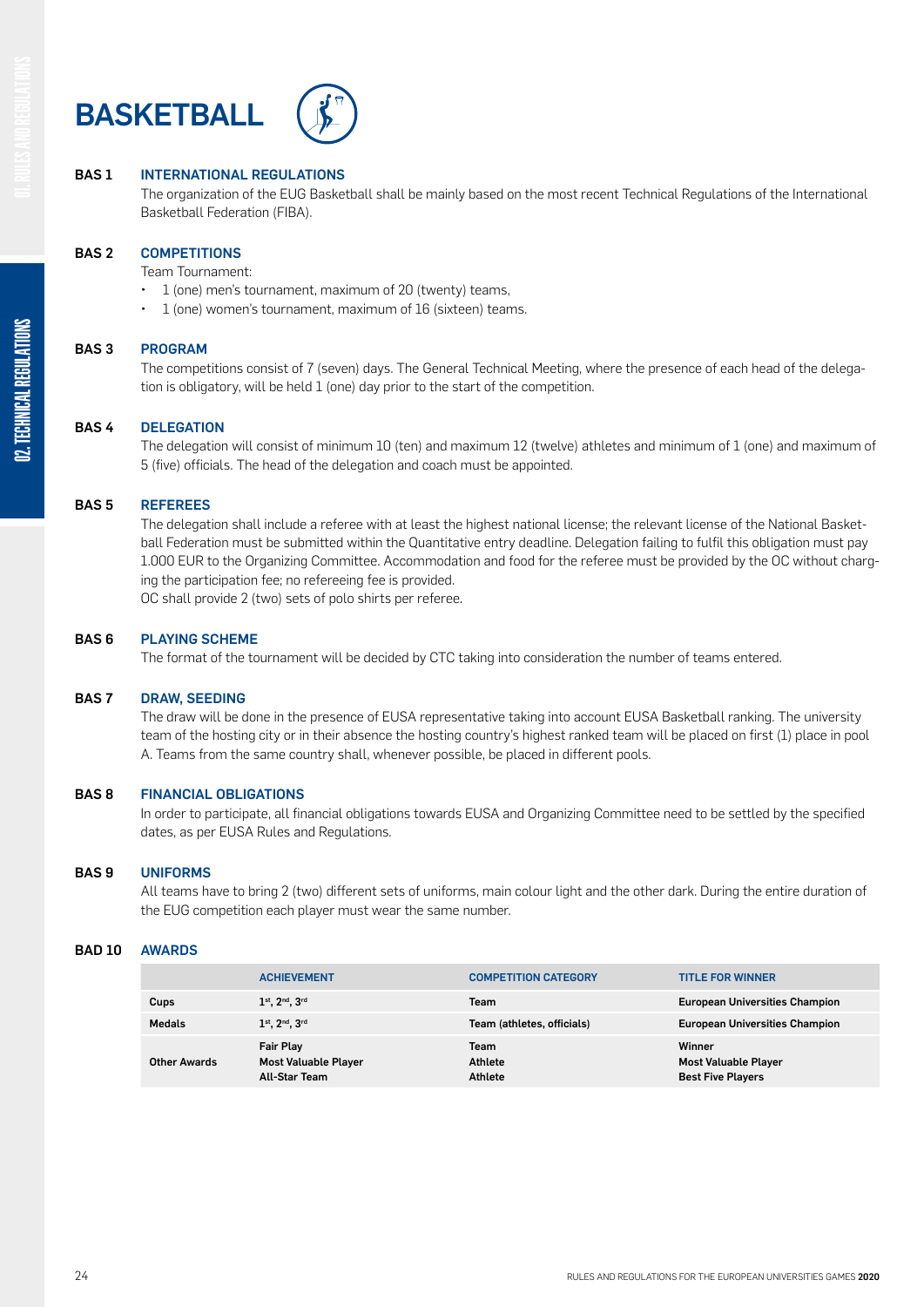





#### BHB 1 INTERNATIONAL REGULATIONS

The organization of the EUG Beach Handball shall be mainly based on the most recent Technical Regulations of the IHF and EHF (EHF Beach handball EURO regulations and IHF Rules of the Games Beach Handball).

#### BHB 2 COMPETITIONS

Team Tournaments:

- $\cdot$  1 (one) men's tournament, maximum of 12 (twelve) teams,
- 1 (one) women's tournament, maximum of 12 (twelve) teams.

#### BHB 3 PROGRAM

The competitions consist of 3 (three) days. The General Technical Meeting, where the presence of each head of the delegation is obligatory, will be held 1 (one) day prior to the start of the competition.

#### BHB 4 DELEGATION

The delegation will consist of minimum 8 (eight) and maximum 12 (twelve) athletes and minimum of 1 (one) and maximum 4 (four) officials. One official (coach) must be appointed.

#### BHB 5 REFEREES AND DELEGATES

Referees and Delegates will be appointed by EHF (Beach Handball Commission) in cooperation with EUSA.

#### BHB 6 PLAYING SCHEME

The format of the tournament will be decided by the CTC taking into consideration the number of teams entered.

#### BHB 7 DRAW, SEEDING

The draw will be done in the cooperation between EUSA and EHF. Teams from the same country shall, whenever possible, be placed in different pools.

#### BHB 8 FINANCIAL OBLIGATIONS

In order to participate, all financial obligations towards EUSA and Organizing Committee need to be settled by the specified dates, as per EUSA Rules and Regulations.

#### BHB 9 UNIFORMS

Each team is required to have at 3 full team kit (80% has to be solid colour, rule 4.8. IHF Beach Handball Rules of the Game) in different colours for their players (court players and goalkeeper/specialists). Shirts without sleeves and shorts are obligatory for men and tops and bikini bottoms are obligatory for women (see IHF Beach Handball rules of the Game – Athlete Uniform Regulation). For the matches of the EUG each player´s number announced during GTM must be affixed on the back and front of the shirt of the respective player. During the entire duration of the EUG each player must wear the same number. The athletes number (of approx. 12x10 cm fort the men's tank tops and 8x6 cm for the women's tops) must be placed on the front and back of the tops.

#### BHB 10 AWARDS

|                       | <b>ACHIEVEMENT</b>                                                                             | <b>COMPETITION CATEGORY</b>           | <b>TITLE FOR WINNER</b>                                                              |
|-----------------------|------------------------------------------------------------------------------------------------|---------------------------------------|--------------------------------------------------------------------------------------|
| <b>Winner's Plate</b> | $1st$ , $2nd$ , $3rd$                                                                          | Team                                  | <b>European Universities Champion</b>                                                |
| <b>Medals</b>         | $1st$ , $2nd$ , $3rd$                                                                          | Team (athletes, officials)            | <b>European Universities Champion</b>                                                |
| <b>Other Awards</b>   | <b>Fair Play</b><br><b>Most Valuable Player</b><br><b>Top Scorer</b><br><b>Best Goalkeeper</b> | Team<br>Athlete<br>Athlete<br>Athlete | Winner<br><b>Most Valuable Player</b><br><b>Top Scorer</b><br><b>Best Goalkeeper</b> |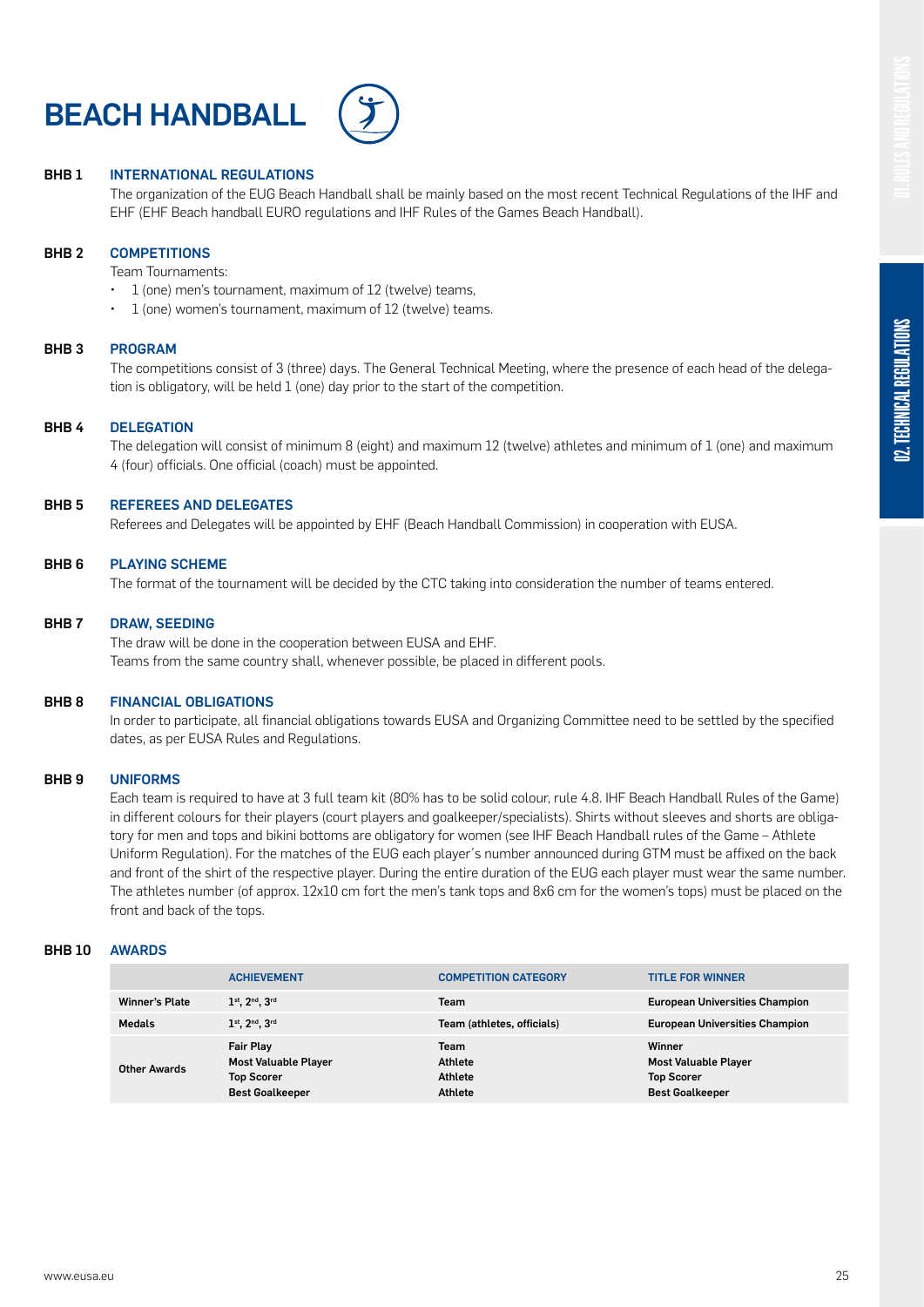## BEACH VOLLEYBALL



#### BVB 1 INTERNATIONAL REGULATIONS

The organization of the EUG Beach Volleyball shall be mainly based on the most recent Technical Regulations of the International Volleyball Federation (FIVB) and the European Volleyball Confederation (CEV).

#### BVB 2 COMPETITIONS

Team Tournaments:

- $\cdot$  1 (one) men's tournament, maximum of 24 (twenty-four) teams,
- 1 (one) women's tournament, maximum of 24 (twenty-four) teams.

#### BVB 3 PROGRAM

The competitions consist of 5 (five) days. The General Technical Meeting, where the presence of each head of the delegation is obligatory, will be held one day (1) prior to the start of the competition.

#### BVB 4 DELEGATION

The delegation will consist of 2 (two) athletes and maximum of 2 (two) officials. The head of the delegation must be appointed.

#### BVB 5 REFEREES

OC shall provide referees.

The delegation may, at its own cost, include a referee with at least the highest national license, but preferably with an International (FIVB) qualification; a relevant license of the International/National Volleyball Federation must be submitted within the quantitative entry deadline. Accommodation and food for the referee must be provided by the OC without charging the participation fee; no refereeing fee is provided.

OC shall provide 2 (two) sets of polo shirts and 1 (one) white sun protection hat per referee.

#### BVB 6 PLAYING SCHEME

The format of the tournament will be decided by CTC taking into consideration the number of teams entered.

#### BVB 7 DRAW, SEEDING

The draw will be done in the presence of EUSA Representative taking into account FIVB and EUSA Beach Volleyball ranking. The university team of the hosting city or, in their absence, the hosting country's highest ranked team will be placed on first (1) place in pool A. Teams from the same country shall, whenever possible, be placed in different pools.

#### BVB 8 FINANCIAL OBLIGATIONS

In order to participate, all financial obligations towards EUSA and Organizing Committee need to be settled by the specified dates, as per EUSA Rules and Regulations.

#### BVB 9 UNIFORMS

Player's shirts: each player should at least get 2 (two) shirts, preferably in different colours for the competition from the OC. Normally, the semi-finalists and finalists get another 2 (two) shirts on the final day (one to play and one for the awarding ceremony).

Player's shirts must be numbered "1" and "2". The numbers must be placed both on the chest and on the back of the shirt. The shirt cuts need to be tank top style shirt (men) and sport top style (women). . Shirts are provided by the OC. Player's shorts/briefs: players of a given team must wear uniforms of the same colour and style according to tournament regulations.

#### BVB 10 AWARDS

|                     | <b>ACHIEVEMENT</b>             | <b>COMPETITION CATEGORY</b> | <b>TITLE FOR WINNER</b>               |
|---------------------|--------------------------------|-----------------------------|---------------------------------------|
| Cups                | $1st$ , $2nd$ , $3rd$          | Team                        | <b>European Universities Champion</b> |
| <b>Medals</b>       | $1^{st}$ , $2^{nd}$ , $3^{rd}$ | Team (athletes, officials)  | <b>European Universities Champion</b> |
| <b>Other Awards</b> | <b>Most Valuable Player</b>    | Athlete                     | <b>Most Valuable Player</b>           |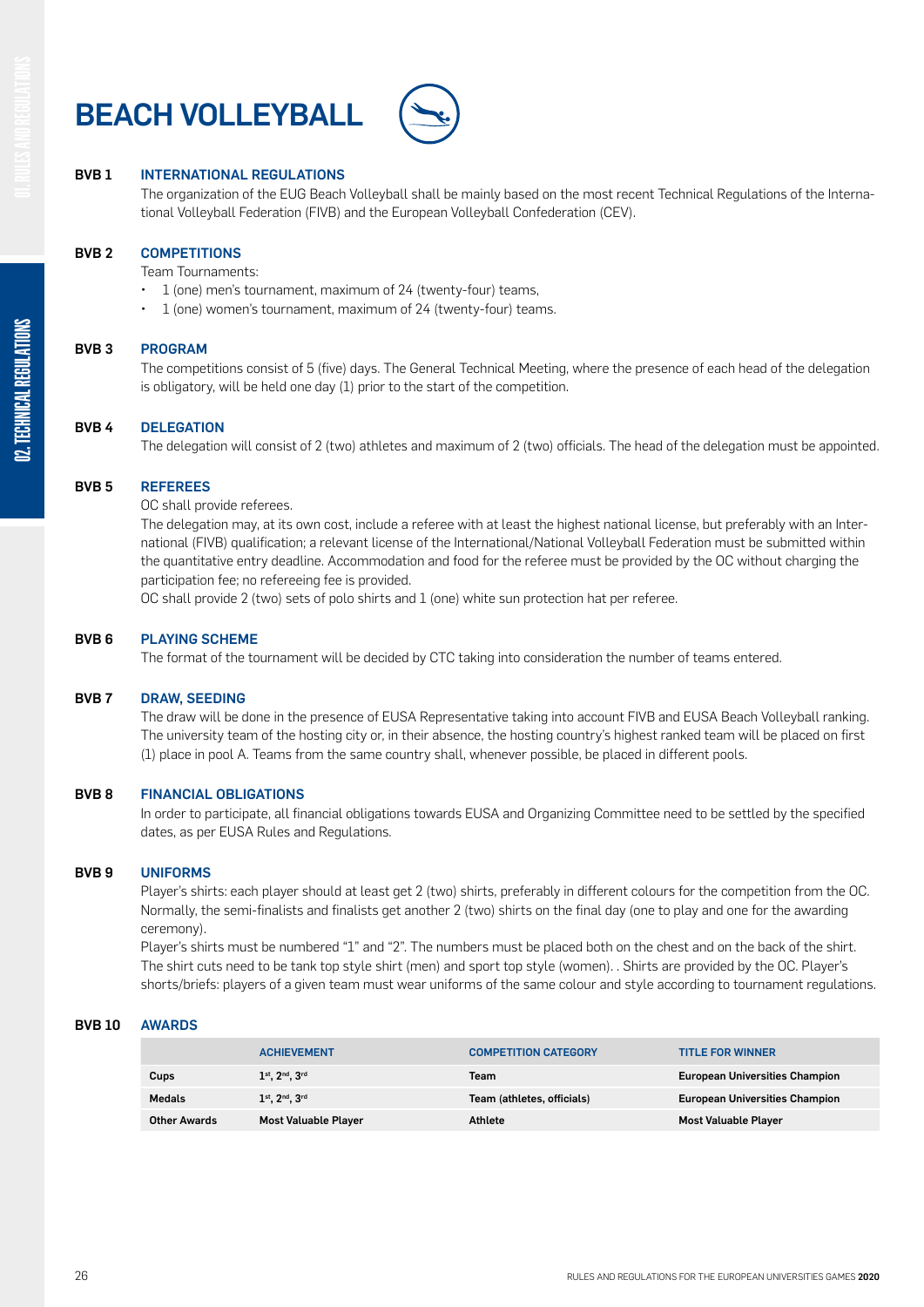

#### CHS 1 INTERNATIONAL REGULATION

The organization of the EUG Chess shall be mainly based on the most recent Chess Rapid & Blitz Technical Regulations of the World Chess Federation (FIDE) and European Chess Union (ECU).

#### CHS 2 COMPETITIONS

- 1 (one) men rapid open tournament, maximum 50 (fifty) teams,
- $\cdot$  1 (one) women rapid tournament, maximum 50 (fifty) teams.
- $\cdot$  1 (one) men blitz tournament, maximum 50 (fifty) teams,
- 1 (one) women blitz tournament,maximum 50 (fifty) teams,

Every match in the men's and women's competition shall be played over two boards. The players in each team must be listed in a fixed board order by their HoD.

Entries to only one tournament are not allowed.

#### CHS 3 PROGRAM

The competitions consist of 4 (four) days. The General Technical Meeting, where the presence of each head of the delegation is obligatory, will be held 1 (one) day prior to the start of the competition.

#### CHS 4 DELEGATION

The delegation will consist of 2 (two) athletes and maximum of 2 (two) officials. The head of the delegation must be appointed. Individual entries are not possible. University can participate with more than 1 (one) team.

#### CHS 5 REFEREES

OC shall provide referees.

#### CHS 6 PLAYING SCHEME

The format of the tournament will be Swiss system. Time Control in Rapid: 25 (twenty-five) minutes for all moves with an increment of 10 (ten) seconds per move, starting from move 1 (one). Time Control in Blitz: 3 (three) minutes followed by an increment of 2 (two) sec/move, starting from the move 1 (one). The format of the tournament will be decided by CTC taking into consideration the number of teams entered.

#### CHS 7 DRAW, SEEDING

The draw will be done in the presence of EUSA Representative taking into account FIDE and EUSA Chess ranking.

#### CHS 8 FINANCIAL OBLIGATIONS

In order to participate, all financial obligations towards EUSA and Organizing Committee need to be settled by the specified dates, as per EUSA Rules and Regulations.

#### CHS 9 UNIFORMS

All participants as well as the officials (arbiters, captains and others being in the playing area) must comply with the dress code of the ECU.

#### CHS 10 AWARDS

|               | <b>ACHIEVEMENT</b>                                      | <b>COMPETITION CATEGORY</b>                 | <b>TITLE FOR WINNER</b>                                                        |
|---------------|---------------------------------------------------------|---------------------------------------------|--------------------------------------------------------------------------------|
| Cups          | $1st$ , $2nd$ , $3rd$                                   | Team                                        | <b>European Universities Champion</b>                                          |
| <b>Medals</b> | $1^{st}$ , $2^{nd}$ , $3^{rd}$<br>$1st$ , $2nd$ , $3rd$ | Rapid (athletes)<br><b>Blitz (athletes)</b> | <b>European Universities Champion</b><br><b>European Universities Champion</b> |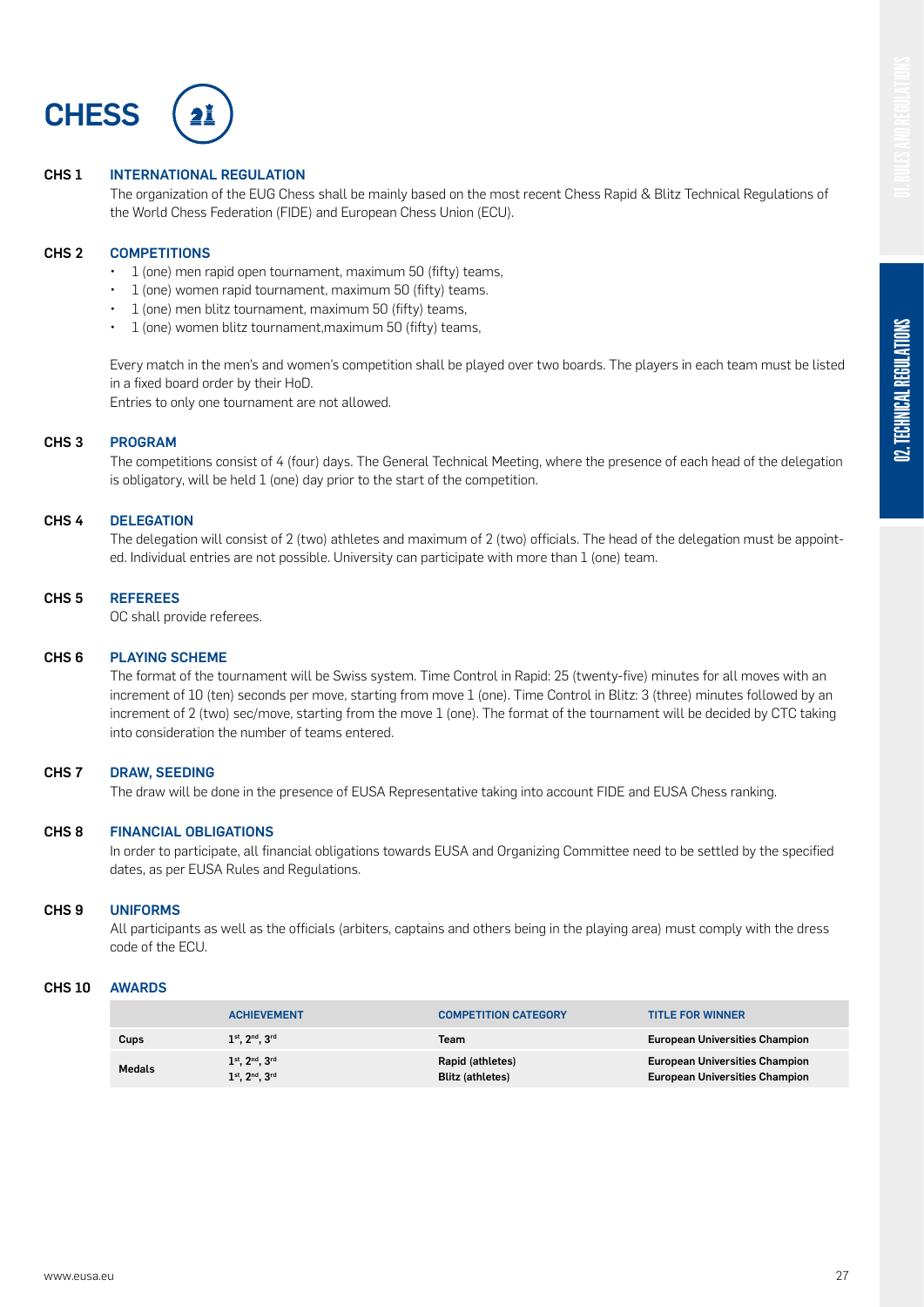

#### FTB 1 INTERNATIONAL REGULATIONS

The organization of the EUG Football shall be mainly based on the most recent Technical Regulations of the International Football Federation (FIFA) and the Union of European Football Associations (UEFA).

#### FTB 2 COMPETITIONS

Team Tournaments:

- $\cdot$  1 (one) men's football 11's tournament, maximum of 20 (twenty) teams,
- 1 (one) women's football 7's, maximum of 12 (twelve) teams.

#### FTB 3 PROGRAM

The competitions consist of 7 (seven) days.The General Technical Meeting, where the presence of each head of the delegation is obligatory, will be held 1 (one) day prior to the start of the competition.

#### FTB 4 DELEGATION

The men's delegation will consist of minimum 14 (fourteen) and maximum 20 (twenty) athletes and minimum of 1 (one) and maximum of 5 (five) officials. The women's delegation will consist of minimum 10 (ten) and maximum 14 (fourteen) athletes and minimum of 1 (one) and maximum of 4 (four) officials. The head of the delegation and coach must be appointed.

#### FTB 5 REFEREES

The delegation in men's tournament shall include a referee (not assistant referee) and in women's tournament may include a referee (not assistant referee) with at least the highest national license; the relevant license of the National Football Federation must be submitted within the Quantitative entry deadline. Men's delegation failing to fulfil this obligation must pay 1.000 EUR to the Organizing Committee. Accommodation and food for the referee must be provided by the OC without charging the participation fee; no refereeing fee is provided.

#### FTB 6 PLAYING SCHEME

The format of the tournament will be decided by CTC taking into consideration the number of teams entered. Playing time men competition: 35 (thirty-five) minutes, only final may be 45 (forty-five) minutes; playing time women competition: 25 (twenty-five) minutes, only final may be 30 (thirty) minutes.

#### FTB 7 DRAW, SEEDING

The draw will be done in the presence of EUSA Representative taking into account EUSA Football ranking. The university team of the hosting city or, in their absence, the hosting country's highest ranked team will be placed on first (1) place in pool A. Teams from the same country shall, whenever possible, be placed in different pools.

#### FTB 8 FINANCIAL OBLIGATIONS

In order to participate, all financial obligations towards EUSA and Organizing Committee need to be settled by the specified dates, as per EUSA Rules and Regulations.

#### FTB 9 UNIFORMS

Each team shall bring 2 (two) sets of player's match kit (shirt, shorts and socks) in different colours (noticeably different in contrast and colours, preferable in light and dark). Each player must use the same shirt number for the whole competition, and it shall be printed on the shirt in accordance with the FIFA Laws of the Game. In addition, teams shall bring two sets of bibs in different "untypical" (non-common colours used for match kit) colours (different from the match kit colours). During the entire duration of the EUG competition each player must wear the same number.

#### FTB 10 AWARDS

|                 | <b>ACHIEVEMENT</b>                                                                             | <b>COMPETITION CATEGORY</b>                         | <b>TITLE FOR WINNER</b>                                                              |
|-----------------|------------------------------------------------------------------------------------------------|-----------------------------------------------------|--------------------------------------------------------------------------------------|
| <b>FISU UWC</b> | $1st$ , $2nd$                                                                                  | <b>Team</b>                                         | Qualified to the University World Cup in<br>accordance with FISU Regulations         |
| Cups            | $1st$ , $2nd$ , $3rd$                                                                          | <b>Team</b>                                         | <b>European Universities Champion</b>                                                |
| <b>Medals</b>   | $1st$ , $2nd$ , $3rd$                                                                          | Team (athletes, officials)                          | <b>European Universities Champion</b>                                                |
| Other Awards    | <b>Fair Play</b><br><b>Most Valuable Player</b><br><b>Best Goalkeeper</b><br><b>Top Scorer</b> | <b>Team</b><br>Athlete<br>Athlete<br><b>Athlete</b> | Winner<br><b>Most Valuable Player</b><br><b>Best Goalkeeper</b><br><b>Top Scorer</b> |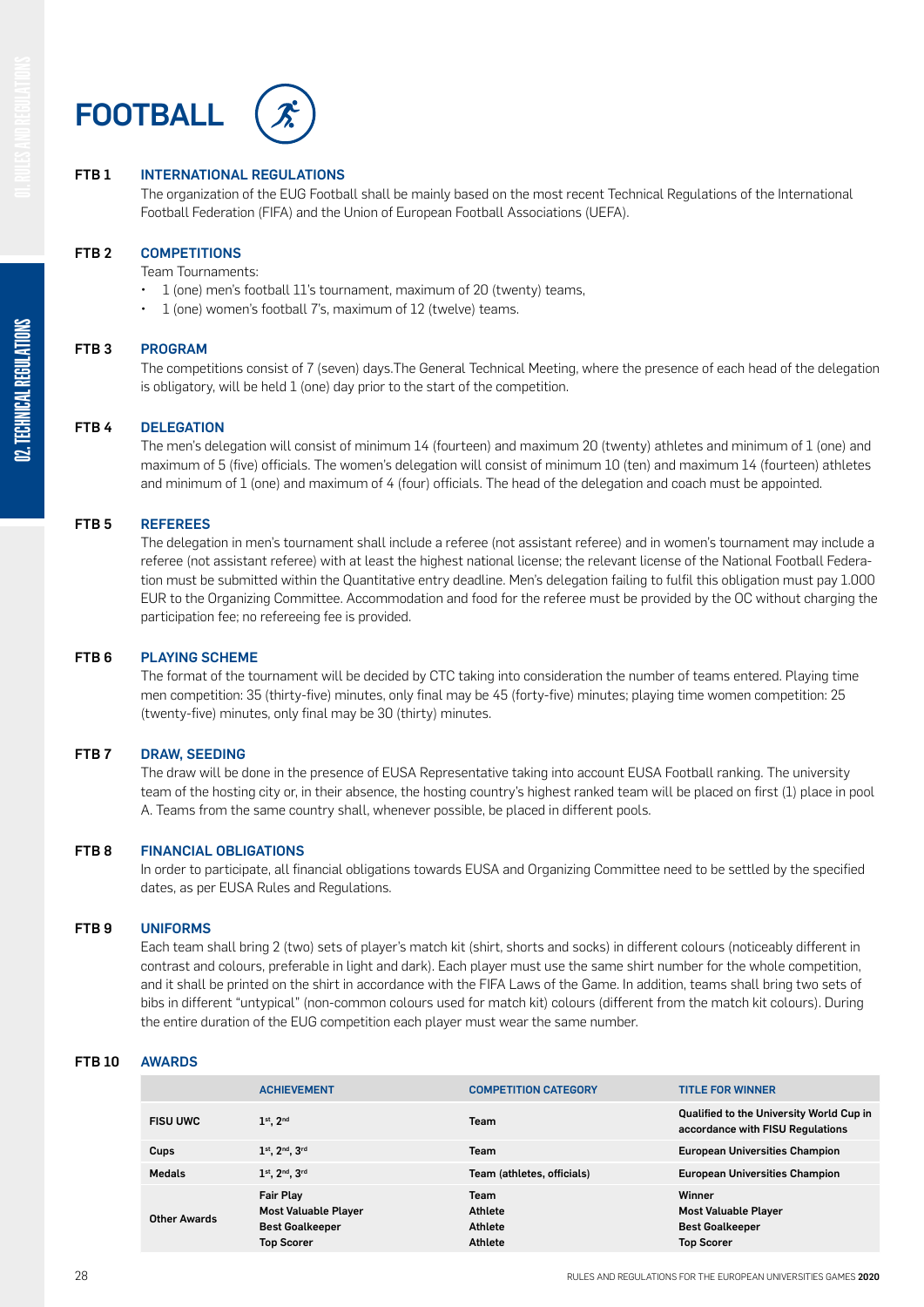



#### FUT 1 INTERNATIONAL REGULATIONS

The organization of the EUG Futsal shall be mainly based on the most recent Technical Regulations of the International Football Federation (FIFA) and the Union of European Football Associations (UEFA).

#### FUT 2 COMPETITIONS

Team Tournaments:

- $\cdot$  1 (one) men's tournament, maximum of 24 (twenty-four) teams,
- 1 (one) women's tournament, maximum of 16 (sixteen) teams.

#### FUT 3 PROGRAM

The men tournament consists of 8 (eight), the women tournament consists 7 (seven) days, including 1 (one) day of rest for each team. The General Technical Meeting, where the presence of each head of the delegation is obligatory, will be held 1 (one) day prior to the start of the competition.

#### FUT 4 DELEGATION

The delegation will consist of minimum 10 (ten) and maximum 14 (fourteen) athletes and minimum of 1 (one) and maximum of 5 (five) officials. The head of the delegation and coach must be appointed.

#### FUT 5 REFEREES

The delegation shall include a referee with at least the highest national license; the relevant license of the National Football Federation must be submitted within the Quantitative entry deadline. Delegation failing to fulfil this obligation must pay 1.000 EUR to the Organizing Committee. Accommodation and food for the referee must be provided by the OC without charging the participation fee; no refereeing fee is provided. In order to ensure a full participation in the Referee Training Program the referee must be able to speak English.

#### FUT 6 PLAYING SCHEME

The format of the tournament will be decided by CTC taking into consideration the number of teams entered.

#### FUT 7 DRAW, SEEDING

The draw will be done in the presence of EUSA Representative taking into account EUSA Futsal ranking. The university team of the hosting city or, in their absence, the hosting country's highest ranked team will be placed on first (1) place in pool A. Teams from the same country shall, whenever possible, be placed in different pools.

#### FUT 8 FINANCIAL OBLIGATIONS

In order to participate, all financial obligations towards EUSA and Organizing Committee need to be settled by the specified dates, as per EUSA Rules and Regulations.

#### FUT 9 UNIFORMS

Each team shall bring 2 (two) sets of player's match kit (shirt, shorts and socks) in different colours (noticeably different in contrast and colours, preferable in light and dark). Each player must use the same shirt number for the whole competition, and it shall be printed on the shirt in accordance with the FIFA Laws of the Game. In addition, teams shall bring two sets of bibs in different "untypical" (non-common colours used for match kit) colours (different from the match kit colours). During the entire duration of the EUG competition each player must wear the same number.

#### FUT 10 AWARDS

|                     | <b>ACHIEVEMENT</b>                                                                                                     | <b>COMPETITION CATEGORY</b>                             | <b>TITLE FOR WINNER</b>                                                                        |
|---------------------|------------------------------------------------------------------------------------------------------------------------|---------------------------------------------------------|------------------------------------------------------------------------------------------------|
| Cups                | $1st$ , $2nd$ , $3rd$                                                                                                  | <b>Team</b>                                             | <b>European Universities Champion</b>                                                          |
| <b>Medals</b>       | $1^{st}$ , $2^{nd}$ , $3^{rd}$                                                                                         | Team (athletes, officials)                              | <b>European Universities Champion</b>                                                          |
| <b>Other Awards</b> | <b>Fair Play</b><br><b>Most Valuable Player</b><br><b>Best Goalkeeper</b><br><b>Top Scorer</b><br><b>All-Star Team</b> | <b>Team</b><br>Athlete<br>Athlete<br>Athlete<br>Athlete | Winner<br><b>Most Valuable Player</b><br><b>Best Goalkeeper</b><br><b>Top Scorer</b><br>Winner |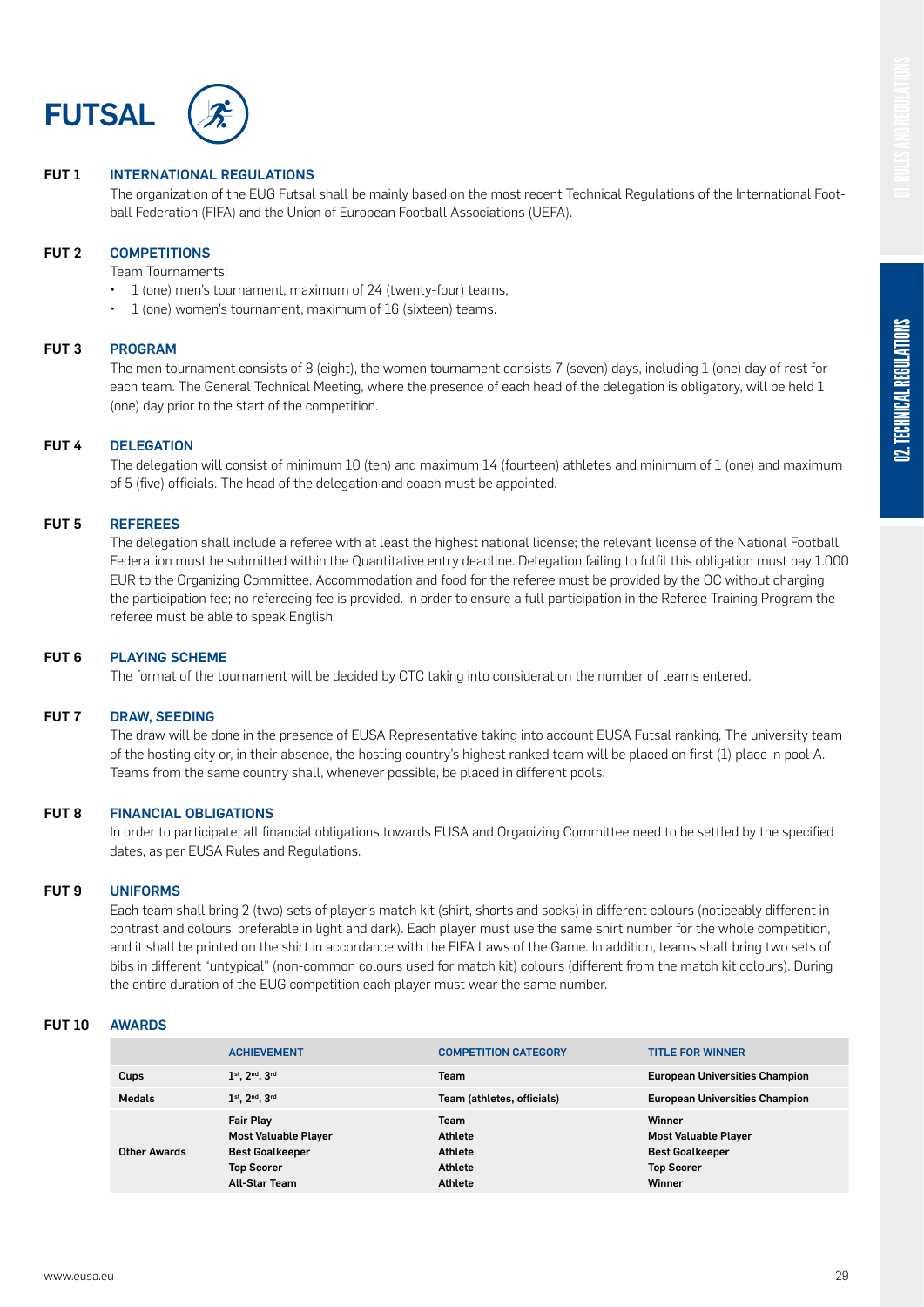

#### HBL 1 INTERNATIONAL REGULATIONS

The organization of the EUG Handball shall be mainly based on the most recent Technical Regulations of the International Handball Federation (IHF) and European Handball Federation (EHF).

#### HBL 2 COMPETITIONS

Team Tournaments:

- $\cdot$  1 (one) men's tournament, maximum of 12 (twelve) teams,
- 1 (one) women's tournament, maximum of 12 (twelve) teams.

#### HBL 3 PROGRAM

The competitions consist of 6 (six) days. The General Technical Meeting, where the presence of each head of the delegation is obligatory, will be held 1 (one) day prior to the start of the competition.

#### HBL 4 DELEGATION

The delegation will consist of minimum 10 (ten) and maximum 14 (fourteen) athletes and minimum of 1 (one) and maximum of 5 (five) officials. The head of the delegation and coach must be appointed.

#### HBL 5 REFEREES

Referees will be appointed by EHF in cooperation with EUSA and Organizing Committee. Each delegation has to pay a refereeing fee in the amount of 300 EUR (three hundred euros) on the OC account.

#### HBL 6 PLAYING SCHEME

The format of the tournament will be decided by the CTC taking into consideration the number of teams entered.

#### HBL 7 DRAW, SEEDING

The draw will be done in the presence of EUSA Representative taking into account EUSA Handball ranking. The university team of the hosting city or, in their absence, the hosting country's highest ranked team will be placed on first (1) place in pool A. Teams from the same country shall, whenever possible, be placed in different pools.

#### HBL 8 FINANCIAL OBLIGATIONS

In order to participate, all financial obligations towards EUSA and Organizing Committee need to be settled by the specified dates, as per EUSA Rules and Regulations.

#### HBL 9 UNIFORMS

Each team is required to have at least 1 (one) full team kit in light colours and one full team kit in dark colours (blue and red are considered dark colours) for the matches of the EUG. Goalkeepers´ kit must differ from court players´ kit in both light and dark colours kit options.

Each player´s number announced during general technical meeting must be affixed on the back and front of the shirt of the respective player. The number must be clearly legible (in contrast colour to the shirt), must range from 1 (one) to 99 (ninetynine) and be at least 20 (twenty) cm high on the back and at least 10 (ten) cm high on the front. During the entire duration of the EUG competition each player must wear the same number.

#### HBL 10 AWARDS

|                     | <b>ACHIEVEMENT</b>                                                   | <b>COMPETITION CATEGORY</b> | <b>TITLE FOR WINNER</b>                                    |
|---------------------|----------------------------------------------------------------------|-----------------------------|------------------------------------------------------------|
| Cups                | $1st$ , $2nd$ , $3rd$                                                | Team                        | <b>European Universities Champion</b>                      |
| <b>Medals</b>       | $1^{st}$ , $2^{nd}$ , $3^{rd}$                                       | Team (athletes, officials)  | <b>European Universities Champion</b>                      |
| <b>Other Awards</b> | <b>Fair Play</b><br><b>Most Valuable Player</b><br><b>Top Scorer</b> | Team<br>Athlete<br>Athlete  | Winner<br><b>Most Valuable Player</b><br><b>Top Scorer</b> |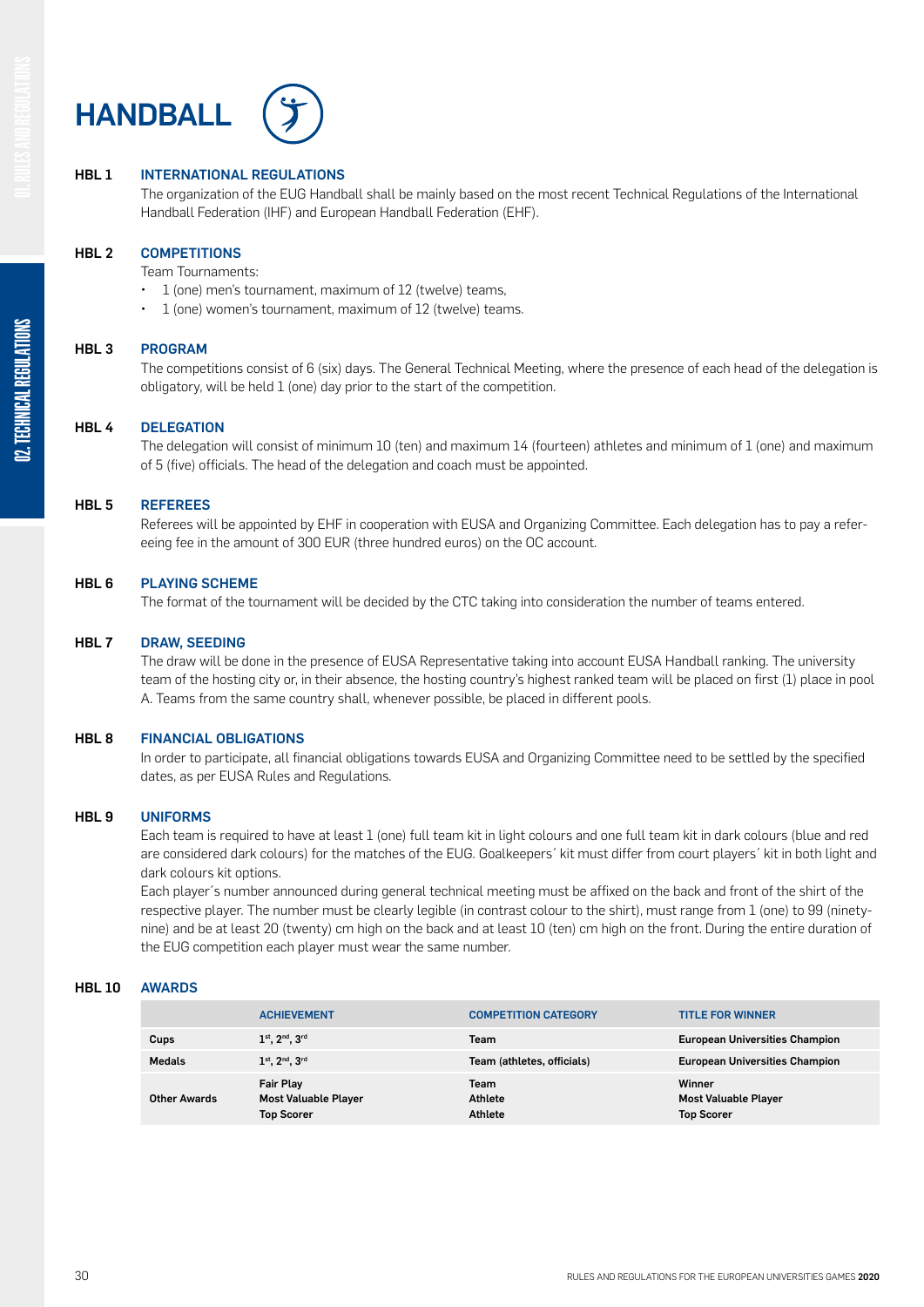# **D2. TECHNICAL REGULATIONS 02. TECHNICAL REGULATIONS**

## JUDO & PARA JUDO



#### JUD 1 INTERNATIONAL REGULATIONS

The organization of the EUG Judo shall be mainly based on the most recent Technical Regulations of the European Judo Union (EJU) and International Judo Federation (IJF).

#### JUD 2 COMPETITIONS

Individual Tournaments

- Women individual categories: up to and including 48 kg, 48 to 52 kg, 52 to 57 kg, 57 to 63 kg, 63 to 70 kg, 70 to 78 kg, over 78 kg,
- Men individual categories: up to and including 60 kg, 60 to 66 kg, 66 to 73 kg, 73 to 81 kg, 81 to 90 kg, 90 to 100 kg, over 100 kg.

#### Team tournament

Mixed Team categories (must be from the same university, see REG 62):

- Women (48 kg, 52 kg\*) up to and including 52 kg,
- Men (60 kg, 66 kg $*$ ) up to and including 66 kg,
- Women (52 kg, 57 kg, 63 kg\*) up to and including 63 kg,
- Men (66 kg, 73 kg, 81 kg\*) up to and including 81 kg,
- Women (70 kg, 78 kg, +78 kg\*) over 63 kg,
- Men (90 kg, 100 kg, +100 kg\*) over 81 kg.

Athletes which are taking part in individual categories may register their participants for team tournament. Registration only to the team tournament is not possible.

Para Judo (as defined in IBSA Judo Regulations)

Categories: B1, B2 and B3

#### JUD 3 PROGRAM

The competitions consist of 3 (three) days, competitions for Para Judo consist of 1 (one) day. The General Technical Meeting, where the presence of each head of the delegation is obligatory, will be held 1 (one) day prior to the start of the competition.

| $1^{\rm st}$ day of competition $\,$ | Individual Tournament:             | W: -48k g, -52 kg, -57 kg, -63 kg; M: -60 kg, -66 kg, -73 kg   |
|--------------------------------------|------------------------------------|----------------------------------------------------------------|
| 2 <sup>nd</sup> day of competition   | Individual Tournament:             | W: -70 kg, -78 kg, +78 kg; M: -81 kg, -90 kg, -100 kg, +100 kg |
| 3rd day of competition               | MIXED TEAMS Tournament & Para Judo |                                                                |

#### JUD 4 DELEGATION

The delegation will consist of athletes and officials from their respective university. The head of the delegation must be appointed. Athlete shall have minimum brown belt. At the first General Technical Meeting, the Head of Delegation or his/her representative shall confirm and sign the official list of athletes. Any entry not duly confirmed at the first General Technical Meeting, will not be taken into consideration except for force majeure.

In team tournament each team will consist of up to six (6) athletes (3 women and 3 men) and has the possibility to have up to four (4) reserves. If there are injuries or illness during the competition a team can compete with a minimum of four (4) athletes. A total of 10 athletes can be inscribed with a maximum of two (2) athletes per category.

#### JUD 5 REFEREES

OC shall provide referees in cooperation with EJU.

The delegation may, at its own cost, include a referee with at least the highest national license; the relevant license of the national Judo Federation must be submitted within the Quantitative entry deadline. Accommodation and food for the referee must be provided by the Organizing Committee without charging the participation fee; no refereeing fee is provided.

#### JUD 6 PLAYING SCHEME

The format of the tournament will be decided by CTC taking into consideration the number of athletes entered. The official weigh-in for each category will take place the day before the competition in each category. For the team tournaments there is 2 kg tolerance for athletes who competed in the individual Championships the day before the team weight-in. The random weigh-in will be organised before the first contests on each day. There will be no random weighting for team events.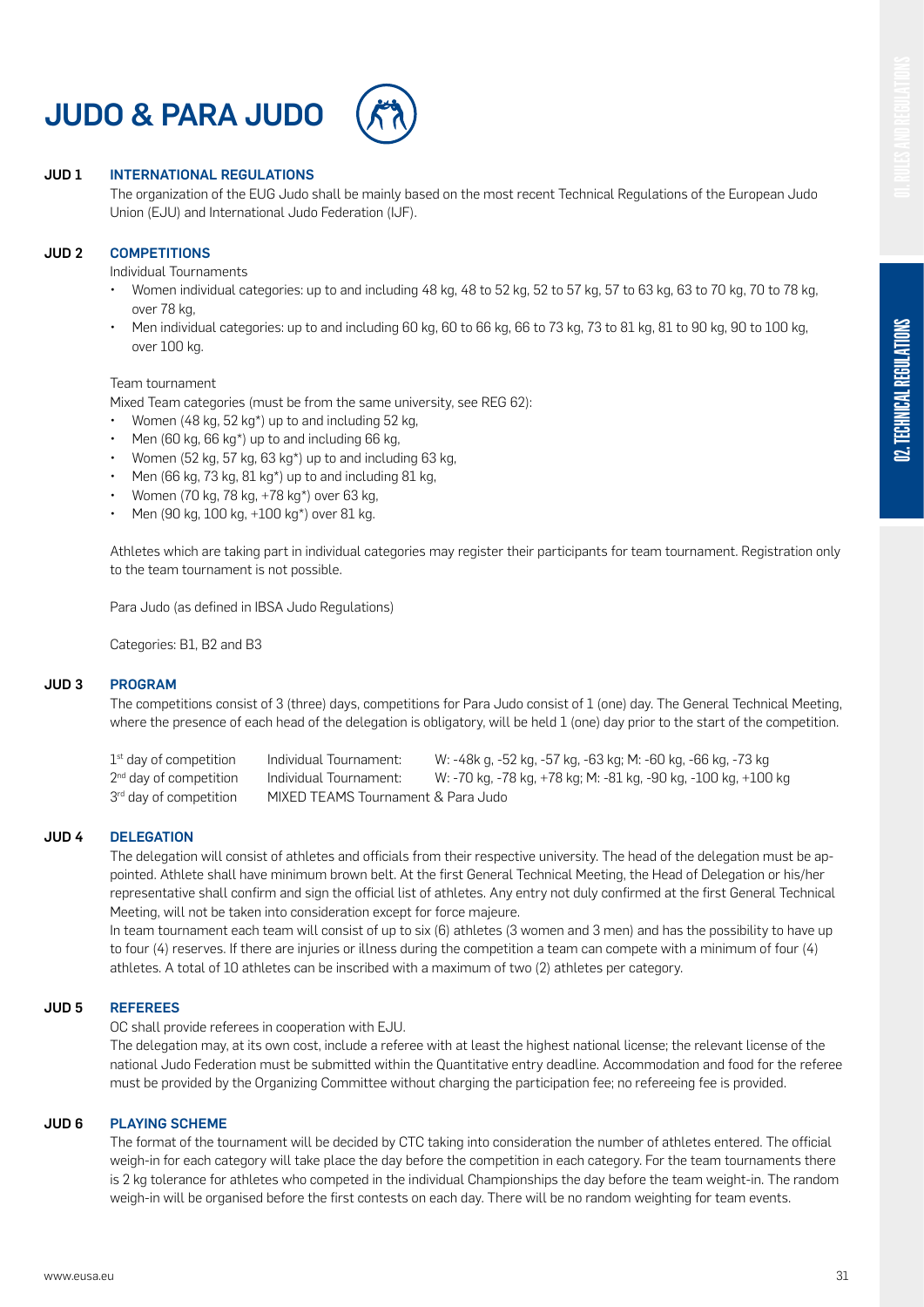#### JUD 7 DRAW, SEEDING

The draw will be done in the presence of EUSA Representative taking into account EUSA Judo, IJU and EJU ranking. The draw will be carried out by a software authorised by IJF. Teams from the same country shall, whenever possible, be placed in different pools.

#### JUD 8 FINANCIAL OBLIGATIONS

In order to participate, all financial obligations towards EUSA and Organizing Committee need to be settled by the specified dates, as per EUSA Rules and Regulations.

#### JUD 9 UNIFORMS

White and blue judogi are obligatory and all competitors must have both types, with or without official IJF back number. All judogi must conform to the current regulations regarding size, materials etc., but it is not required that a judogi is purchased from the currently selected IJF manufacturers list of suppliers. The judogi and belt size will be controlled by sokuteiki.

#### JUD 10 CLASSIFICATION

Para Judo athletes with disabilities who are not internationally classified will have to access the classification one (1) day before competition scheduled by organizers.

#### JUD 11 AWARDS

|               | <b>ACHIEVEMENT</b>                   | <b>COMPETITION CATEGORY</b>              | <b>TITLE FOR WINNER</b>               |
|---------------|--------------------------------------|------------------------------------------|---------------------------------------|
| Cups          | 1st<br>$1st$ , $2nd$ , $3rd$ , $3rd$ | University<br>Team                       | <b>European Universities Champion</b> |
| <b>Medals</b> | $1st$ , $2nd$ , $3rd$ , $3rd$        | Team (athletes)<br>Individual (athletes) | <b>European Universities Champion</b> |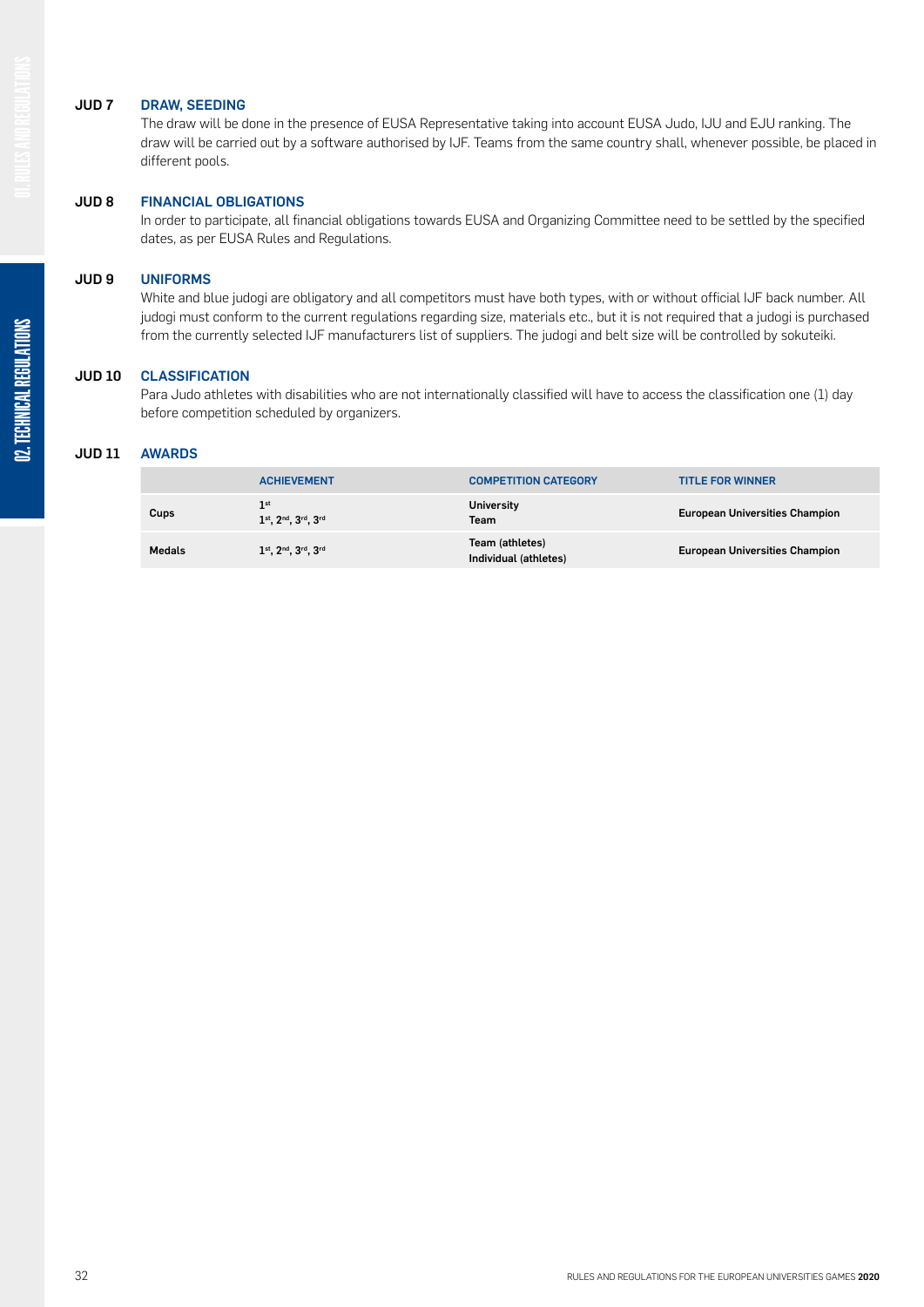

#### KAR 1 INTERNATIONAL REGULATIONS

The organization of the EUG Karate shall be mainly based on the most recent Technical Regulations of the European Karate Federation (EKF).

#### KAR 2 COMPETITIONS

Team Tournaments (must be from the same university, see REG 62):

- $\cdot$  1 (one) Kumite men's tournament,
- 1 (one) Kumite women's tournament,
- 1 (one) Kata men's tournament,
- 1 (one) Kata women's tournament.

#### Individual Tournaments:

Kumite tournaments in categories:

- Men: -60 kg, -67 kg, -75 kg, -84 kg, +84 kg,
- Women: -50 kg, -55 kg, -61 kg, -68 kg, +68 kg,
- 1 (one) Kata men's tournament.
- 1 (one) Kata women's tournament.

#### KAR 3 PROGRAM

The competitions consist of 3 (three) days. The General Technical Meeting, where the presence of each head of the delegation is obligatory, will be held one day prior to the start of the competition.

#### KAR 4 DELEGATION

The delegation will consist of athletes and officials from their respective university. The head of the delegation must be appointed. Athletes shall have minimum blue belt 2<sup>nd</sup> kyu in Kumite and minimum of black belt 1<sup>st</sup> dan in Kata.

#### KAR 5 REFEREES

OC shall provide referees in cooperation with EKF.

The delegation may, at its own cost, include a referee with at least the EKF license; the relevant EKF licence must be submitted within the Quantitative entry deadline. Accommodation and food for the referee must be provided by the Organizing Committee without charging the participation fee; no refereeing fee is provided.

#### KAR 6 PLAYING SCHEME

The format of the tournament will be decided by CTC taking into consideration the number of athletes entered. Only one weighting will be organized for the whole competition.

#### KAR 7 DRAW, SEEDING

The draw will be done in the presence of EUSA Representative by WKF approved software taking into account EUSA Karate, WKF and EKF ranking.

#### KAR 8 FINANCIAL OBLIGATIONS

In order to participate, all financial obligations towards EUSA and Organizing Committee need to be settled by the specified dates, as per EUSA Rules and Regulations.

#### KAR 9 UNIFORMS

All karate gi (kimono and protections) must be World Karate Federation (WKF) approved.

#### KAR 10 AWARDS

|               | <b>ACHIEVEMENT</b>                               | <b>COMPETITION CATEGORY</b>             | <b>TITLE FOR WINNER</b>               |
|---------------|--------------------------------------------------|-----------------------------------------|---------------------------------------|
| Cups          | 1 <sup>st</sup><br>$1st$ , $2nd$ , $3rd$ , $3rd$ | <b>University</b><br>Team               | <b>European Universities Champion</b> |
| <b>Medals</b> | $1st$ , $2nd$ , $3rd$ , $3rd$                    | Team (athletes)<br>Individual (athlete) | <b>European Universities Champion</b> |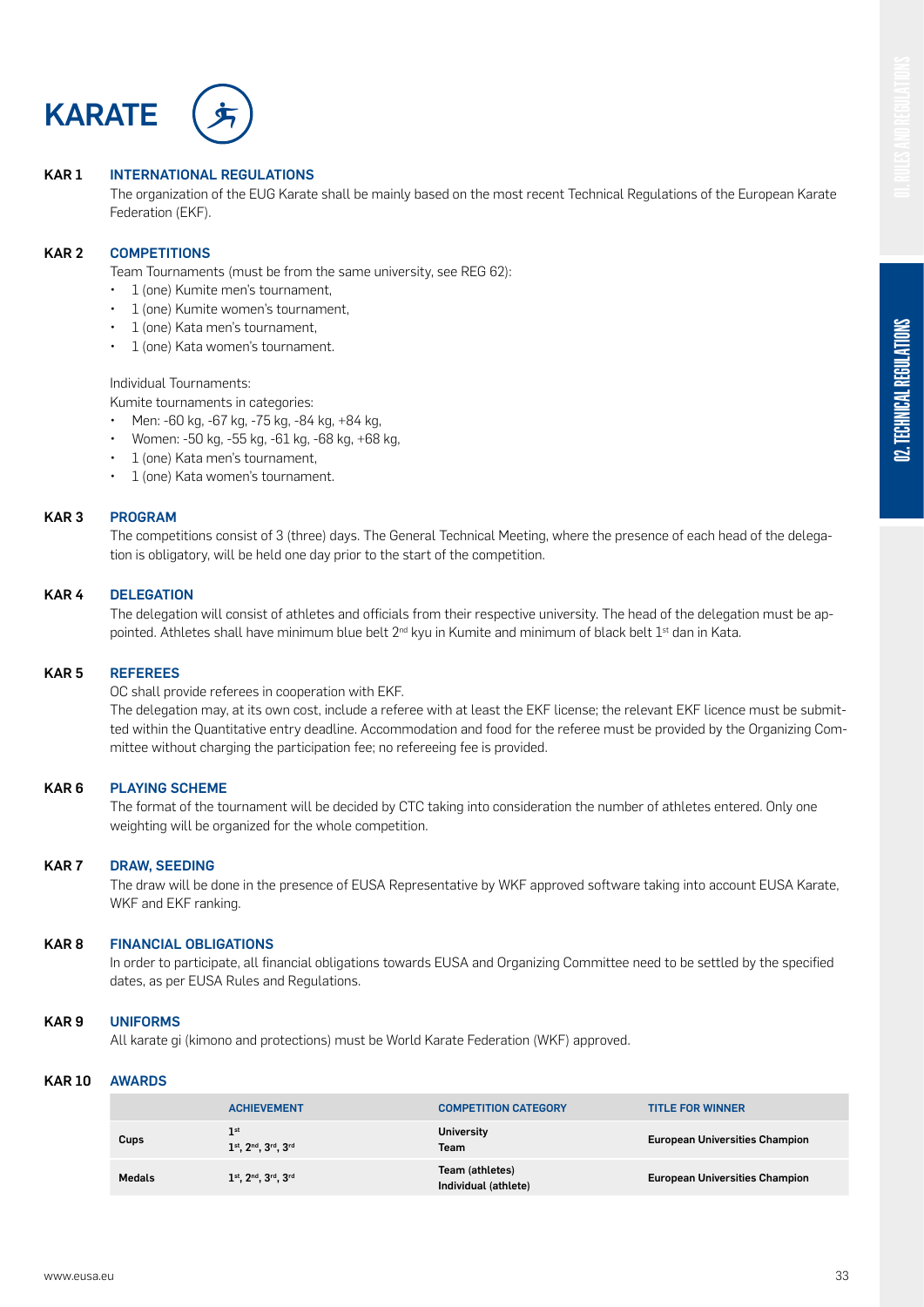

## KICKBOXING

#### KCK 1 INTERNATIONAL REGULATIONS

The organization of the EUG Kickboxing shall be mainly based on the most recent Technical Regulations of the WAKO.

#### KCK 2 COMPETITIONS

Kickboxing competitions will be in four disciplines: K1 Rules, Full Contact, Point Fighting, Kick Light.

#### Ring disciplines:

K1 rules

- Male: -67 kg, -71 kg, -75 kg, -81 kg, -86 kg
- Female: -56 kg, -60 kg, -65 kg

Full Contact

- Male: -67 kg, -71 kg, -75 kg, -81 kg, -86 kg
- Female: -56 kg, -60 kg, -65 kg

#### Tatami disciplines:

#### Point Fighting

- Male: -63 kg, -74 kg, -84 kg, +84 kg
- Female: -55 kg, -65 kg, +65 kg

Kick Light

- Male: -63 kg, -74 kg, -84 kg, +84 kg
- Female: -55 kg, -65 kg, +65 kg

#### KCK 3 PROGRAM

The competitions consist of 3 (three) days. The General Technical Meeting, where the presence of each head of the delegation is obligatory, will be held one day prior to the start of the competition.

#### KCK 4 DELEGATION

The delegation will consist of athletes and officials from their respective university. The head of the delegation must be appointed.

#### KCK 5 REFEREES

WAKO Europe Tatami and Ring Referee Committees will appoint international team of referees with A and B international licenses minimum 2 months before competition.

#### KCK 6 PLAYING SCHEME

The format of the tournament will be decided by CTC taking into consideration the number of athletes entered.

#### KCK 7 DRAW, SEEDING

The draw will be done in the presence of EUSA Representative taking into account WAKO European Championships' results from October and November 2019. Draw will be completed on the official ranking and drawing software for WAKO.

#### KCK 8 FINANCIAL OBLIGATIONS

In order to participate, all financial obligations towards EUSA and Organizing Committee need to be settled by the specified dates, as per EUSA Rules and Regulations.

#### KCK 9 UNIFORMS AND SAFETY EQUIPMENT

Fighters uniforms according WAKO Rules. Safety equipment – according WAKO rules (only approved producers)

- all safety equipment in red and blue colours.

#### KCK 10 AWARDS

|        | <b>ACHIEVEMENT</b>            | <b>COMPETITION CATEGORY</b> | <b>TITLE FOR WINNER</b>               |
|--------|-------------------------------|-----------------------------|---------------------------------------|
| Cups   | 1 <sub>st</sub>               | University                  | <b>European Universities Champion</b> |
| Medals | $1st$ , $2nd$ , $3rd$ , $3rd$ | Individual (athlete)        | <b>European Universities Champion</b> |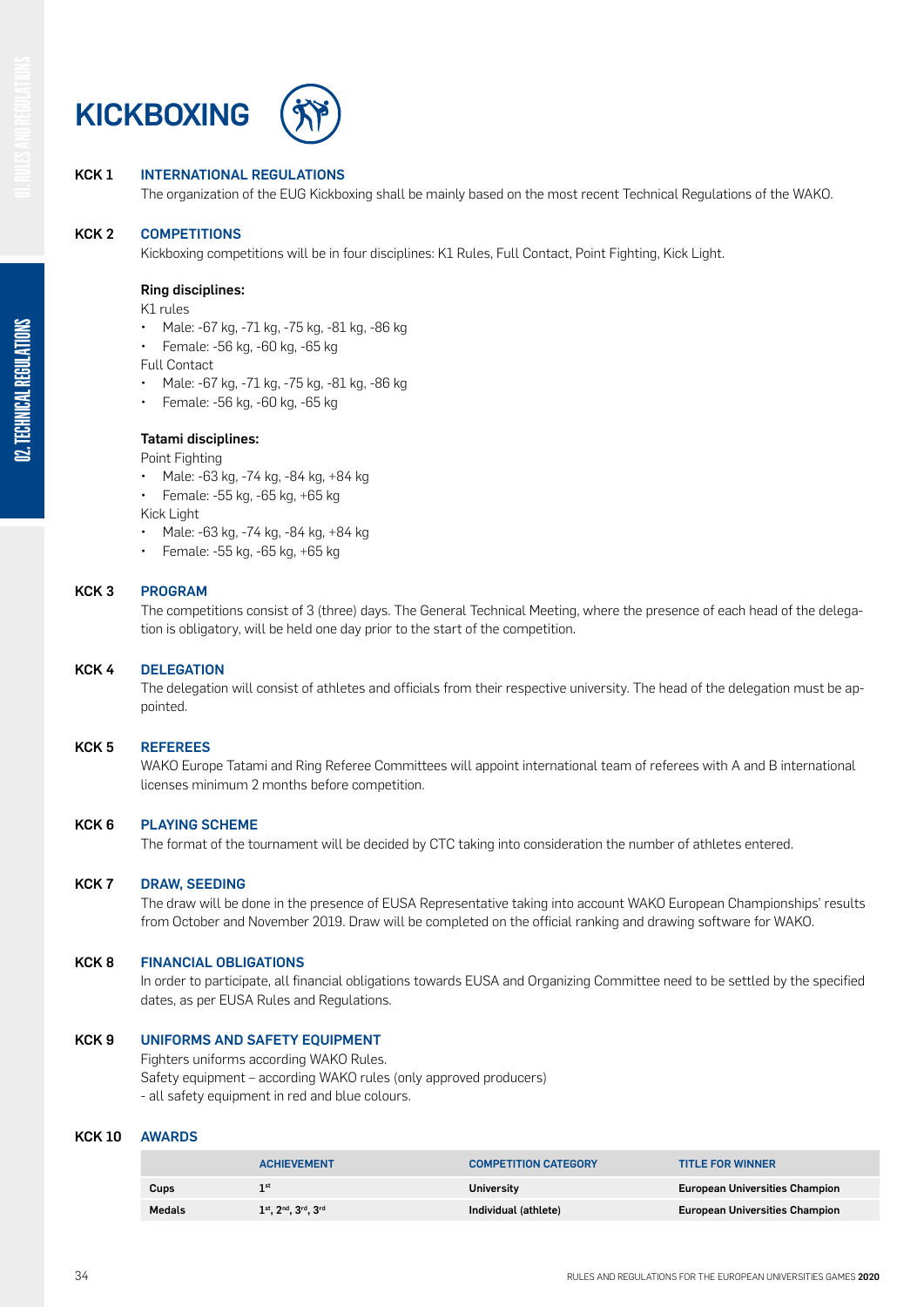# **D2. TECHNICAL REGULATIONS 02. TECHNICAL REGULATIONS**

## ORIENTEERING

#### ORI 1 INTERNATIONAL REGULATIONS

The organization of the EUG Orienteering shall be mainly based on the most recent Technical Regulations of the International Orienteering Federation (IOF).

#### ORI 2 COMPETITIONS

Individual Races:

- Sprint distance race: Men and women If the number of entered runners in M21 or W21 category will be bigger than 60, qualification race shall be organized before.
- Middle distance race: Men and women if the number of entered runners in M21 or W21 category will be bigger than 60, splitting methods shall be used.
- Relay Race: Sprint relay race: Men/Women (MW), Men/Men (MM), Women/Women (WW).

#### ORI 3 PROGRAM

The competitions consist of 3 (three) days. The General Technical Meeting, where the presence of each head of the delegation is obligatory, will be held 1 (one) day prior to the start of the competition.

#### ORI 4 DELEGATION

The delegation will consist of minimum 1 (one) athlete. The head of the delegation must be appointed.

#### ORI5 REFEREES

OC shall provide referees. OC shall provide 2 (two) sets of polo shirts per referee.

#### ORI 6 PLAYING SCHEME

The format of the tournament will be decided by CTC Commission taking into consideration the number of teams entered.

#### ORI 7 DRAW, SEEDING

The starting draw for each race will be done in the presence of EUSA Representative and IOF Event Adviser a minimum of one day prior to each race.

#### ORI 8 FINANCIAL OBLIGATIONS

In order to participate, all financial obligations towards EUSA and Organizing Committee need to be settled by the specified dates, as per EUSA Rules and Regulations.

#### ORI 9 UNIFORMS

All teams have to bring long trousers for middle distance race. Shorts will be allowed for sprint and sprint relay race.

#### ORI 10 AWARDS

|        | <b>ACHIEVEMENT</b>    | <b>COMPETITION CATEGORY</b> | <b>TITLE FOR WINNER</b>               |
|--------|-----------------------|-----------------------------|---------------------------------------|
| Cups   | $1st$ , $2nd$ , $3rd$ | University                  | <b>European Universities Champion</b> |
| Medals | $1st$ , $2nd$ , $3rd$ | Team (Athletes)             | <b>European Universities Champion</b> |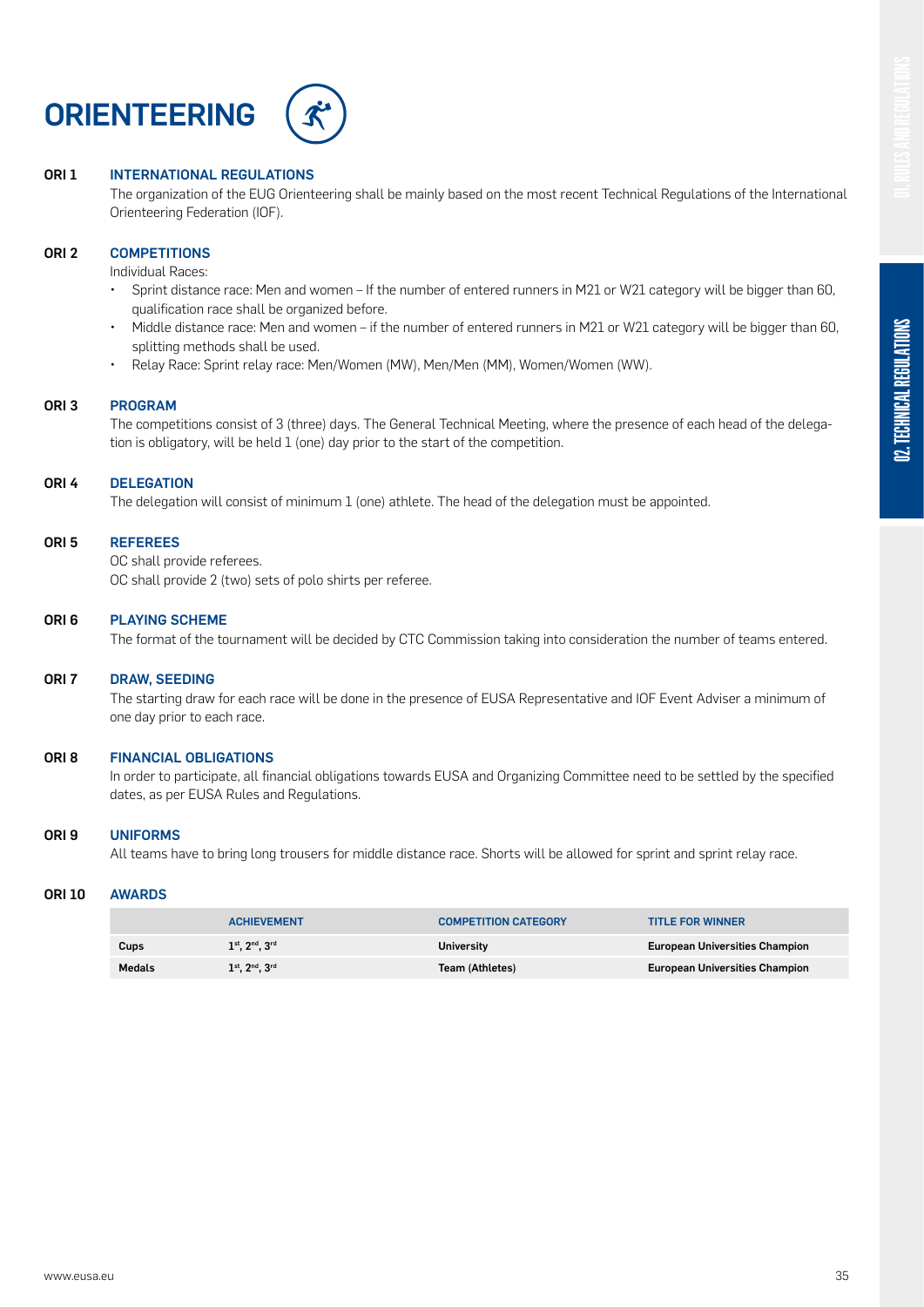

#### ROW 1 INTERNATIONAL REGULATIONS

The organization of the EUG Rowing shall be mainly based on the most recent Technical Regulations of International Rowing Federation (FISA).

#### ROW 2 COMPETITIONS

Team Tournaments:

- Men: LM1x, M1x, LM2x, M2x, LM2-, M2-, LM4-, M4-, LM4x, M4x, M8+
- Women: LW1x, W1x, W2-, LW2x, W2x, W4-, W4x, LW4x, W8+

Women may compete as the coxswain in Mens crews, and vice versa.

There are no restrictions concerning the number of boats.

Where no lightweight competition exists medals may be awarded to lightweight crews competing in open competitions. Crews may double-enter at their own risk with regard to the schedule of racing.

#### ROW 3 PROGRAM

The competitions consist of 3 (three) days. The General Technical Meeting, where the presence of each head of the delegation is obligatory, will be held 1 (one) day prior to the start of the competition.

#### ROW 4 DELEGATION

The delegation will consist of athletes and officials from their respective university. The head of the delegation must be appointed. Coxswain has a status of official.

#### ROW 5 REFEREES

OC shall provide referees.

#### ROW 6 PLAYING SCHEME

The format of the tournament will be decided by CTC taking into consideration the number of teams entered.

#### ROW 7 DRAW, SEEDING

The draw will be done in the presence of EUSA Representative. The CTC reserves the right to adjust the seeding e.g. in case lightweight crews competing in open competitions.

#### ROW 8 FINANCIAL OBLIGATIONS

In order to participate, all financial obligations towards EUSA and Organizing Committee need to be settled by the specified dates, as per EUSA Rules and Regulations.

#### ROW 9 UNIFORMS

Racing uniforms shall be in line with FISA regulations, including FISA advertising regulations. The competition head umpire & EUSA representatives shall have power to decide on/enforce the interpretation and implementation of these rules.

#### ROW 10 COLOUR OARS

Each crew must row with same colours oars (blade), preferring NUSA or university colours.

#### ROW 11 AWARDS

|                       | <b>ACHIEVEMENT</b>             | <b>COMPETITION CATEGORY</b>                                     | <b>TITLE FOR WINNER</b>                                                        |
|-----------------------|--------------------------------|-----------------------------------------------------------------|--------------------------------------------------------------------------------|
| <b>Winner's Plate</b> | $1st$ , $2nd$ , $3rd$          | <b>Eights</b>                                                   | <b>European Universities Champion</b>                                          |
| <b>Medals</b>         | $1^{st}$ , $2^{nd}$ , $3^{rd}$ | Eights (athletes, officials)<br>All other categories (athletes) | <b>European Universities Champion</b><br><b>European Universities Champion</b> |
| <b>Other Awards</b>   | "Salver"                       | All categories                                                  | <b>Best NUSA</b>                                                               |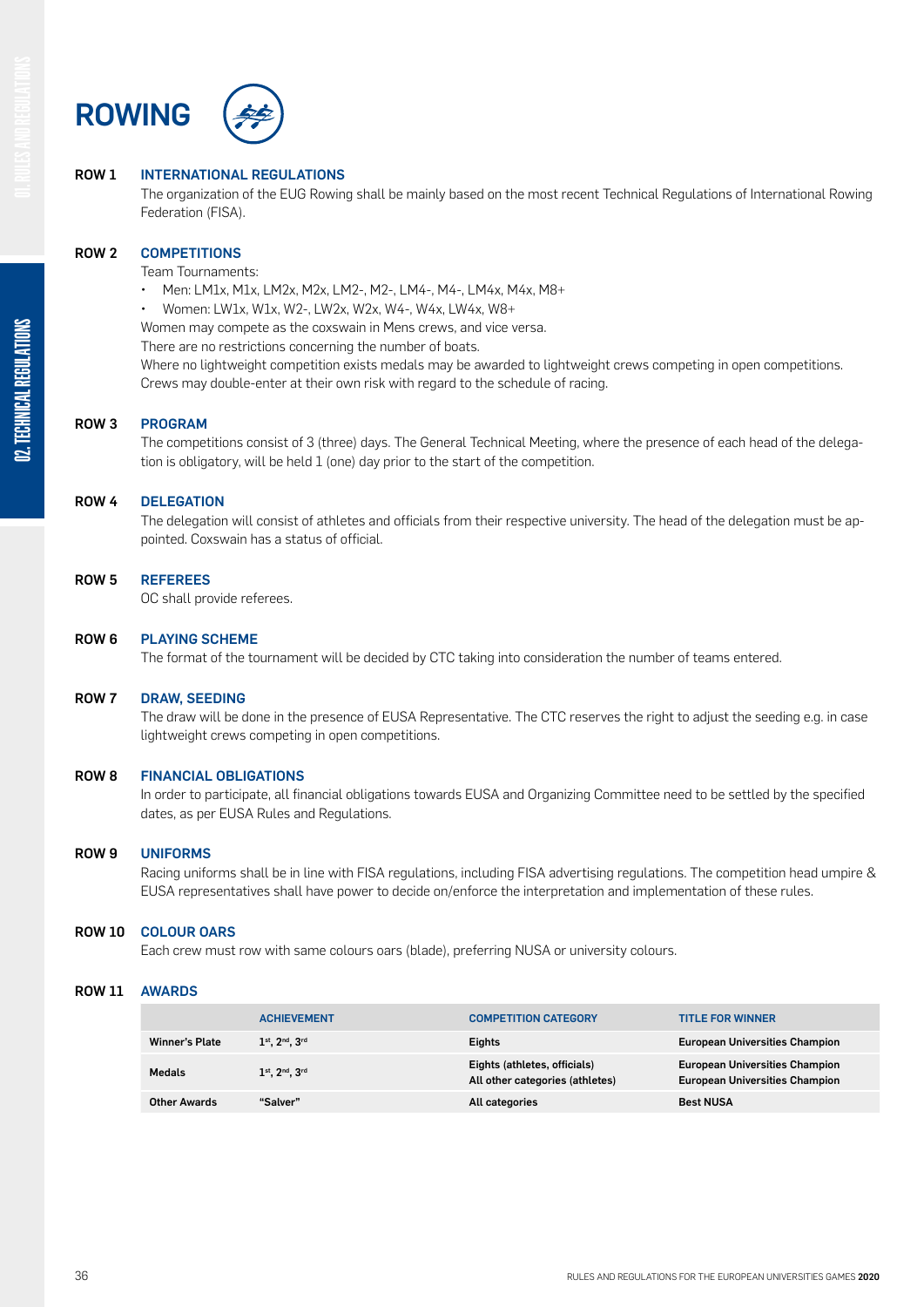## TABLE TENNIS & PARA TABLE TENNIS



#### TAB 1 INTERNATIONAL REGULATIONS

The organization of the EUG Table Tennis and Para Table Tennis shall be mainly based on the most recent Technical Regulations of the International Table Tennis Federation (ITTF).

#### TAB 2 COMPETITIONS

Team Tournaments:

- 1 (one) men's tournament, maximum of 24 (twenty-four) teams,
- 1 (one) women's tournament, maximum of 24 (twenty-four) teams.

Each match consists of single matches only. The winner of the match will be determined by the rule 'best of five'.

Individual Tournaments:

- 1 (one) men's single tournament (MS), maximum 128 (one hundred twenty-eight) men players,
- 1 (one) women's single tournament (WS), maximum 128 (one hundred twenty-eight) women players,
- one (1) men's para single Class 1-5 and Class 6-10 tournament, no restriction concerning the number of athletes with disabilities,
- one (1) women's para single Class 1-5 and Class 6-10 tournament, no restriction concerning the number of athletes with
- disabilities,
- 1 (one) men's double tournament (MD), maximum 64 (sixty-four) men's pairs,
- 1 (one) women's double tournament (WD), maximum 64 (sixty-four) women's pairs.

Teams which are taking part in team competitions may register their participants for individual competitions. Registration only to the individual competitions is not possible.

#### TAB 3 PROGRAM

The competitions consist of 5 (five) days, competitions for para table tennis consist of 3 (three) days. The General Technical Meeting, where the presence of each head of the delegation is obligatory, will be held 1 (one) day prior to the start of the competition.

#### TAB 4 DELEGATION

The delegation will consist of minimum 3 (three) and maximum 5 (five) athletes and maximum of 2 (two) officials (a personal assistant to a person with disabilities does not count in the quota of officials) only students with disabilities can register individually. The head of the delegation must be appointed.

#### TAB 5 REFEREES

OC shall provide referees. OC shall provide 2 (two) sets of polo shirts per referee.

#### TAB 6 PLAYING SCHEME

The format of the tournaments will be decided by CTC taking into consideration the number of teams/ athletes entered.

#### TAB 7 DRAW, SEEDING

The draw will be done in the presence of EUSA Representative taking into account ITTF (only individual tournaments) and EUSA Table Tennis ranking for the team events. The university team of the hosting city or, in their absence, the hosting country's highest ranked team will be placed on first (1) place in pool A. Teams from the same country shall, whenever possible, be placed in different pools.

#### TAB 8 FINANCIAL OBLIGATIONS

In order to participate, all financial obligations towards EUSA and Organizing Committee need to be settled by the specified dates, as per EUSA Rules and Regulations

#### TAB 9 UNIFORMS

Playing clothing shall comply with ITTF rules § 3.2.2. Any question of the legality or acceptability or of playing clothing shall be decided by the referee.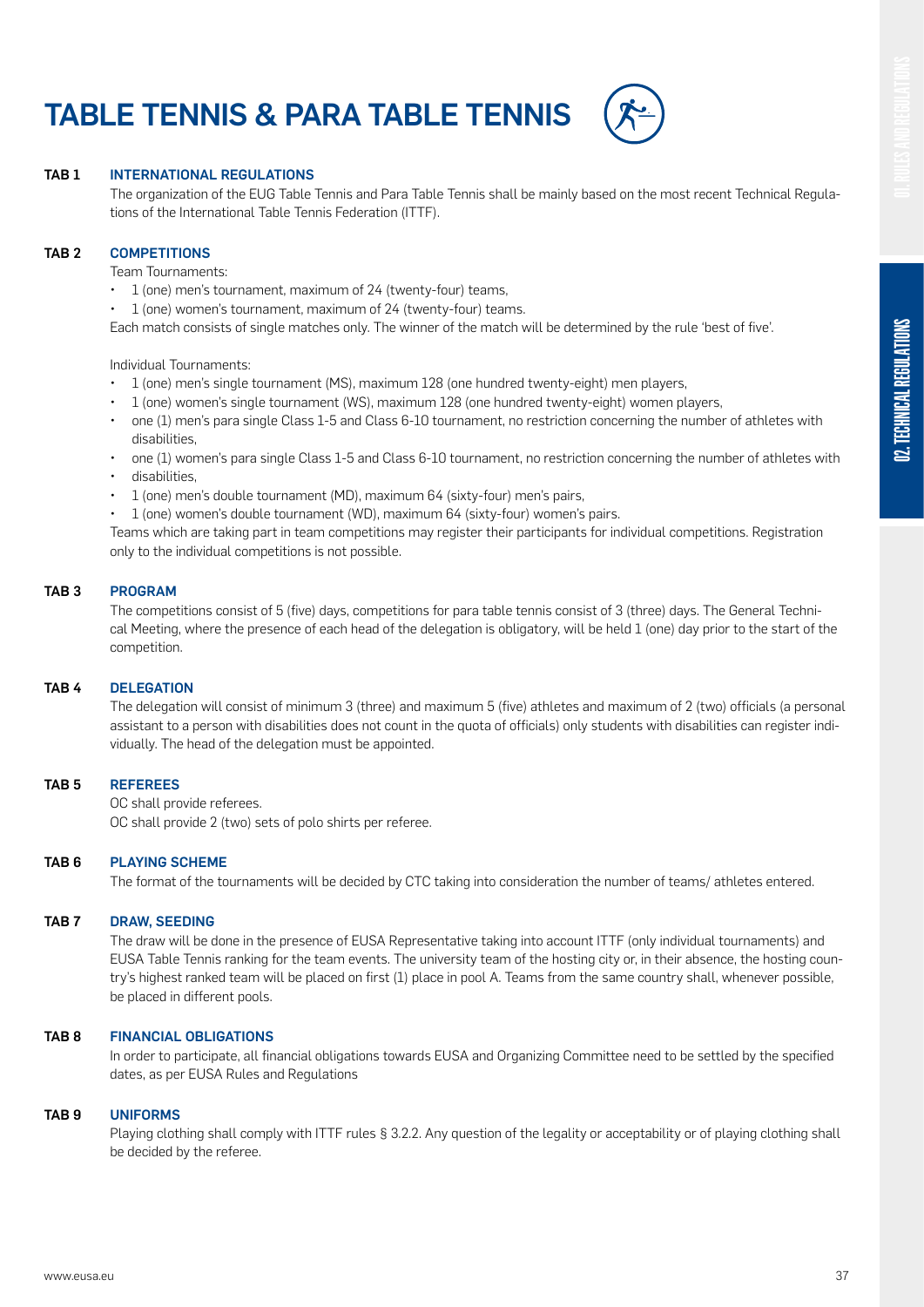#### TAB 10 CLASSIFICATION

Table Tennis players with disabilities who are not internationally classified will have to access the classification one (1) day before competition scheduled by organizers.

#### TAB 11 AWARDS

|               | <b>ACHIEVEMENT</b>            | <b>COMPETITION CATEGORY</b>                         | <b>TITLE FOR WINNER</b>                                                        |
|---------------|-------------------------------|-----------------------------------------------------|--------------------------------------------------------------------------------|
| Cups          | $1st$ , $2nd$ , $3rd$ , $3rd$ | Team                                                | <b>European Universities Champion</b>                                          |
| <b>Medals</b> | $1st$ , $2nd$ , $3rd$ , $3rd$ | Team (athletes, officials)<br>Individual (athletes) | <b>European Universities Champion</b><br><b>European Universities Champion</b> |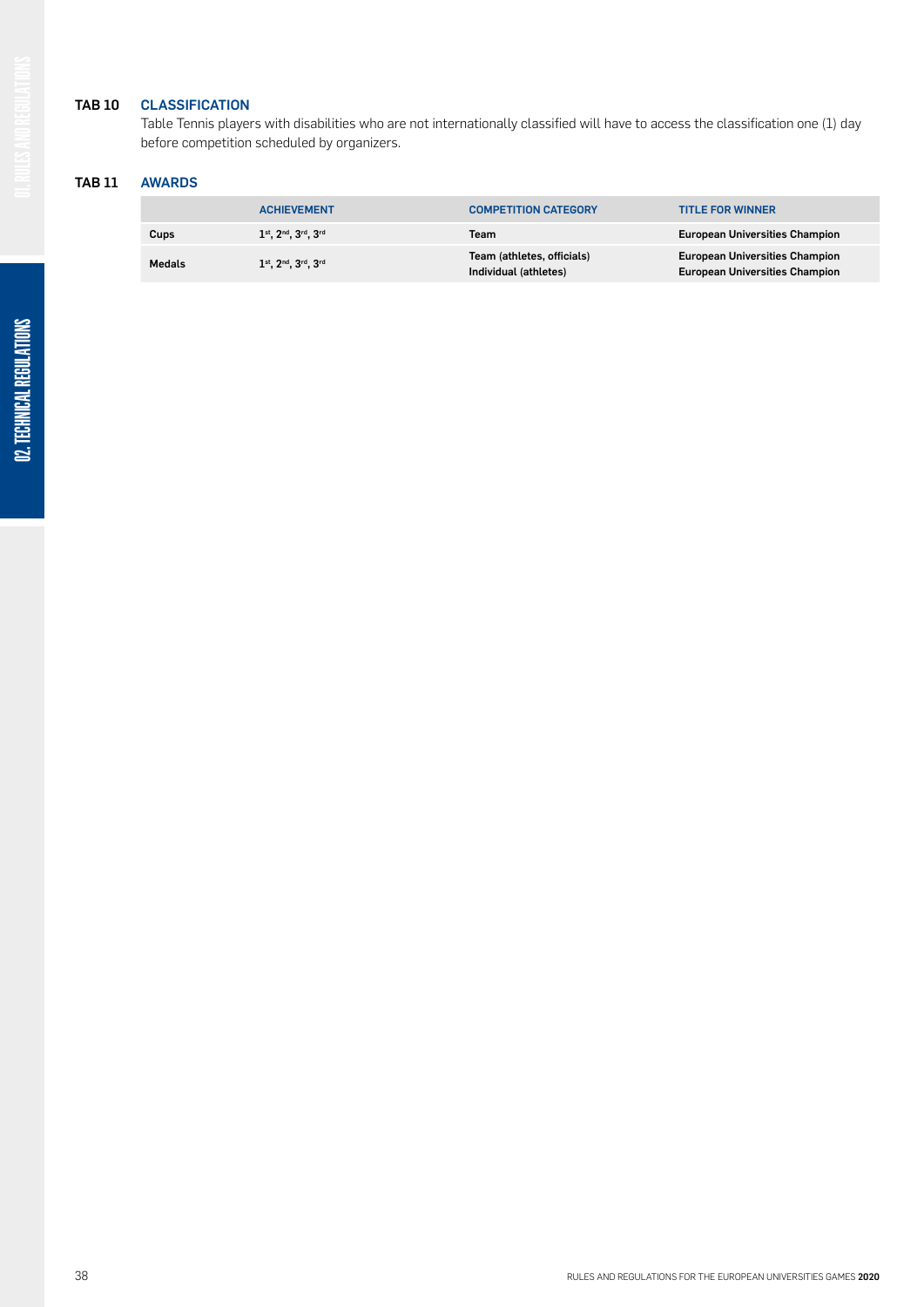## **TAEKWONDO**

#### TAE 1 **INTERNATIONAL REGULATIONS**

The organization of the EUG Taekwondo shall be mainly based on the latest Technical Regulations of the World Taekwondo Europe (WTE) and the World Taekwondo (WT).

#### TAE 2 COMPETITIONS

Individual Tournaments:

- 1 (one) Kyorugi men's tournament, in categories: -54 kg, +54 kg to 58 kg, +58 kg to 63 kg, +63 kg to 68 kg, +68 kg to 74 kg, +74 kg to 80 kg, +80 kg to 87 kg, +87 kg,
- 1 (one) Kyorugi women's tournament, in categories: -46 kg, +46 kg to 49 kg, +49 kg to 53 kg, +53 kg to 57 kg, +57 kg to 62 kg, +62 kg to 67 kg, +67 kg to 73 kg, +73 kg,
- 1 (one) Recognized Poomsae men's tournament,
- 1 (one) Free-Style Poomsae women's tournament,
- 1 (one) Recognized Poomsae women's tournament,
- 1 (one) Free-Style Poomsae men's tournament.

#### TAE 3 PROGRAM

The competitions consist of 3 (three) days. The General Technical Meeting, where the presence of each head of the delegation is obligatory, will be held 1 (one) day prior to the start of the competition.

#### TAE 4 DELEGATION

The delegation will consist of athletes and officials from their respective university. The head of the delegation and coach must be appointed. Athletes shall have minimum red belt.

#### TAE 5 REFEREES

OC shall provide referees in cooperation with WT Europe.

The delegation may, at its own cost, include a referee with at least the highest national license; the relevant license of the national taekwondo federation must be submitted within the Quantitative entry deadline. Accommodation and food for the referee must be provided by the Organizing Committee without charging the participation fee; no refereeing fee is provided.

#### TAE 6 PLAYING SCHEME

The format of the tournament will be decided by CTC taking into consideration the number of athletes entered. Only one weighting will be organized for the whole competitions.

#### TAE 7 DRAW, SEEDING

The draw will be done in the presence of EUSA Representative taking into account EUSA taekwondo, WTF and ETU ranking.

#### TAE 8 FINANCIAL OBLIGATIONS

In order to participate, all financial obligations towards EUSA and Organizing Committee need to be settled by the specified dates, as per EUSA Rules and Regulations

#### TAE 9 AWARDS

|        | <b>ACHIEVEMENT</b>            | <b>COMPETITION CATEGORY</b> | <b>TITLE FOR WINNER</b>               |
|--------|-------------------------------|-----------------------------|---------------------------------------|
| Cups   | 1 <sub>st</sub>               | University                  | <b>European Universities Champion</b> |
| Medals | $1st$ , $2nd$ , $3rd$ , $3rd$ | Individual (athletes)       | <b>European Universities Champion</b> |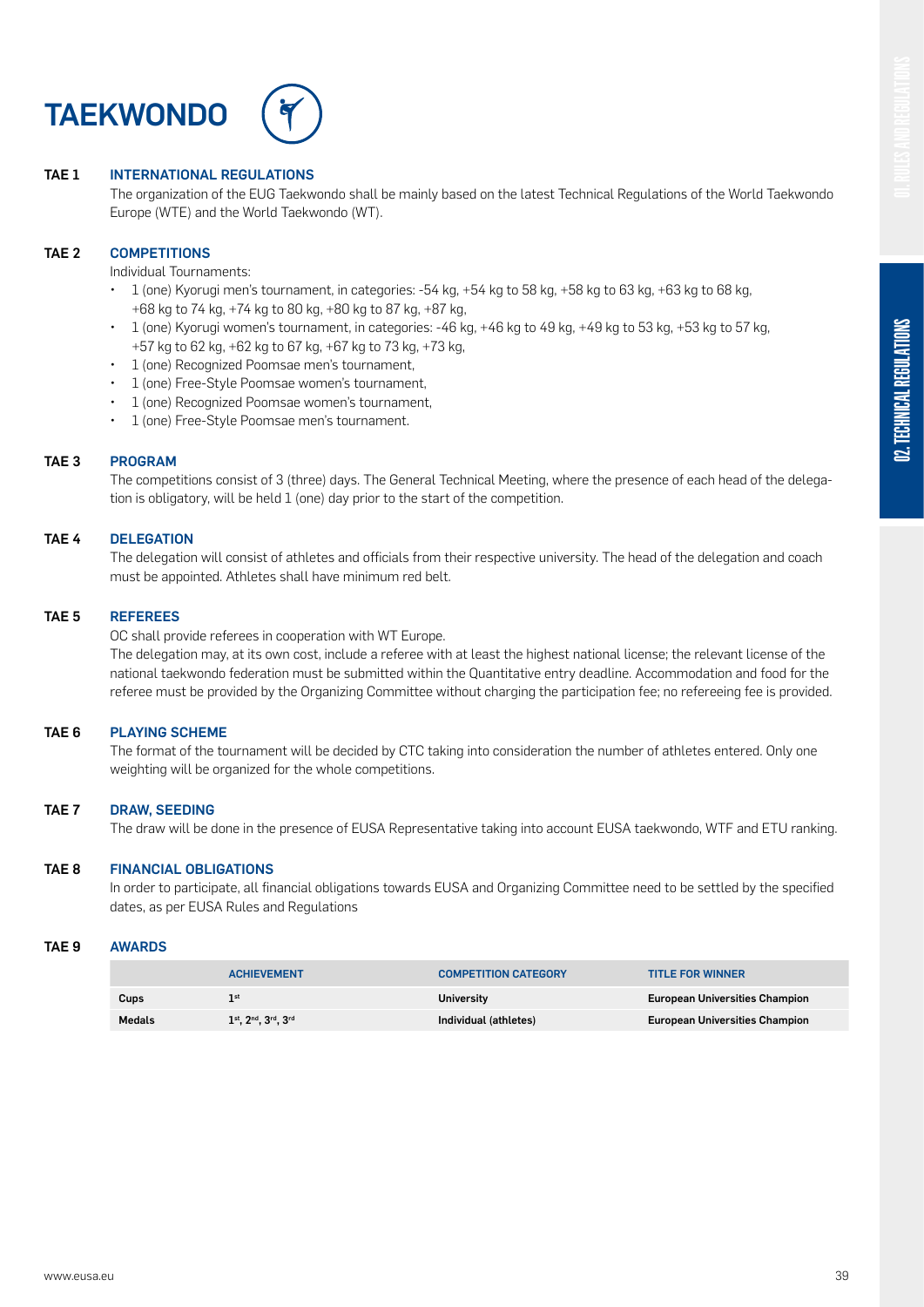

#### TEN 1 INTERNATIONAL REGULATIONS

The organization of the EUG Tennis shall be mainly based on the most recent Technical Regulations of the International Tennis Federation (ITF).

#### TEN 2 COMPETITIONS

Team Tournaments:

- 1 (one) men's tournament, maximum of 24 (twenty-four) teams,
- 1 (one) women's tournament, maximum of 20 (twenty) teams.

Each tie will include 2 (two) singles and 1 (one) doubles match.

#### TEN 3 PROGRAM

The competitions consist of 6 (days) The General Technical Meeting, where the presence of each head of the delegation is obligatory, will be held 1 (one) day prior to the start of the competition.

#### TEN 4 DELEGATION

The delegation will consist of minimum 2 (two) and maximum 4 (four) athletes and maximum of 3 (three) officials. The head of the delegation must be appointed.

#### TEN 5 REFEREES

OC shall provide referees.

#### TEN 6 PLAYING SCHEME

The format of the tournament will be decided by CTC taking into consideration the number of teams entered.

#### TEN 7 DRAW, SEEDING

The draw will be done in the presence of EUSA Representative taking into account ATP/WTA and EUSA Tennis ranking. The university team of the hosting city or, in their absence, the hosting country's highest ranked team will be placed on first (1) place in pool A. Teams from the same country shall, whenever possible, be placed in different pools.

#### TEN 8 FINANCIAL OBLIGATIONS

In order to participate, all financial obligations towards EUSA and Organizing Committee need to be settled by the specified dates, as per EUSA Rules and Regulations

#### TEN 9 UNIFORMS

According to ITF tournaments code of conduct.

#### TEN 10 AWARDS

|        | <b>ACHIEVEMENT</b>    | <b>COMPETITION CATEGORY</b> | <b>TITLE FOR WINNER</b>               |
|--------|-----------------------|-----------------------------|---------------------------------------|
| Cups   | $1st$ , $2nd$ , $3rd$ | Team                        | <b>European Universities Champion</b> |
| Medals | $1st$ , $2nd$ , $3rd$ | Team (athletes, officials)  | <b>European Universities Champion</b> |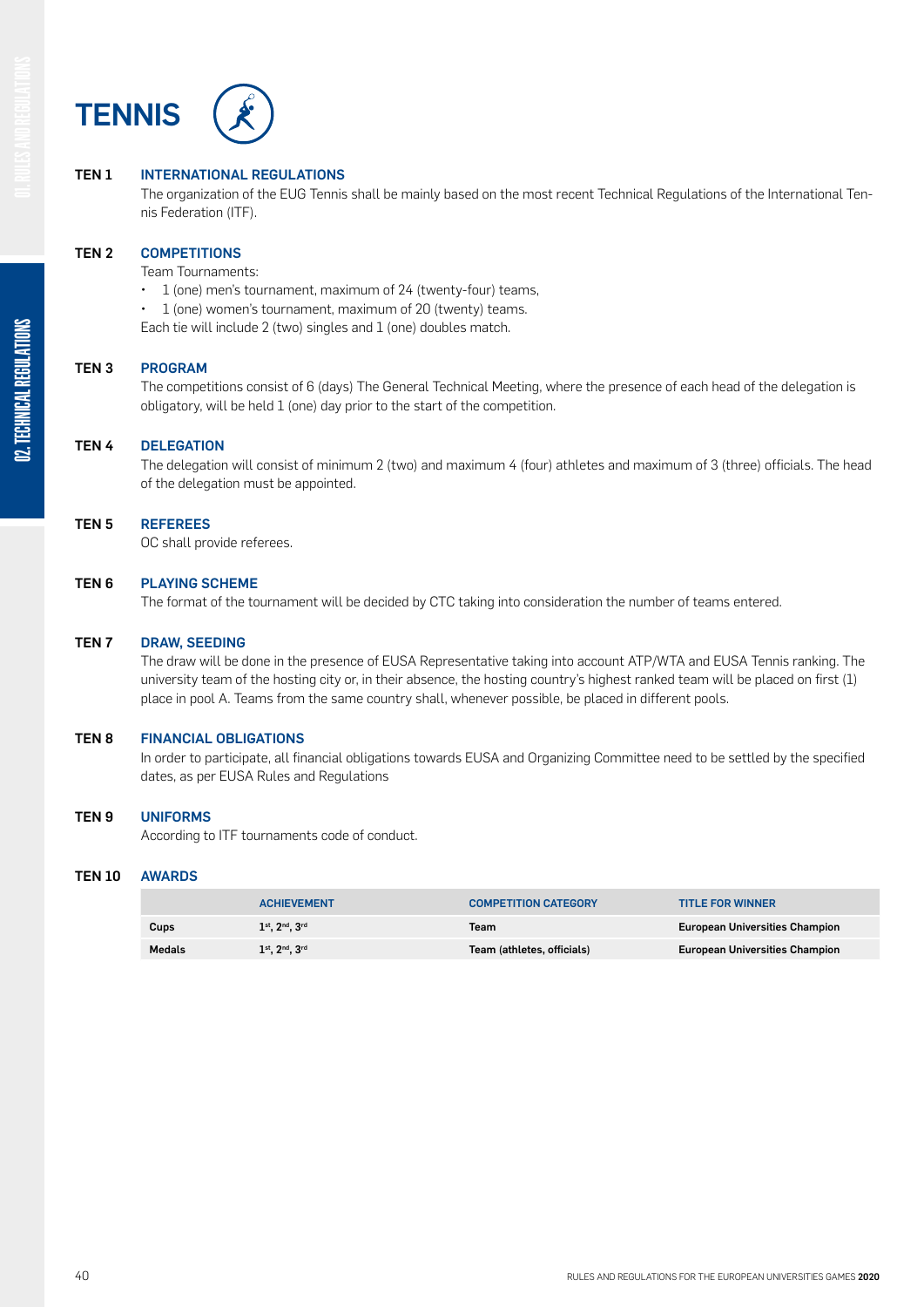

#### VOL 1 INTERNATIONAL REGULATIONS

The organization of the EUG Volleyball shall be mainly based on the most recent Technical Regulations of the International Volleyball Federation (FIVB) and the European Volleyball Confederation (CEV).

#### VOL 2 COMPETITIONS

Team Tournaments:

- $\cdot$  1 (one) men's tournament, maximum of 16 (sixteen) teams,
- 1 (one) women's tournament, maximum of 16 (sixteen) teams.

#### VOL 3 PROGRAM

The competitions consist of 7 (seven) days.The General Technical Meeting, where the presence of each head of the delegation is obligatory, will be held 1 (one) day prior to the start of the competition.

#### VOL 4 DELEGATION

The delegation will consist of minimum 10 (ten) and maximum 14 (fourteen) athletes and minimum of 1 (one) and maximum of 5 (five) officials. A team composed by 14 (fourteen) athletes has to appoint 2 (two) libero, a team composed of 13 (thirteen) athletes has to appoint minimum 1 (one) libero, a team composed of 10 (ten), 11 (eleven) or 12 (twelve) athletes is allowed to appoint up to 2 (two) libero but doesn't have to play with libero. The head of the delegation and coach must be appointed.

#### VOL 5 REFEREES

The delegation shall include a referee with at least the highest national license; a relevant license of the National Volleyball Federation must be within the Quantitative entry deadline. Delegation failing to fulfil this obligation must pay 1.000 EUR to the Organizing Committee. Accommodation and food for the referee must be provided by the OC without charging the participation fee; no refereeing fee is provided.

OC shall provide 2 (two) sets of polo shirts per referee; referees shall bring own long dark colour trousers.

#### VOL 6 PLAYING SCHEME

The format of the tournament will be decided by CTC taking into consideration the number of teams entered.

#### VOL 7 DRAW, SEEDING

The draw will be done in the presence of EUSA representative taking into account EUSA Volleyball ranking. The university team of the hosting city or in their absence the hosting country's highest ranked team will be placed on first (1) place in pool A. Teams from the same country shall, whenever possible, be placed in different pools.

#### VOL 8 FINANCIAL OBLIGATIONS

In order to participate, all financial obligations towards EUSA and Organizing Committee need to be settled by the specified dates, as per EUSA Rules and Regulations.

#### VOL 9 UNIFORMS

EUSA rules concerning players' uniform are based on FIVB Rules. Uniform consists of a jersey (shirt), short, training suit, and must be the same for the whole team. The libero has to wear the same uniform in a different colour.

Player equipment (accessories) consists of shoes, knee-guards, ankle supporters and elbow protections. Sleeves for legs and arms have to be in the main colour of the shirt.

All letters and numbers (university name/code, player's registered jersey name and player's numbers) on the player uniforms must be Latin characters and must be in contrasting colours to the part of the uniform where they are placed. Numbers has to be placed on front and back side of jerseys. During the entire duration of the EUG competition each player must wear the same number.

#### VOL 10 AWARDS

|                     | <b>ACHIEVEMENT</b>                              | <b>COMPETITION CATEGORY</b> | <b>TITLE FOR WINNER</b>               |
|---------------------|-------------------------------------------------|-----------------------------|---------------------------------------|
| Cups                | $1st$ , $2nd$ , $3rd$                           | Team                        | <b>European Universities Champion</b> |
| <b>Medals</b>       | $1^{st}$ , $2^{nd}$ , $3^{rd}$                  | Team (athletes, officials)  | <b>European Universities Champion</b> |
| <b>Other Awards</b> | <b>Fair Play</b><br><b>Most Valuable Player</b> | Team<br>Athlete             | Winner<br>Most Valuable Player        |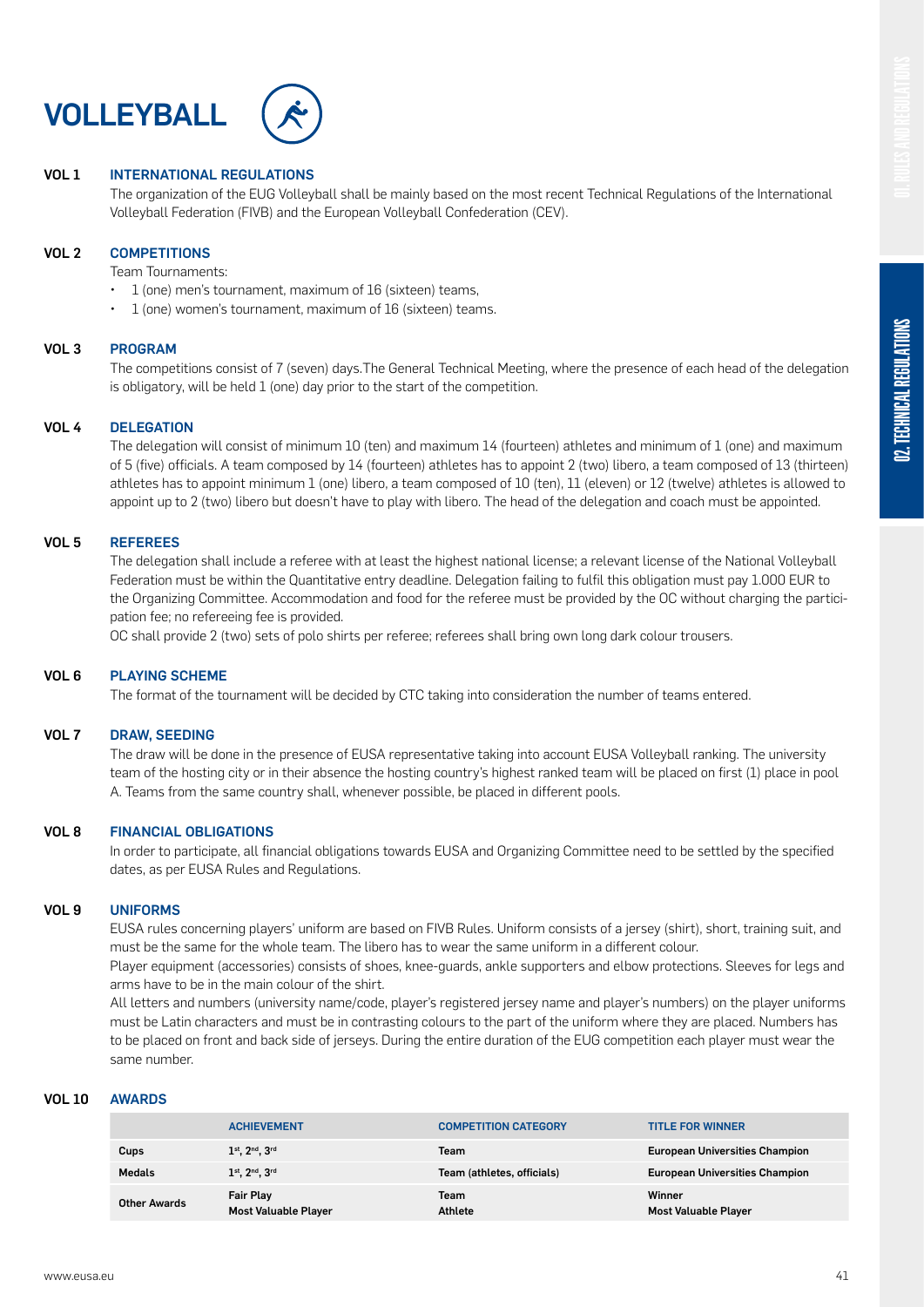

#### WAP 1 INTERNATIONAL REGULATIONS

The organization of the EUG Water Polo shall be mainly based on the latest technical regulations of International Swimming Federation (FINA).

#### WAP 2 COMPETITION

Team Tournament:

 $\cdot$  1 (one) men's tournament, maximum of 12 (twelve) teams,

#### WAP 3 PROGRAM

The competition consists of 6 (six) days. The General Technical Meeting, where the presence of each head of the delegation is obligatory, will be held 1 (one) day prior to the start of the competition.

#### WAP 4 DELEGATION

The delegation will consist of minimum 10 (ten) and maximum 13 (thirteen) athletes and minimum one (1) and maximum 4 (four) officials. The head of the delegation must be appointed.

#### WAP 5 REFEREES

OC shall provide referee.

• The delegation may, at its own cost, include a referee with at least the highest national license; the relevant license of the national water polo federation must be submitted within the Quantitative entry deadline. Accommodation and food for the referee must be provided by the Organizing Committee without charging the participation fee; no refereeing fee is provided.

#### WAP 6 PLAYING SCHEME

The format of the tournament will be decided by CTC taking into consideration the number of teams entered.

#### WAP 7 DRAW, SEEDING

The draw will be done in the presence of EUSA representative. The university team of the hosting city or in their absence the hosting country's highest ranked team will be placed on first (1) place in pool A. Teams from the same country shall, whenever possible, be placed in different pools.

#### WAP 8 FINANCIAL OBLIGATIONS

In order to participate, all financial obligations towards EUSA and Organizing Committee need to be settled by the specified dates, as per EUSA Rules and Regulations

#### WAP 9 UNIFORMS

EUSA rules concerning players' swimsuits and caps are based on FINA Rules for sports material, team equipment & advertising guidelines in the latest version.

All letters and numbers (university code, player's numbers) on the player caps and warming up suits must be in Latin characters and must be in contrasting colours to the part of the uniform and/or warming up suit where they are placed.

#### WAP 10 AWARDS

|                     | <b>ACHIEVEMENT</b>                                                         | <b>COMPETITION CATEGORY</b>          | <b>TITLE FOR WINNER</b>                                                    |
|---------------------|----------------------------------------------------------------------------|--------------------------------------|----------------------------------------------------------------------------|
| Cups                | $1st$ , $2nd$ , $3rd$                                                      | Team                                 | <b>European Universities Champion</b>                                      |
| <b>Medals</b>       | $1^{st}$ , $2^{nd}$ , $3^{rd}$                                             | Team (athletes, officials)           | <b>European Universities Champion</b>                                      |
| <b>Other Awards</b> | <b>Most Valuable Player</b><br><b>Best Goalkeeper</b><br><b>Top Scorer</b> | <b>Athlete</b><br>Athlete<br>Athlete | <b>Most Valuable Player</b><br><b>Best Goalkeeper</b><br><b>Top Scorer</b> |